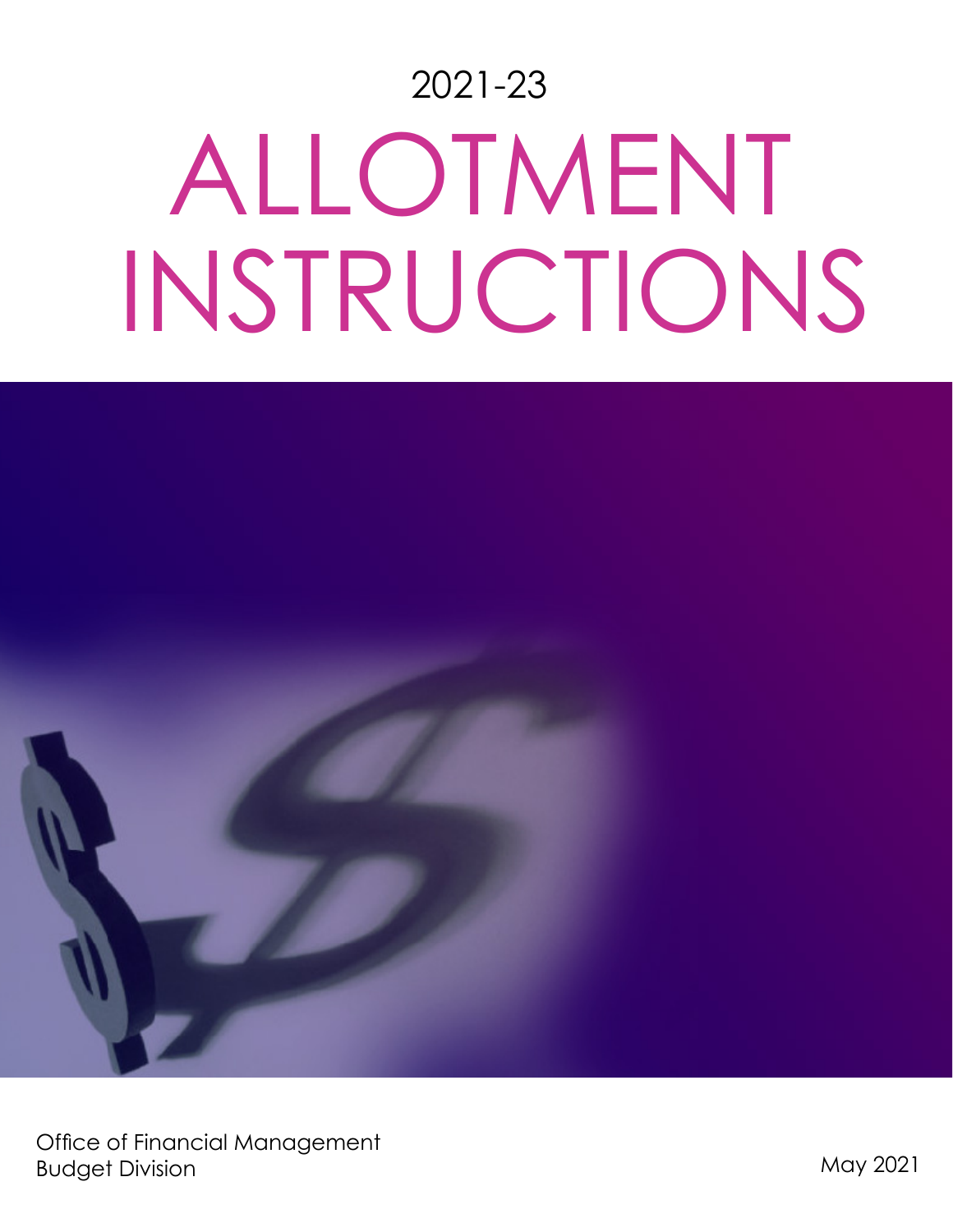# *CONTENTS*

| 1.2 The expenditure authority schedule and allotment controls  4             |  |
|------------------------------------------------------------------------------|--|
|                                                                              |  |
|                                                                              |  |
|                                                                              |  |
|                                                                              |  |
|                                                                              |  |
|                                                                              |  |
|                                                                              |  |
|                                                                              |  |
|                                                                              |  |
|                                                                              |  |
|                                                                              |  |
|                                                                              |  |
| 2.8 Guide for estimating employee-related and central service agency costs15 |  |
|                                                                              |  |
|                                                                              |  |
| 3.1 When are allotment amendments expected and allowed?17                    |  |
|                                                                              |  |
|                                                                              |  |
|                                                                              |  |
|                                                                              |  |
|                                                                              |  |
|                                                                              |  |
|                                                                              |  |
|                                                                              |  |
|                                                                              |  |
|                                                                              |  |
|                                                                              |  |
|                                                                              |  |
| 5.3 Additional requirements for capital allotment amendments32               |  |
|                                                                              |  |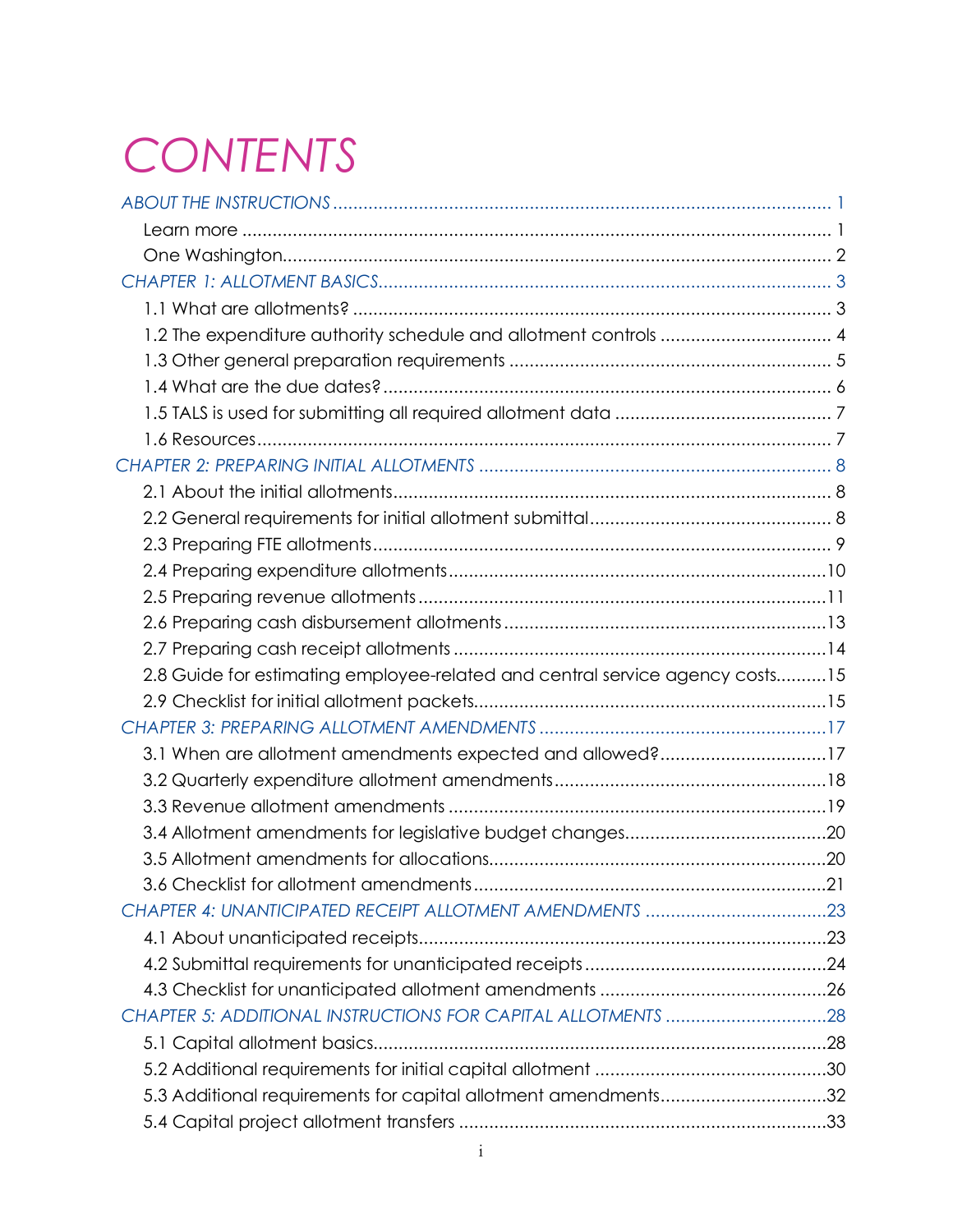| CHAPTER 6: PREPARING ALLOTMENTS FOR MAJOR CAPITAL PROJECTS36               |  |
|----------------------------------------------------------------------------|--|
|                                                                            |  |
| 6.2 Required supporting information for major capital project allotments39 |  |
|                                                                            |  |
|                                                                            |  |
|                                                                            |  |
|                                                                            |  |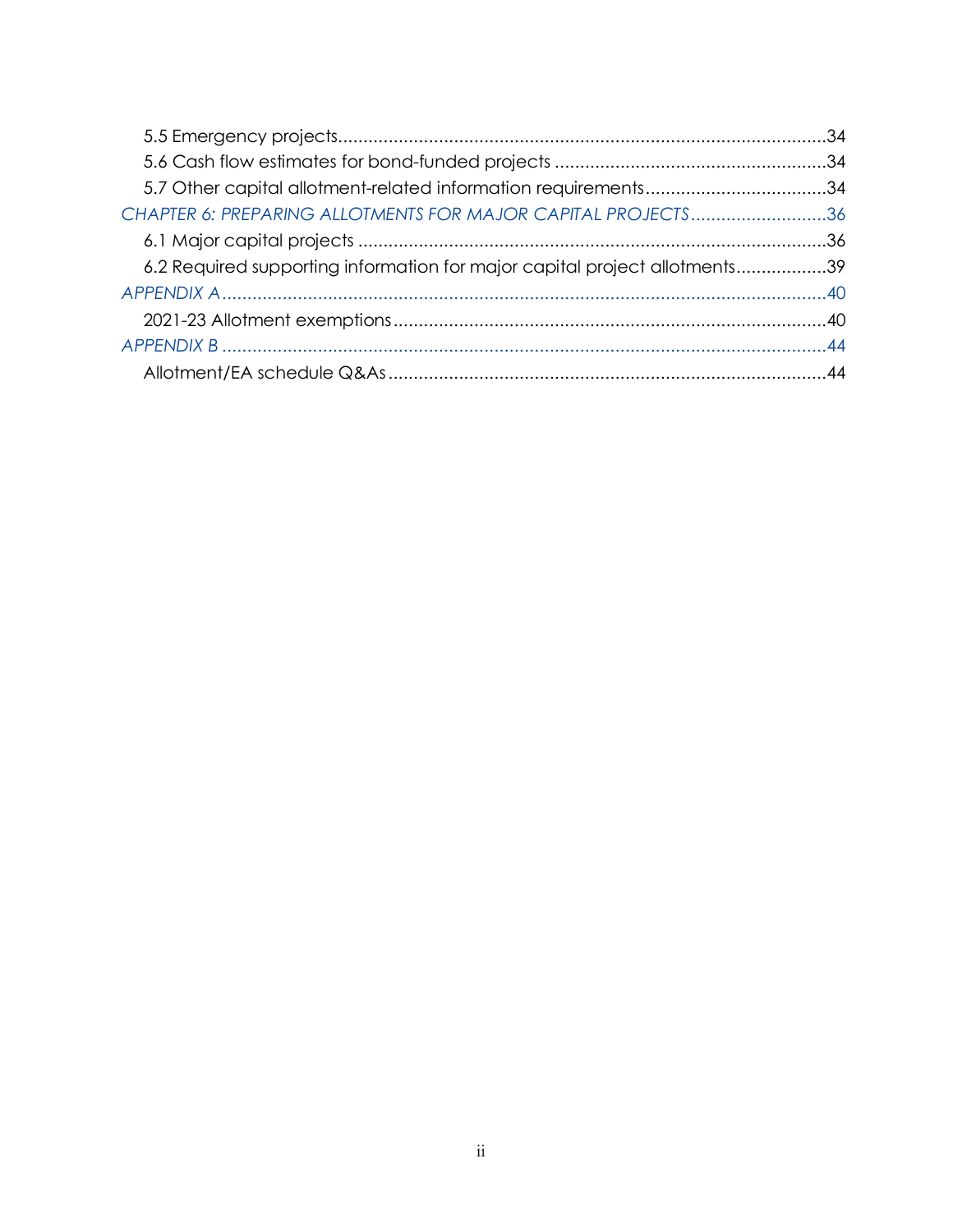# <span id="page-3-0"></span>*ABOUT THE INSTRUCTIONS*

These instructions describe the requirements for allotments and related processes. They outline agency requirements for preparing and submitting:

- » Initial allotments operating and capital
- » Allotment amendments operating and capital
- » Major capital project and other capital allotment requirements
- » Special allocations and savings incentive program information

Agencies must use TALS-AMR (The Allotment System-Allotment Management and Review) for submitting allotments to OFM. The system offers many tools, including:

- » The ability to import data from the Salary Projection System (SPS).
- » The ability to import and export allotment data via Excel.
- » A full range of edit checks that ensure each allotment meets all required minimum standards, and alerts agencies to anomalies that warrant an explanation to OFM. In many cases, the edit check will provide the user with a link to the data elements causing the error. This will facilitate review and correction.
- » Flexible data views and reports that give common views to agencies and OFM.
- » Comment fields and a communication log feature.
- » The ability to build allotments for optional cash receipts and disbursements based on past patterns. See Chapters 2.6 and 2.7 for more information.

TALS has multiple avenues to provide both documentation and explanation of the agency spending plan. Agencies are urged to exploit this functionality. In addition to the ability to add comments for each component of the packet, an unlimited number of attachments may be included in the allotment request.

- » Agencies cannot provide "too much" information.
- » Consider the questions OFM or legislative staff may have asked in the past and provide that information as part of the allotment request.

# <span id="page-3-1"></span>Learn more

Training on the system is available for all users to help you take full advantage of system features.

To register for virtual training, visit: [https://www.ofm.wa.gov/it-systems/allotment-system-tals.](https://www.ofm.wa.gov/it-systems/allotment-system-tals)

The virtual class on TALS-AMR introduces the system and takes you through the sequential steps of building an initial allotment and subsequent amendments.

A TALS-AMR System tutorial is available to help guide users through all aspects of the allotment system application. The TALS-AMR tutorial found in the BudgetWorks Library at: [https://www.ofm.wa.gov/it-systems/allotment-system-tals.](https://www.ofm.wa.gov/it-systems/allotment-system-tals)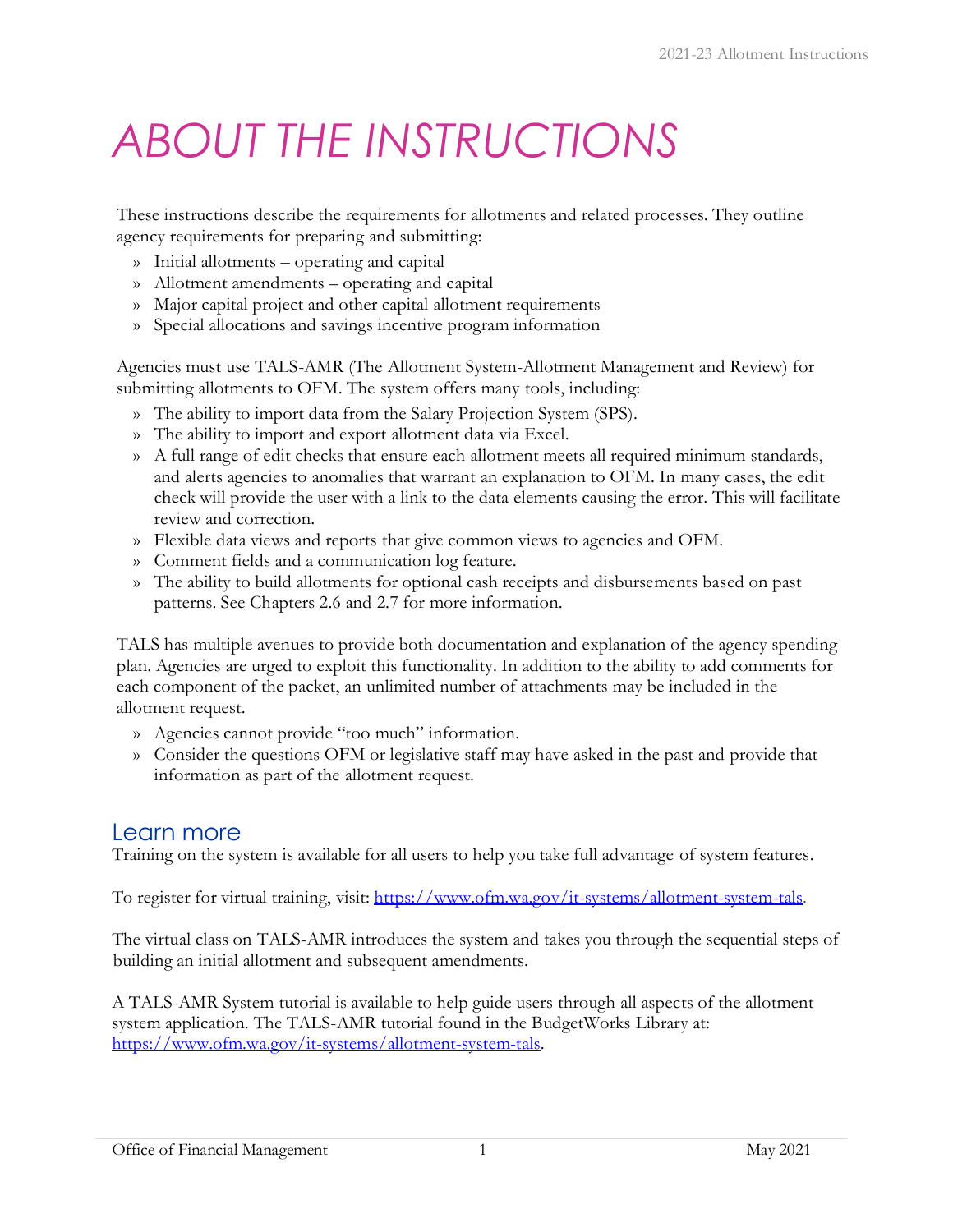# <span id="page-4-0"></span>One Washington

Allotments are scheduled to transition to a new system as a part of the One Washington Financial Modernization project in July 2022. The instructions in this document are geared toward the current implementation of TALS. If new guidance is published in relation to the One Washington transition, those instructions will supersede this document. Until such a time, this document serves as the official allotment instructions. For more information about the One Washington project, visit [one.wa.gov](https://one.wa.gov/) or reach out to your **Agency Support Team** (AST) Lead.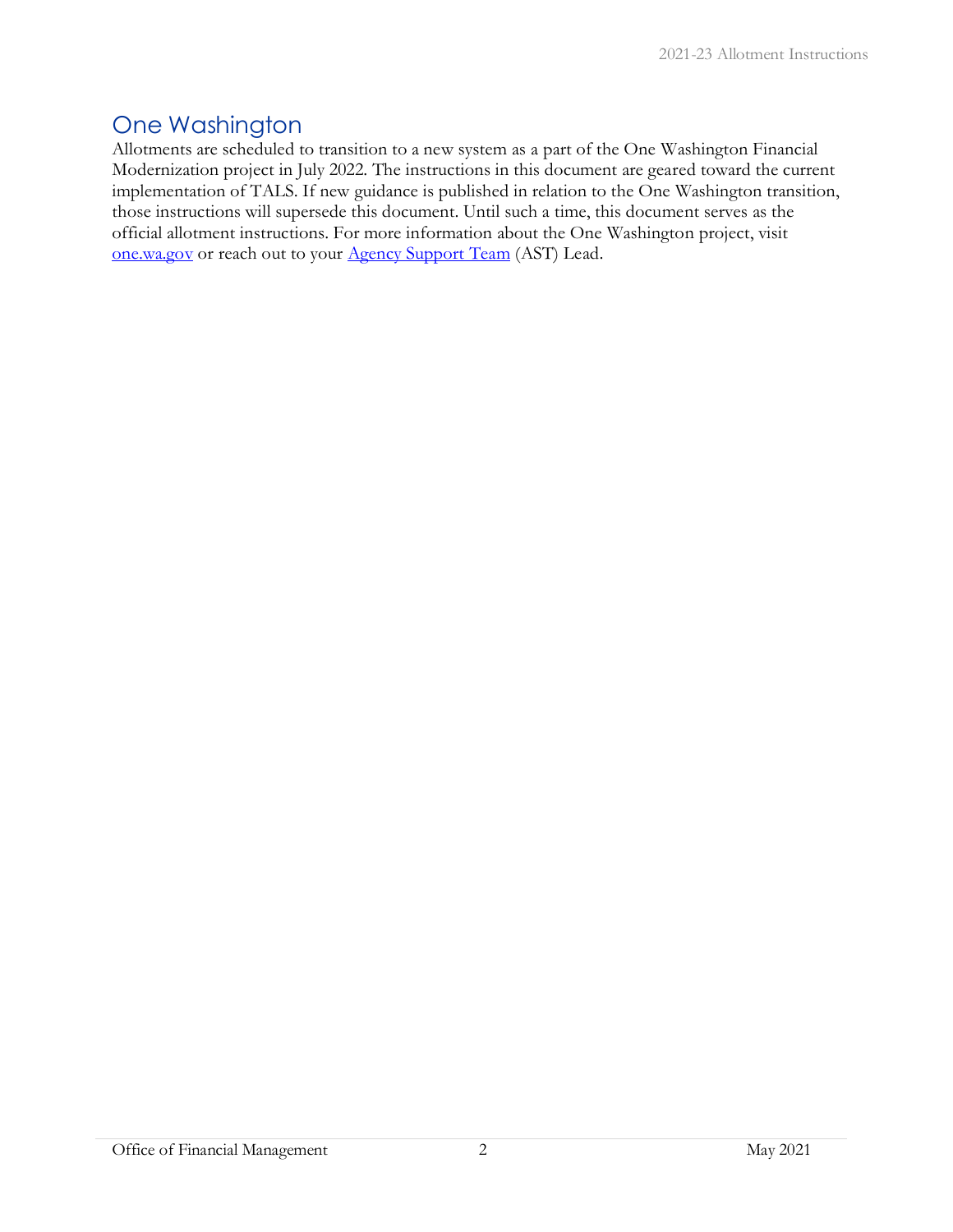# <span id="page-5-0"></span>CHAPTER 1 *ALLOTMENT BASICS*

# <span id="page-5-1"></span>1.1 What are allotments?

Allotments are a detailed plan of expenditures authorized in the budget, the assumed revenue estimates, and the related FTE estimates required by law [\(RCW 43.88.110\)](https://apps.leg.wa.gov/RCW/default.aspx?cite=43.88.110).

Agencies, OFM, the Legislature and the public monitor an agency's actual spending and revenue against its allotments. Allotments must:

- » Conform to the terms, limits or conditions of legislative appropriations.
- » Reflect the priorities of the agency's strategic plan, the implementation of those strategies and the achievement of performance targets.
- » Serve as the agency's best estimate of how its authorized expenditures will be spent and the revenue it will earn each month of the biennium.

#### **Allotments support good financial management**

The executive and legislative branches monitor an agency's actual spending compared to its spending plan. This monitoring helps prevent over expenditure and improves the assumptions upon which budgets, spending plans and other financial decisions are based. Allotments enable the state to take advantage of the expected pattern of state spending for the timing of bond sales and state-level cash management. Additionally, actual revenues are monitored to revenue estimates to ensure that resources will be available to cover anticipated spending.

Allotments and allotment controls help ensure that:

- » Appropriations are used only for purposes that meet legislative intent.
- » Sufficient funding exists to allow the state to incur financial obligations.
- » Changes in the original budget assumptions are communicated and understood.

OFM monitors actual expenditures and revenue against allotments and posts monthly fiscal status reports on its [website.](http://www.ofm.wa.gov/budget/fiscalstatus/default.asp) Other expenditure reports for operating and capital budgets are available on the OFM [website.](http://www.ofm.wa.gov/mondata/default.asp)

We expect agencies to monitor variances and to take management action as appropriate. Administering agencies should regularly track the fiscal health of accounts for which they are responsible. Agencies can order a variety of Enterprise Reporting Administering Agency reports to assist in this effort at  $\frac{https://rp.des.wa.gov/}{https://rp.des.wa.gov/}.$ 

#### **What are the required components of allotments?**

Allotments and allotment amendments must contain the following fiscal data elements:

- » Monthly estimated expenditures for each program by object and expenditure authority (EA) code. (The Department of Social and Health Services (DSHS) must provide this data at the subprogram/budget unit level.) If desired, agencies may create allotments lower than the required levels.
- » Monthly estimates of Full-Time Equivalent (FTEs) separated into General Fund- State (GF-S) and Other Funds.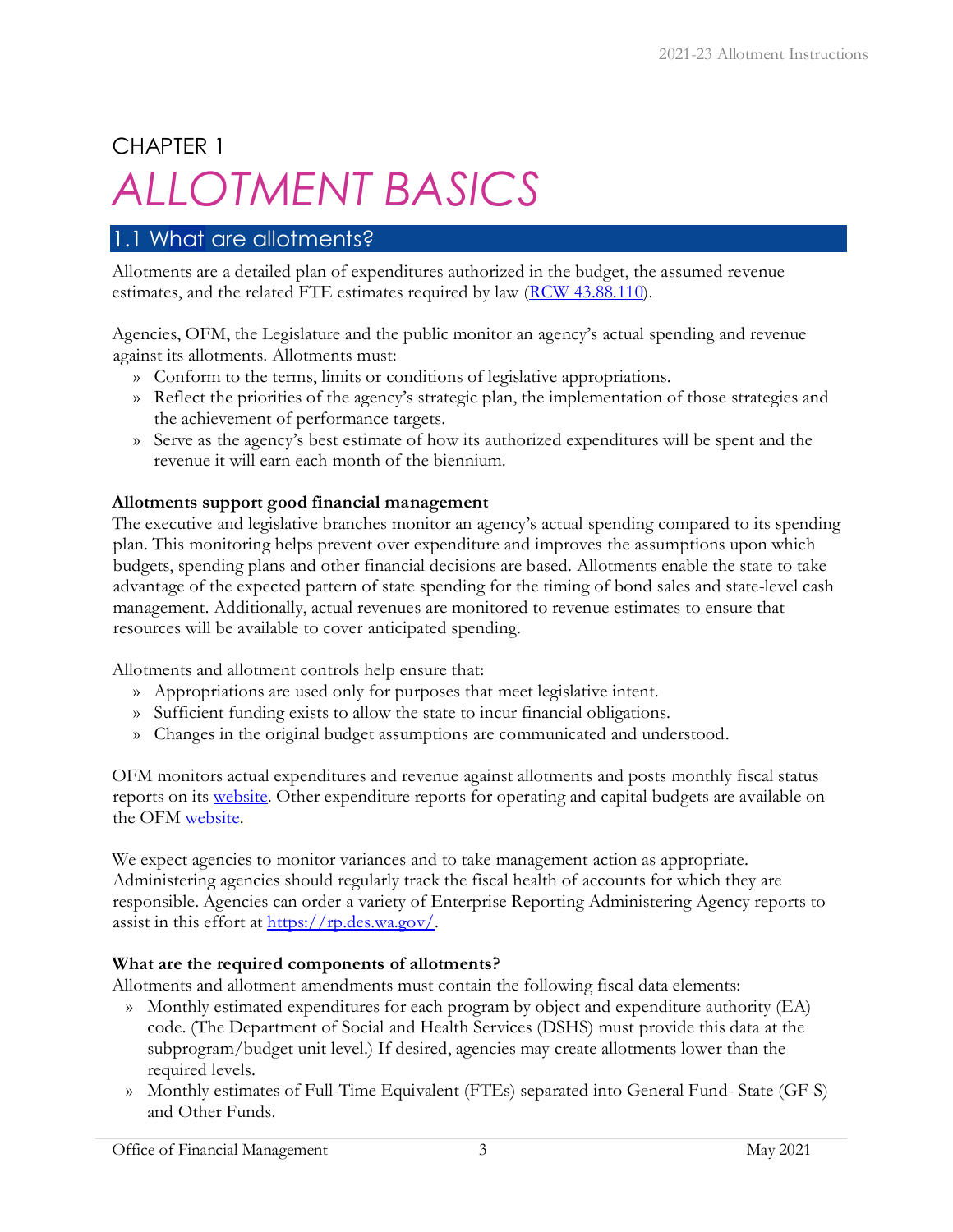» Monthly estimates of revenue by major source, source, and account.

Various reports, review protocols, data entry screens and system edits rely on the proper use of the packet purpose type to indicate the allotment purpose.

#### **Use of an incorrect packet purpose type will result in either critical errors or the packet being returned by OFM, which will result in a delay in the approval process**

Packet purpose types indicate the allotment purpose. OFM and the Legislature have a responsibility to view the allotments by purpose or type. TALS requires users to select a particular packet purpose.

Packet purpose types include:

- Initial Allotment (operating or capital)
- Operating 2<sup>nd</sup> Quarter Adjustments
- Operating 3<sup>rd</sup> Quarter Adjustments
- Operating  $4<sup>th</sup>$  Quarter Adjustments
- Operating 5<sup>th</sup> Quarter Adjustments
- Operating  $6<sup>th</sup>$  Quarter Adjustments
- Operating  $7<sup>th</sup>$  Quarter Adjustments
- Operating  $8<sup>th</sup>$  Quarter Adjustments
- Revenue and Cash Adjustments
- Capital Amendment (including emergency allocations)
- Capital Transfer, (e.g., project transfers)
- Operating Allocations (e.g., retrospective rating refund, parking revenues, and Savings Incentive Account)
- $\bullet$  1<sup>st</sup> Supplemental (operating or capital)
- 2<sup>nd</sup> Supplemental (operating or capital )
- Legislative Allotment Reduction (operating or capital )
- Governor's Cash Deficit Reductions (operating or capital)
- Unanticipated Receipts (operating or capital )
- Internal Adjustments (operating or capital)

# <span id="page-6-0"></span>1.2 The expenditure authority schedule and allotment controls

The EA schedule documents legal controls and budget assumptions. The EA schedule displays all components of an agency's budgeted expenditure authority, including appropriations, allocations, unanticipated receipts, Full Time Equivalent Staff (FTE), nonappropriated account and revenue assumptions. Schedules for the 2021-23 biennium will be available to agencies when published in mid-June and will reflect the enacted appropriations as signed into law by the Governor.

Agencies can access their EA schedules through the Enterprise Reporting System at [https://rp.des.wa.gov/.](https://rp.des.wa.gov/) Fortress users should use [https://secureaccess.wa.gov/.](file://filedepot.eclient.wa.lcl/OFM/Budget/Operations/Allotments/Allotment%20Instructions%20and%20Process%20docs/2019-21%20Allotment%20Instructions/%20)

#### **TALS will enforce EA schedule control totals**

Total allotments – that is, the total dollars in allotted, unallotted and reserve status – for each appropriated EA code must equal the total expenditure authority amount shown for that code on the EA schedule.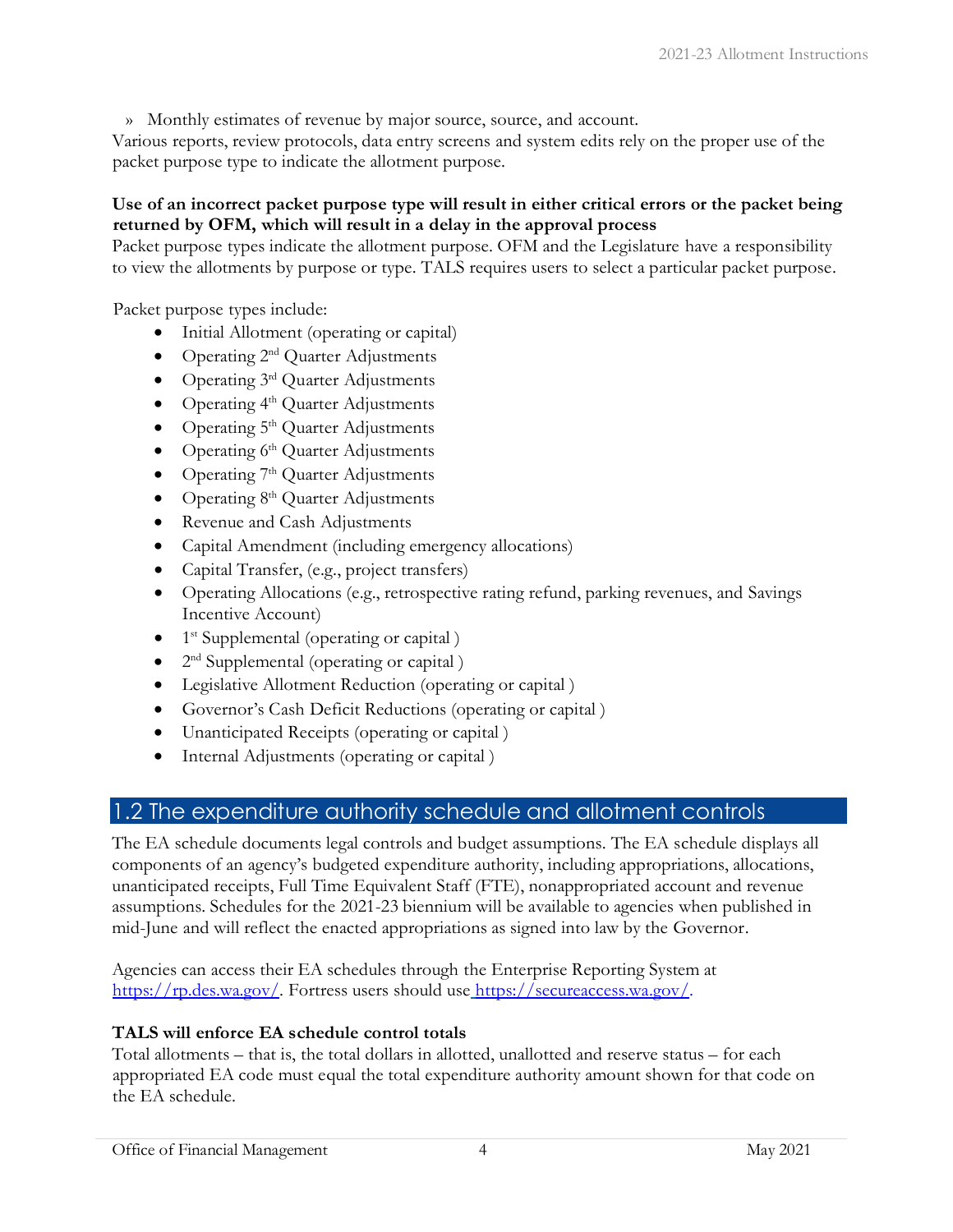**Portions of the agency's expenditure authority that the agency does not yet have a plan to spend must be reported as unallotted**. **If the agency does not expect to spend the appropriation authority, these funds must be reported as** reserve **status.** The total allotted and unallotted, plus reserve amounts, must match the agency's expenditure authority schedule.

Each time an agency submits an allotment, TALS will check to ensure that the combination of approved and submitted allotments match the EA schedule. The allotment cannot be released to OFM if the proposed total expenditure allotments do not match the EA schedule for appropriated dollars.

TALS will also compare allotments for revenue and nonappropriated accounts to the budget assumptions on the EA schedule. **If the proposed allotments vary significantly from the EA assumptions, agencies are required to provide an explanation to OFM.**

The checklists at the end of Chapters 2, 3, and 4 summarize these pre-release edits. Also see Appendix 4 of The Allotment System (TALS-AMR) Allotment Management & Review User [Guide](https://ofm.wa.gov/sites/default/files/public/itsystems/tals-amr/The%20Allotment%20System.pdf) [f](https://ofm.wa.gov/sites/default/files/public/itsystems/tals-amr/The%20Allotment%20System.pdf)or a complete list of pre-release edits.

## <span id="page-7-0"></span>1.3 Other general preparation requirements

The Budget, Accounting and Reporting System Act (Chapter [43.88](https://app.leg.wa.gov/RCW/default.aspx?cite=43.88) RCW) outlines the legal authority and responsibility of the Governor and OFM to allot public funds. Key provisions include:

- » OFM reviews all agency allotments for technical accuracy.
- » OFM will review expenditure plans for reasonableness and conformance with legislative intent.
- » All public funds are subject to allotment unless specifically exempted by the OFM director.
- » After initial approval, expenditure plans can be revised only for changes in assumptions each quarter, legislative changes in appropriation levels or allocations, or across-the-board reductions mandated by the Governor.
- » Allotment revisions may not be made retroactively.
- » Whenever any money from the federal government, local government or private sources is received for a specific purpose, and there is no existing expenditure authority (or insufficient expenditure authority), the head of the agency must submit a request for expenditure authority and receive approval from OFM *before* expending these funds. (See Chapter 4 – Unanticipated Receipts.)

Although the expenditure allotment represents an official spending plan, the appropriation is the maximum legal authority for obligation of funds. **No agency is permitted to over-expend or overencumber any appropriation, or to expend funds contrary to the conditions placed on that appropriation by the Legislature.** (The fiscal responsibilities of state officers and employees are enumerated in RCW [43.88.260](https://app.leg.wa.gov/RCW/default.aspx?cite=43.88.260) through [43.88.320.](https://app.leg.wa.gov/RCW/default.aspx?cite=43.88.310))

#### **Generally Accepted Accounting Principles (GAAP) requirements for allotments**

Submit expenditure and revenue allotments for budgeted governmental funds on a GAAP-modified accrual basis of accounting. This basis recognizes expenditures when the account liability is incurred, if measurable, and revenues in the period in which they become available and measurable. (See the State Administrative and Accounting Manual [SAAM] [80.20.50.b](http://ofm.wa.gov/policy/80.20.htm) [f](http://ofm.wa.gov/policy/80.20.htm)or more information about the modified accrual basis.)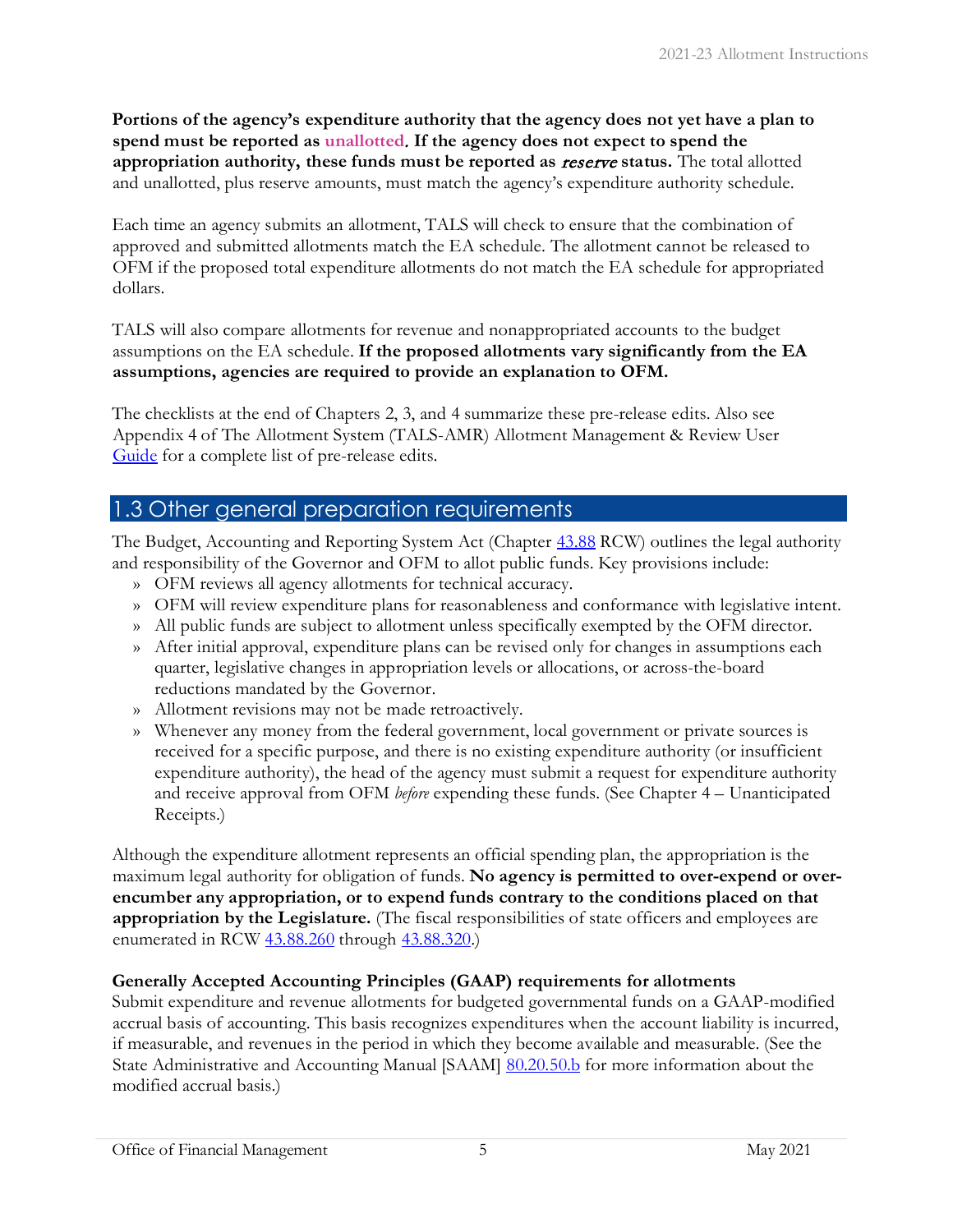The following are exceptions:

- » Allotting budgeted loans as expenditures when disbursed, and allotting repayments as revenues when received.
- » Allotting capital leases as expenditures when paid.
- » Federal food commodities and food stamps are not allotted.

#### **Omit encumbrances from OFM allotments**

Encumbrances are obligations for goods, materials and services that have been ordered but not received by the end of the accounting period. **Do not include encumbrances in the operating or capital allotments sent to OFM.** Agencies are encouraged to make use of encumbrances in their accounting transactions, as defined in the SAAM.

You can find definitions of encumbrances, expenditures and accruals in the [SAAM](http://www.ofm.wa.gov/policy/default.asp).

#### **Allotment requirements for mixed funds**

If a fund has either appropriated or budgeted *and* non-budgeted components (a mixed fund), submit expenditure allotments only for the budgeted portion of proprietary funds. However, agencies may submit allotments for expenditures in Object F-Costs of Goods Sold or Object W-Depreciation if the agency uses a non-budgeted EA code (Z96 or Z98) with those expenditures, and enters the allotments in Program 850. This will allow agencies to view a more complete estimated expense picture in allotment reports and ensure that state databases tracking only budgeted amounts will not receive non-budgeted data.

For proprietary mixed funds, allot only the portion of revenues that pertain to these allotted expenditures. However, agencies allotting revenue for accounts from which other agencies spend must allot sufficient revenue to cover the other agencies' authorized spending, as well as their own spending, assuming there is sufficient revenue to cover all authorized spending.

#### **Agencies may develop additional spending plan views**

We understand that agencies may need alternative spending plan views suited to specific agency management purposes. Agencies may create additional spending plan views through the allotment system by preparing agency-use adjustment packets that can be combined with the OFM-approved allotments in reports. Use the "Internal Adjustment" packet purpose type for this purpose. These packets will not be forwarded to OFM for review and approval.

While internal packets serve a purpose for internal agency management, agencies must maintain their official allotment structure so that the Legislature, OFM, the public and decision makers have up-to-date information on projected agency spending.

# <span id="page-8-0"></span>1.4 What are the due dates?

#### **Statute determines deadlines for submittal and approval**

Agencies must submit proposed initial expenditure plans no later than 45 days after the beginning of the fiscal period, or within 45 days after the Governor signs the omnibus appropriations bill, whichever is later. Initial allotment packets are due to OFM no later than **August 13, 2021**.

Due dates for allotment amendments throughout the biennium can be found in Chapter 3.2.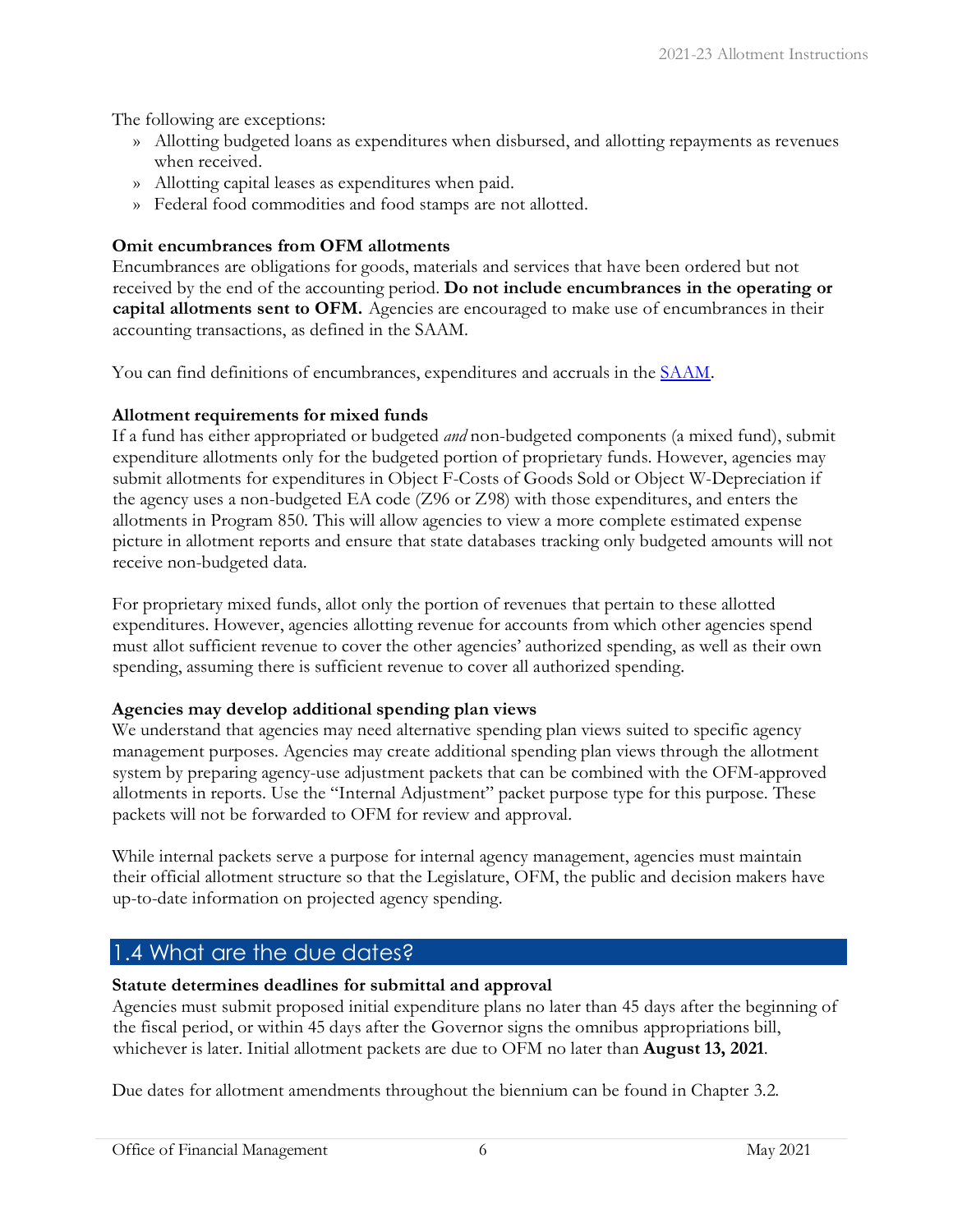# <span id="page-9-0"></span>1.5 TALS is used for submitting all required allotment data

#### **Agencies must use TALS to submit allotments**

The system offers many tools, including:

- » The ability to import data from the Salary Projection System.
- » The ability to import and export allotment data.
- » A full range of edit checks to ensure the allotment meets all required standards, and that it alerts agencies to other anomalies that may warrant a note to OFM. For many edits resulting in errors, the edit check will provide the user with a link to the data elements that are causing the error. This facilitates review and correction.
- » Flexible data views and better reports to give agencies and OFM common views.
- » The ability to build allotments for optional cash receipts and disbursements based on past patterns.
- » Comment fields and communication log features.

TALS allows for extensive comments and attached documents. Agencies are strongly urged to provide documentation supporting their allotment plan. Spreadsheets, explanatory documentation and notes anticipating questions from your OFM analyst will speed the approval process.

### <span id="page-9-1"></span>1.6 Resources

#### **For questions on:**

Allotment procedures and policies

Contact the [OFM budget analyst](http://www.ofm.wa.gov/budget/contacts/default.asp) assigned to your agency or contact Budget Operations at (360) 902-0555

Revenue allotment Les Myhre, OFM Budget Operations, (360) 480-2142 or [Les.Myhre@ofm.wa.gov](mailto:.mailto:Les.Myhre@ofm.wa.gov)

EA schedules OFM Budget Operations at (360)902-0555 or [Budget.Operations@ofm.wa.gov](mailto:Budget.Operations@ofm.wa.gov) Also see Appendix B

Savings Incentive program Send questions to the budget email at  $\overline{\text{OFM}.Budget(\omega) \text{ofm.wa.gov}}$ 

#### **Other references:**

Glossary of budget and allotment [terms](http://www.ofm.wa.gov/budget/instructions/glossary.pdf) Budget, Accounting and Reporting Act – Chapter [43.88](http://apps.leg.wa.gov/RCW/default.aspx?cite=43.88) RCW Unanticipated receipts and Savings Incentive Program – Chapter [43.79](http://apps.leg.wa.gov/RCW/default.aspx?cite=43.79) RCW State Administrative and Accounting [Manual](https://ofm.wa.gov/accounting/saam) (SAAM) TALS – AMR [user guides and training](https://ofm.wa.gov/it-systems/budget-and-legislative-systems/allotment-system-tals)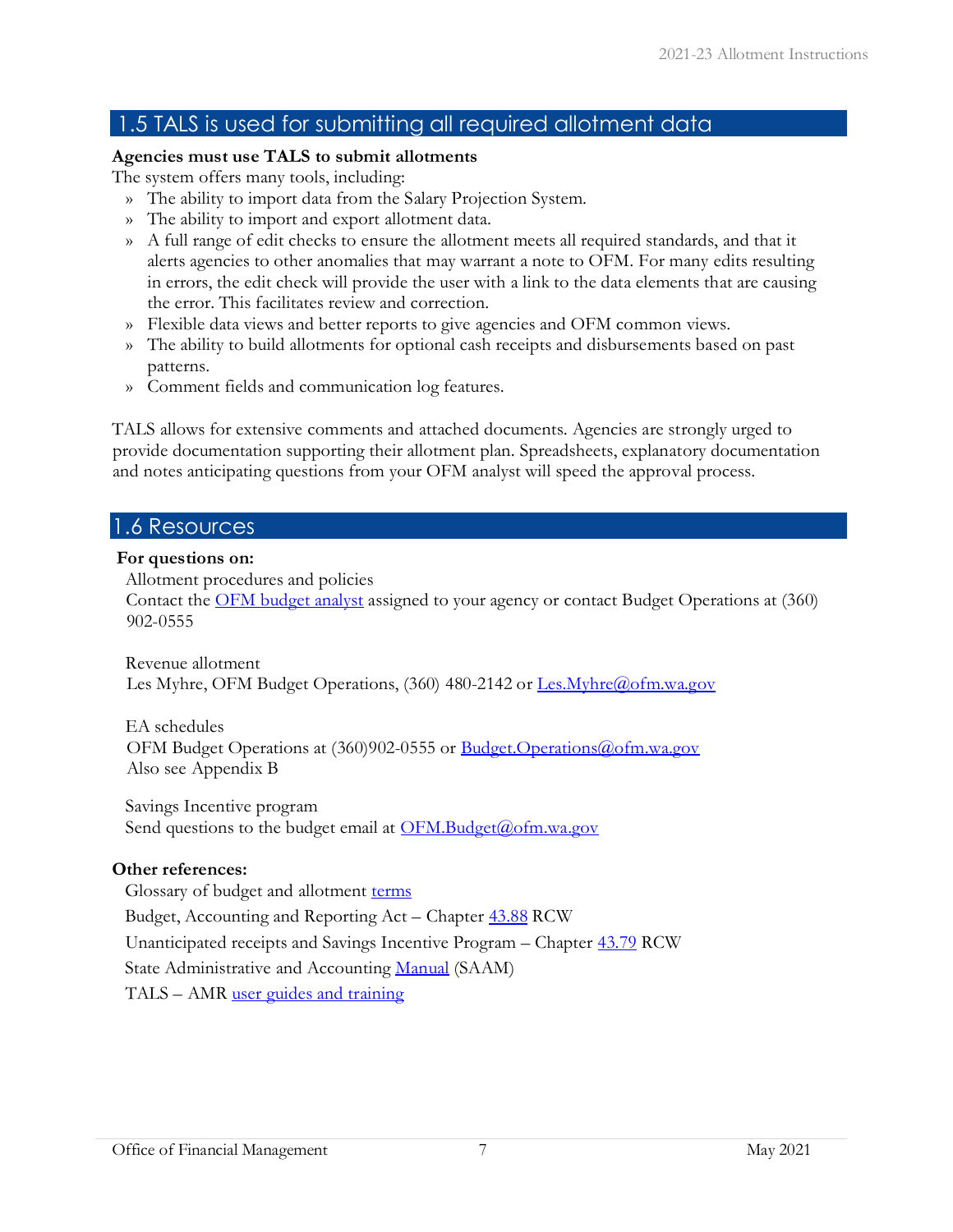# CHAPTER 2

# <span id="page-10-0"></span>*PREPARING INITIAL ALLOTMENTS*

# <span id="page-10-1"></span>2.1 About the initial allotments

#### **What is the purpose of the initial allotment?**

The initial allotment represents the agency's initial spending plan for the enacted biennial budgets. It includes:

- » The agency's plan for the 2021-23 biennium for monthly revenue, expenditures and FTEs based on the terms, limits, conditions, and original assumptions in the legislative appropriations, budgets and applicable law.
- » The related optional monthly plan of cash receipts and disbursements.

#### **Initial allotment packets — operating and capital — are due no later than August 13, 2021.**

#### **When will allotments be approved/available in Agency Financial Reporting System (AFRS)?**

OFM will review and approve the allotments as soon as possible within the statutory deadline of 45 days. We encourage agencies to use the checklist in Chapter 2.9 to minimize errors and questions that can delay the approval process. The allotments are transferred to AFRS when approved. Agencies can track the status of each allotment packet via the allotment system.

#### **Temporary spending authority**

The initial allotment is the only exception to the prohibition against retroactivity. The OFM director will authorize temporary spending authority for the period between enactment and allotment approval. Spending for the period under this temporary authority must be consistent with the assumptions for that same period in the initial allotments.

# <span id="page-10-2"></span>2.2 General requirements for initial allotment submittal

#### **Use an initial allotment purpose type for initial allotment packets**

Use the initial allotment packet purpose type for all initial allotment elements, including expenditures, FTEs, revenue estimates and optional cash receipts, and disbursements. All agencies (except DSHS) may only use a single packet for the initial operating allotment. DSHS should submit one packet for each program and must identify the appropriate program in the program field in the packet header.

#### **Take advantage of TALS pre-release edits**

One key benefit of TALS is that it automates the task of checking the completed allotments against the EA schedule release edits. If certain edit criteria are not met (i.e., critical errors), the agency will not be able to submit the packet to OFM. Other edit checks (warnings) will alert the agency to significant variances between the allotment and EA schedule, and situations where OFM requires an explanation. TALS provides several ways for agencies to include explanations and comments as part of the packet.

TALS will check to make sure codes and titles are consistent with established AFRS tables. TALS will also enforce a number of allotment requirements.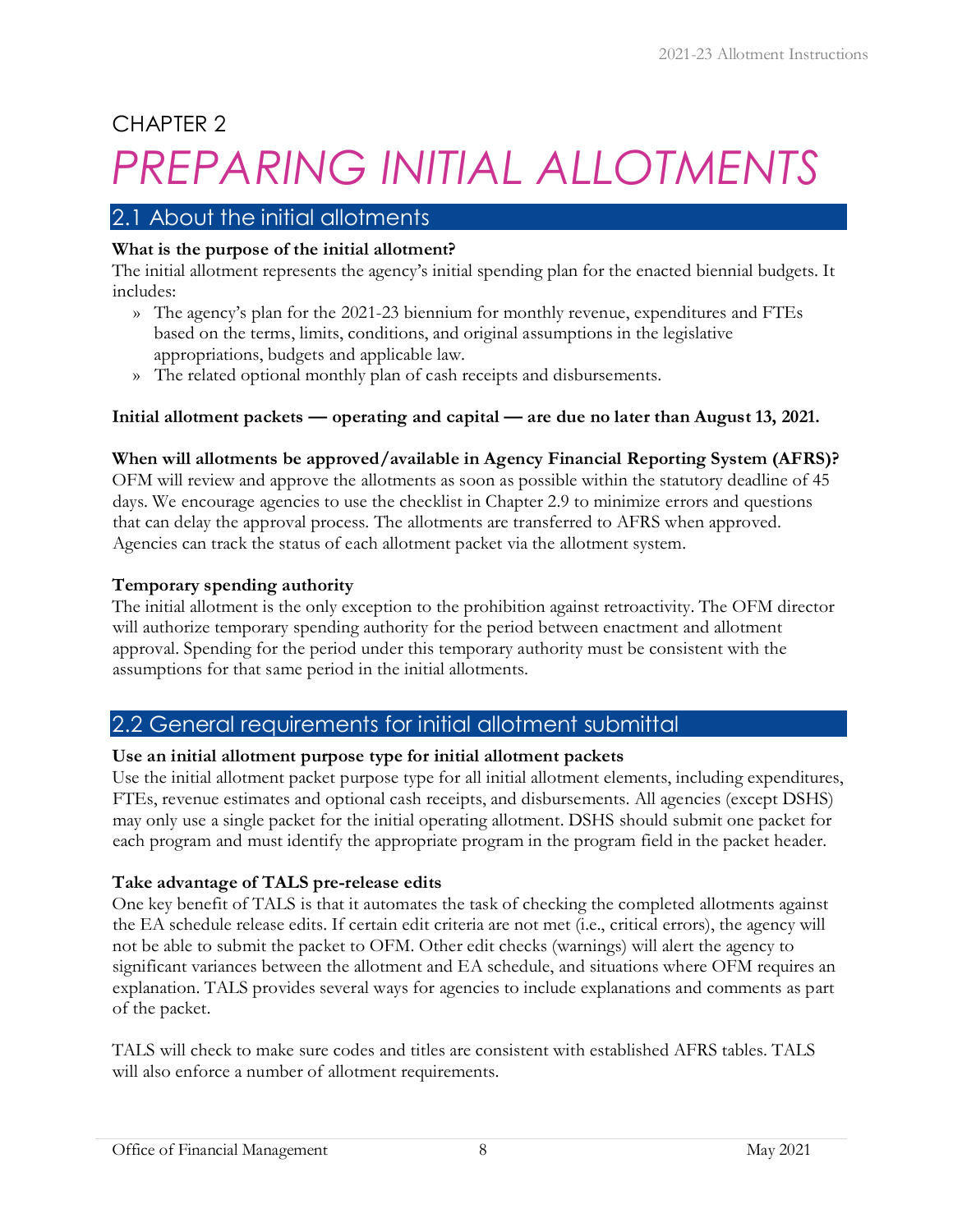These **key edit criteria (critical)** must be met before initial allotment packets can be released to OFM:

- » The total of allotted, unallotted and reserve for each EA code must match the EA schedule. Operating and capital components will be checked separately to allow these packets to be submitted separately.
- » Expenditure allotments must be submitted at the required level for the agency. This is program level for all agencies except DSHS. Agencies may submit data at a lower level of detail than the level required.
- » Allotments for funds appropriated by fiscal year (for example, General Fund-State) must be allotted in the correct year.
- » The amount placed in reserve must be at least equal to any total legislative allotment reductions or Governor's cash deficit reductions on the EA schedule.
- » Fo[r Option 1 agencies,](#page-46-1) total dollars allotted by object must be equal *by month* to total dollars allotted by appropriation index.
- » If data is allotted in Object F-Costs of Goods Sold or W-Depreciation, a non-budgeted appropriation index and Program 850 must be used.
- » Internal agency expenditure allotments cannot exceed the appropriated EA control numbers.

Agencies will receive **warning messages** for the following conditions and must double-check and correct the data or provide an explanation to OFM:

- » If allotments for federal or private/local expenditures do not match allotments for federal or private/local revenue, respectively.
- » If allotted FTEs do not match the EA control numbers by fiscal year.
- » If allotments for Object T-Intra-Agency Reimbursement do not net to zero at the agency level by fiscal year.
- » If the pattern of allotments by object differs significantly from the current biennium pattern by object.
- » If the pattern of allotments by program differs significantly from the current biennium pattern by program.
- » If the allotted revenues differ significantly from the control numbers on the EA schedule.
- » If the total of allotted, unallotted, and reserve for a nonappropriated EA code does not match the EA schedule.
- » All warning edits must be corrected or explained in TALS prior to release of allotment packets.

Unexplained warnings will result in an OFM packet rejection for correction or inclusion of explanation.

# <span id="page-11-0"></span>2.3 Preparing FTE allotments

#### **Record FTEs by month and fund source**

FTEs represent the number of full-time equivalent staff months to be paid each month. For FTEs, agencies must designate at least one of two fund sources in the allotment: General Fund-State (001) and all other accounts (996). Include General Fund-Federal, General Fund-Private/Local, and all capital FTEs in the Other Funds (996) category.

While agencies are required to distinguish only between the two fund sources noted above, **agencies now have the option in TALS to indicate any specific account for FTE allotments if desired or if so directed by OFM.**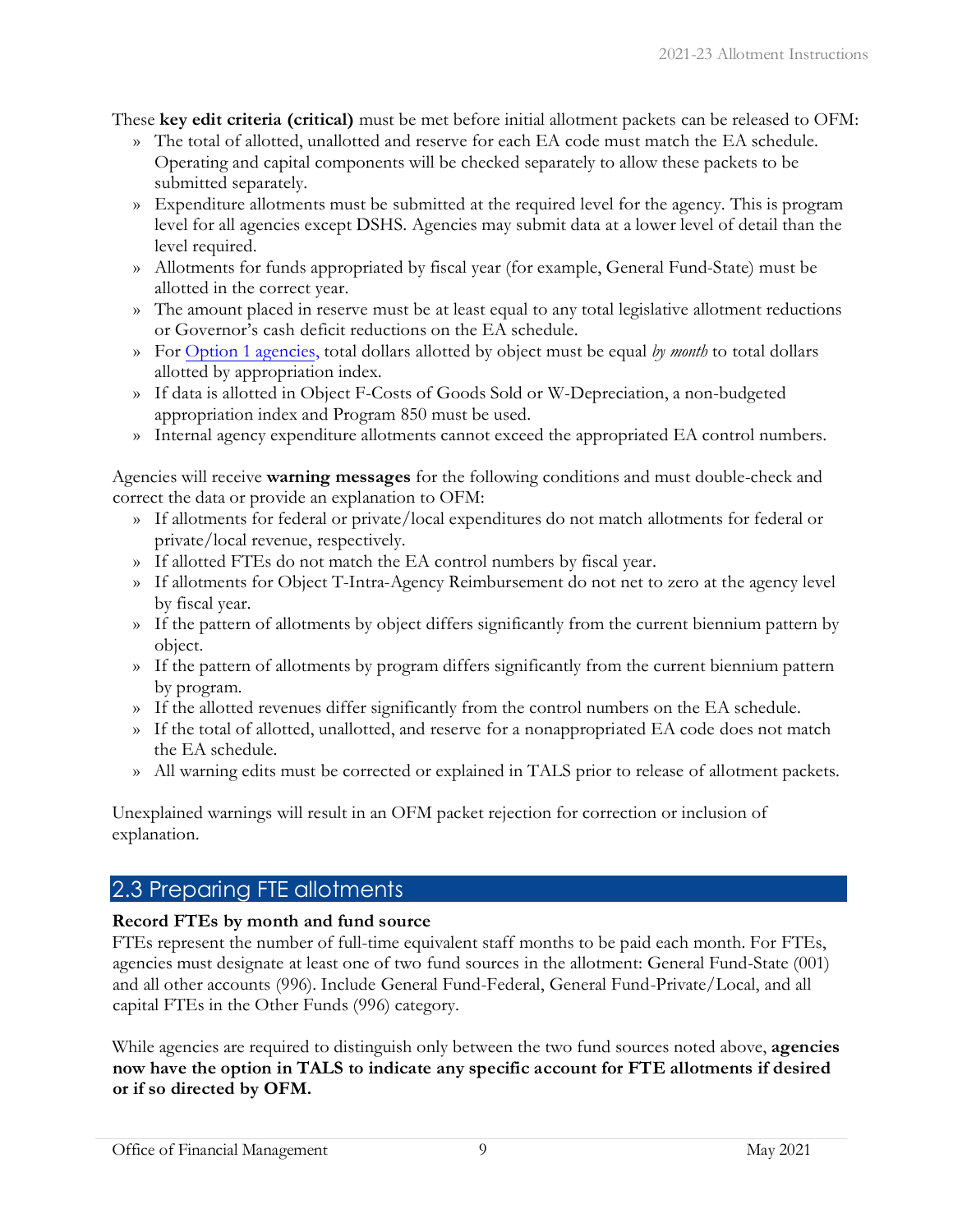#### **Defining and calculating FTE staff months**

A paid staff month of employment is defined as one full calendar month of paid employment (the equivalent of 174 paid hours), including callback, overtime and replacement help while an employee takes compensatory time. It also includes all paid leave.

To compute staff months for part-time positions or irregular hours, divide the number of paid hours by 174. The number of staff months should be entered with two decimal places.

#### **How to allot FTEs and expenditures related to interagency agreements**

Allotments are required for interagency agreements assumed in an agency's budget and must be included in the initial allotment packet. **The agency providing the funding should show expenditures in Object ER.** The agency receiving the reimbursement should reflect the expenditures in the appropriate object(s) and the reimbursement in the appropriate sub-objects for Object S. The FTEs are assumed available in the agency receiving the reimbursement. However, if additional FTEs are required for the service delivery of these agreements, agencies are permitted to exceed their allotted FTE control number as long as they provide an explanation with the allotment packet.

If an interagency agreement is executed during the biennium, the agency should submit a quarterly allotment amendment packet if the change is material. If the adjustment is the result of a supplemental budget, allotments must be made in a **supplemental packet purpose type**.

#### **Use the TALS tool to allot FTEs**

In order to ensure that OFM has a clear understanding of allotted and actual FTEs related to the enacted budget, you need to account for and segregate FTEs and expenditures related to interagency agreements.

A tool, known as the **User Defined Field**, is available in the "Add Expenditure Coding Structure" dialogue box in TALS-AMR. The tool allows agencies to easily identify FTEs and related expenditures tied to interagency agreements in their allotment submittals

Agencies with interagency FTEs are strongly encouraged to use this tool. In addition, all agencies with interagency FTEs should provide an attachment in the form of a spreadsheet that shows FTEs and estimated expenditures by the initiating agency, the agreement purpose, fiscal year, program and account. Narrative descriptions should be detailed and complete.

For more information, refer to the TALS – AMR [user guides and training.](https://ofm.wa.gov/it-systems/budget-and-legislative-systems/allotment-system-tals)

# <span id="page-12-0"></span>2.4 Preparing expenditure allotments

**Provide monthly estimates of expenditures by object, account, and EA code** 

Agencies must provide estimates of monthly expenditures by object, account, EA code and EA type.

The expenditure allotments should represent the agency's best estimate as to how and when expenditures will be incurred within the limits of the appropriation and budget proviso. Expenditures, in this case, include the total of accrued and cash expenditures. In developing expenditure plans contained in a specific proviso, please reflect any report or task completion dates contained in the proviso.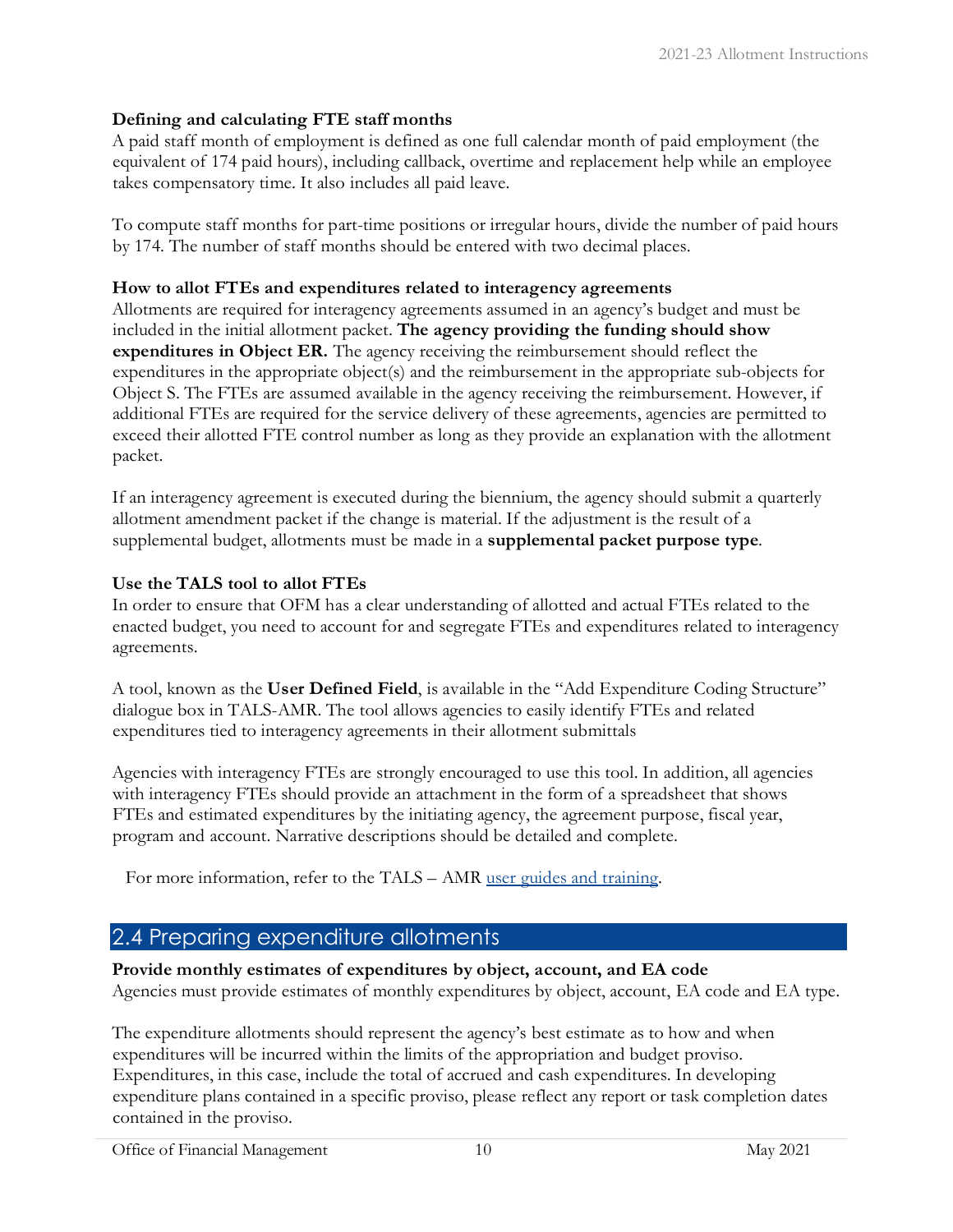Placement of expenditure authority not planned for use in either unallotted or reserve status Expenditure authority the agency does not yet plan to use must be placed in reserve or unallotted status. **Reserve status** applies to expenditure authority the agency does **not** expect to use because of circumstances such as the Governor's cash deficit allotment reductions, technical corrections or proviso compliance. Once funding is placed in reserve status, it usually is not allotted at a later time. **Unallotted status** refers to expenditure authority **not yet** specifically scheduled, but that the agency expects to allot at a future time.

If later in the biennium the agency does schedule expenditures for the authority originally placed in unallotted status, the agency must submit a quarterly adjustment packet purpose type allotment packet to move the authority from unallotted to allotted status.

#### **Object codes must conform to SAAM**

For more information on object codes, see [Section 75.70](http://www.ofm.wa.gov/policy/75.70.htm) [in](http://www.ofm.wa.gov/policy/75.70.htm) the SAAM.

#### **Allotment reductions**

Sometimes, rather than adjusting the individual agency appropriations, the Legislature includes a summarized allotment reduction in the appropriations bill. Usually found in the latter sections of the appropriations bills (back of the budget), and often supported by a LEAP document, the language will direct OFM to allocate the reduction to agencies on some basis. OFM will provide specific instructions for allotting these reductions once the bill is enacted. The instructions would describe the allotment reduction, the methods used to calculate the amount, and spreadsheets displaying specific amounts for each agency. Agencies would use a **Legislative Allotment Reduction** packet purpose type for these adjustments.

### <span id="page-13-0"></span>2.5 Preparing revenue allotments

#### **Provide monthly estimates of revenue by major source, source and account**

Provide monthly estimates by major source, source, and account for all revenue, including operating revenue transfers for which the agency is responsible. Revenues include the total of accrued and cash revenue. Agencies must submit allotments for all revenues they collect, even if those revenues are spent by other agencies.

#### **Revenue transfers must be included in revenue allotments**

Many transfers are coded and performed by Agency 701-Treasurer Transfers. However, some are not. Other agencies sometimes forget to include revenue allotments for certain types of transfers they will make (e.g., operating transfers and statutory transfers between accounts). These revenue transfers must be allotted.

Sometimes more than one agency or account is involved in a transfer. In these cases, the allotments must be consistent with the way each agency will record the actual transfer. In almost all cases, an agency records both sides of the transfer, even if the agency does not actually administer one or more of the accounts involved. In the event that another agency will record part of the transfer, please coordinate with that agency to ensure you are using the same assumptions in your allotment estimates.

Only the state treasurer should allot those transfers required by statute to be made by the Office of the State Treasurer (OST).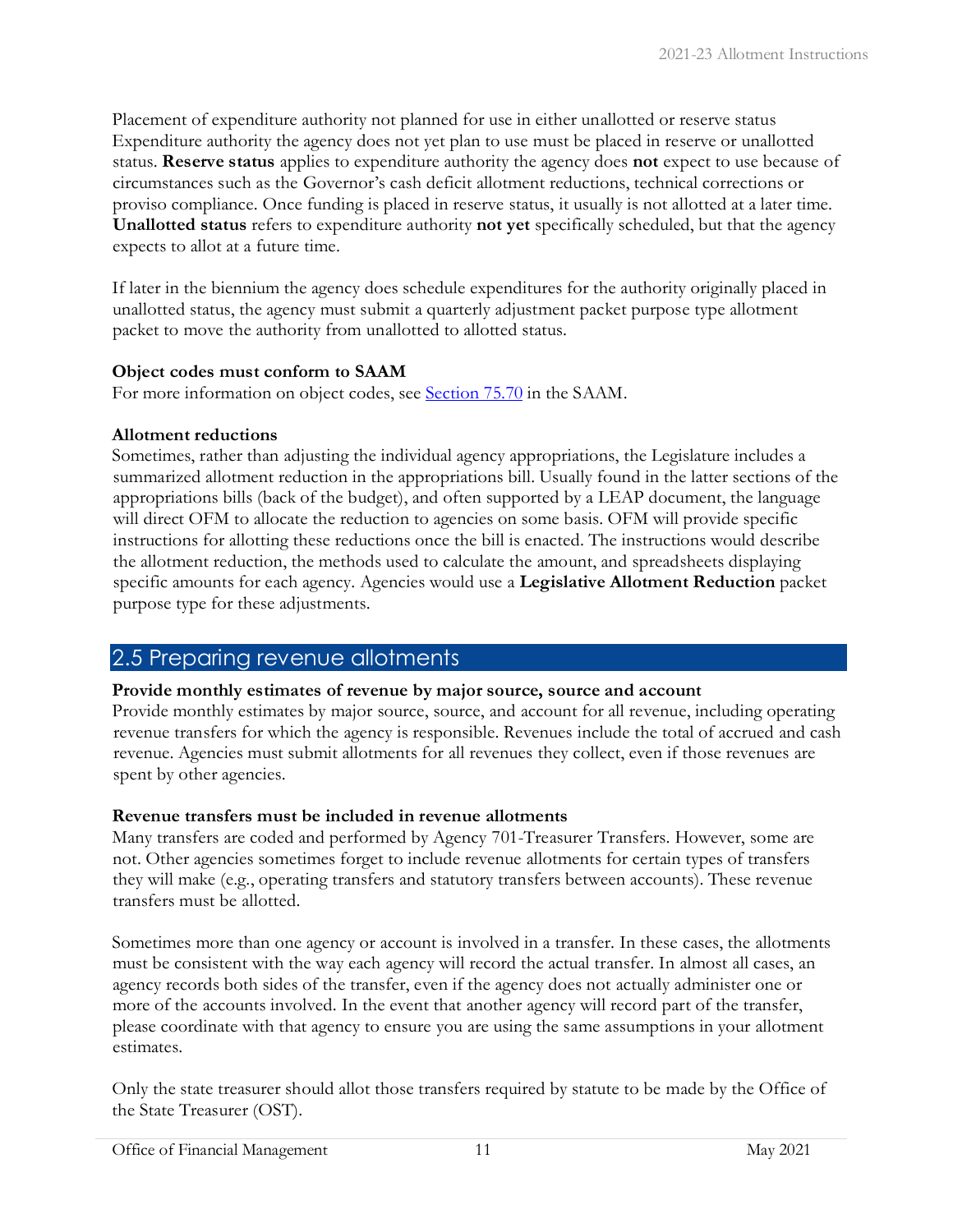#### **Constraints on federal and private/local revenue allotments**

Provide revenue estimates for federal and private/local accounts to match expenditures authorized by the Legislature, or the amount expected, whichever is less. Revenue estimates for federal or private/local account sources must be equal to the total expenditures for both the operating and capital budgets.

There are only a few exceptions where federal and private/local revenue and expenditures are allowed to be out of balance. You must include an explanation with your allotments in these cases.

Known exceptions to the 'federal match by agency' rule include:

- » State Treasurer, Fund 113-Common School Construction Account.
- » Military Department, Fund 05H-Disaster Response Account. Federal revenue will exceed expenditures by the amount of recovery dollars received when disasters are closed out. These dollars become state fund balance, which offsets federal expenditure variance.
- » Health Care Authority (HCA), Fund 001-General Fund-Federal. After expenditures are settled, match revenue leaving a positive variance to offset negative variance in Veterans Affairs. These funds are Medicaid dollars booked at HCA but spent in support of state veterans' homes statewide.
- » Department of Veterans Affairs, Fund 001-General Fund-Federal. Negative variance is offset to positive variance in HCA. Funds are Medicaid dollars booked at HCA but spent in support of state veterans' homes statewide.
- » Employment Security, Fund 119-Unemployment Compensation Administration Account. Carry forward fund balance from previous biennium.

Similarly, private/local revenues must equal private/local expenditures shown in the agency's budget (both operating and capital) **unless the agency receives private/local revenue that is spent by another agency**. In this case, private/local revenue and expenditures must net to zero at the statewide level.

Known exception to the 'private local match by agency' rule include DSHS, Fund 001-General Fund-Private/Local. After expenditures are settled, match revenue.

#### **Revenue allotments must conform to the most recent forecasts**

For those agencies with revenue subject to review by the Economic and Revenue Forecast Council or the Transportation Revenue Forecast Council, estimates must be consistent with the current GAAP revenue forecast. For agencies that prepare their own dedicated account forecasts, estimates must be consistent with their agency's current forecast.

#### **Allotting revenue for proprietary funds**

In general, submit revenue allotments only for the budgeted portion of proprietary funds. Since expenses in proprietary funds are often not fully budgeted, only the portion of revenues that pertain to the budgeted expenses should be allotted. These estimates must contain sufficient revenue for all agencies spending from the account, and must cover compensation allocations if these are included in the budget.

#### **The EA schedule provides the revenues assumed in the budget and official forecasts**

TALS will compare the revenue allotments with the EA schedule, which shows the revenues assumed in the budget and official GAAP forecasts. Because the budget data usually reflect the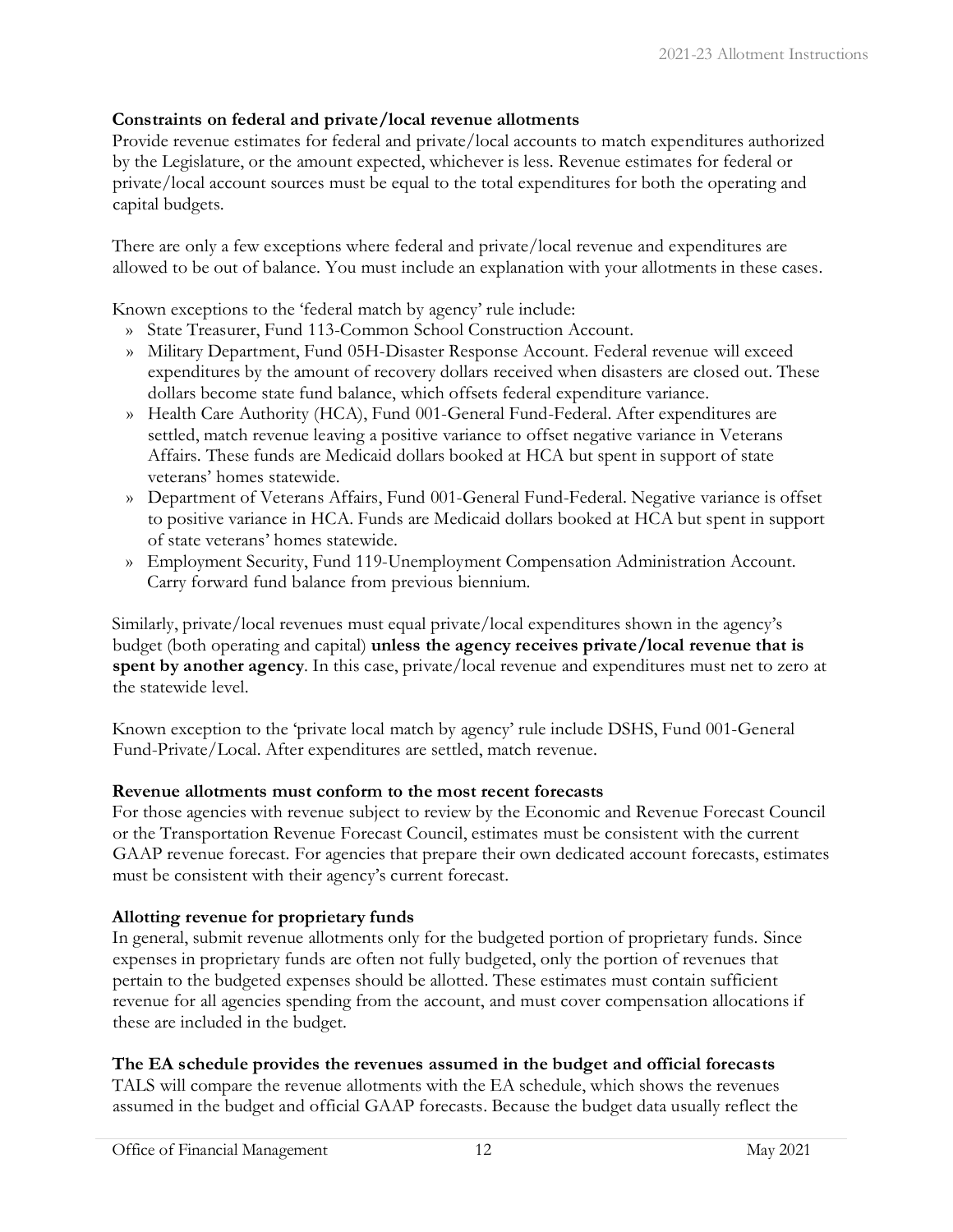Governor's proposed budget, an agency's most recent estimates may differ significantly from the control numbers. If there is a significant variance, the agency will receive a warning message and a prompt to review and correct the allotment, or to provide an explanation to OFM. However, if, in spite of the warning, the allotments contain the agency's best estimate of revenue, you must provide that in the explanation area of your packet.

If you wish to discuss the EA schedule revenue assumptions, contact [Les Myhre](mailto:Les.Myhre@ofm.wa.gov) in Budget Operations at 360-480-2142.

#### **Revenue may be split between the capital and operating initial packets**

Agencies may submit all revenue as part of the initial operating allotment or may divide revenue between the operating and capital initial packets, as appropriate. In the latter case, any revenue included in the capital allotment should be specifically related to capital purposes.

#### **Allotments must utilize appropriate revenue source codes**

[Section 75.80](http://www.ofm.wa.gov/policy/75.80.htm) [o](http://www.ofm.wa.gov/policy/75.80.htm)f the SAAM lists appropriate revenue source codes and titles.

#### **On what accounting basis should revenue be estimated?**

In accordance with GAAP, revenue allotments in governmental funds should be based on the modified accrual basis. That means revenues are recorded when available and objectively measurable. "Available" means collectable within the 2021-23 fiscal period or soon enough thereafter to be used to pay the liabilities of the 2021-23 fiscal period. "Measurable" means the amount of the transaction can be determined.

In proprietary and fiduciary funds, revenue allotments should be estimated on an accrual basis. That means revenues are recorded when earned and objectively measurable.

Revenue allotments for 2021-23 should exclude revenue earned in 2019-21 even if the cash will be received in the 2021-23 biennium. Revenue allotments for 2021-23 should include any revenue earned in 2021-23, even if the cash is not expected to be received until the 2023-25 biennium.

# <span id="page-15-0"></span>2.6 Preparing cash disbursement allotments

The requirement to include cash disbursement allotment estimates was eliminated for the 2015-17 biennium. The optional nature of these allotments continues in the 2019-21 biennium. Follow the instructions below if your agency chooses to submit cash disbursement allotments. Agencies may choose to maintain cash allotments for their own internal management purposes, but OFM no longer requires them and will neither review nor enforce their accuracy. TALS-AMR will support cash allotments but all Critical Edits are disabled. Direct questions to your [assigned](http://ofm.wa.gov/budget/contacts/default.asp) budget [analyst.](http://ofm.wa.gov/budget/contacts/default.asp) 

Agencies may provide monthly cash disbursement estimates at the agency/account level.

#### **TALS provides a tool for estimating cash flows in the initial allotment**

Monthly patterns of expenditures and cash disbursements do not usually match exactly due to timing differences between when expenditures occur and when the bill is actually paid. Agencies may wish to analyze the cash flow patterns of the 2019-21 biennium if developing a cash disbursement allotment for the 2021-23 biennium.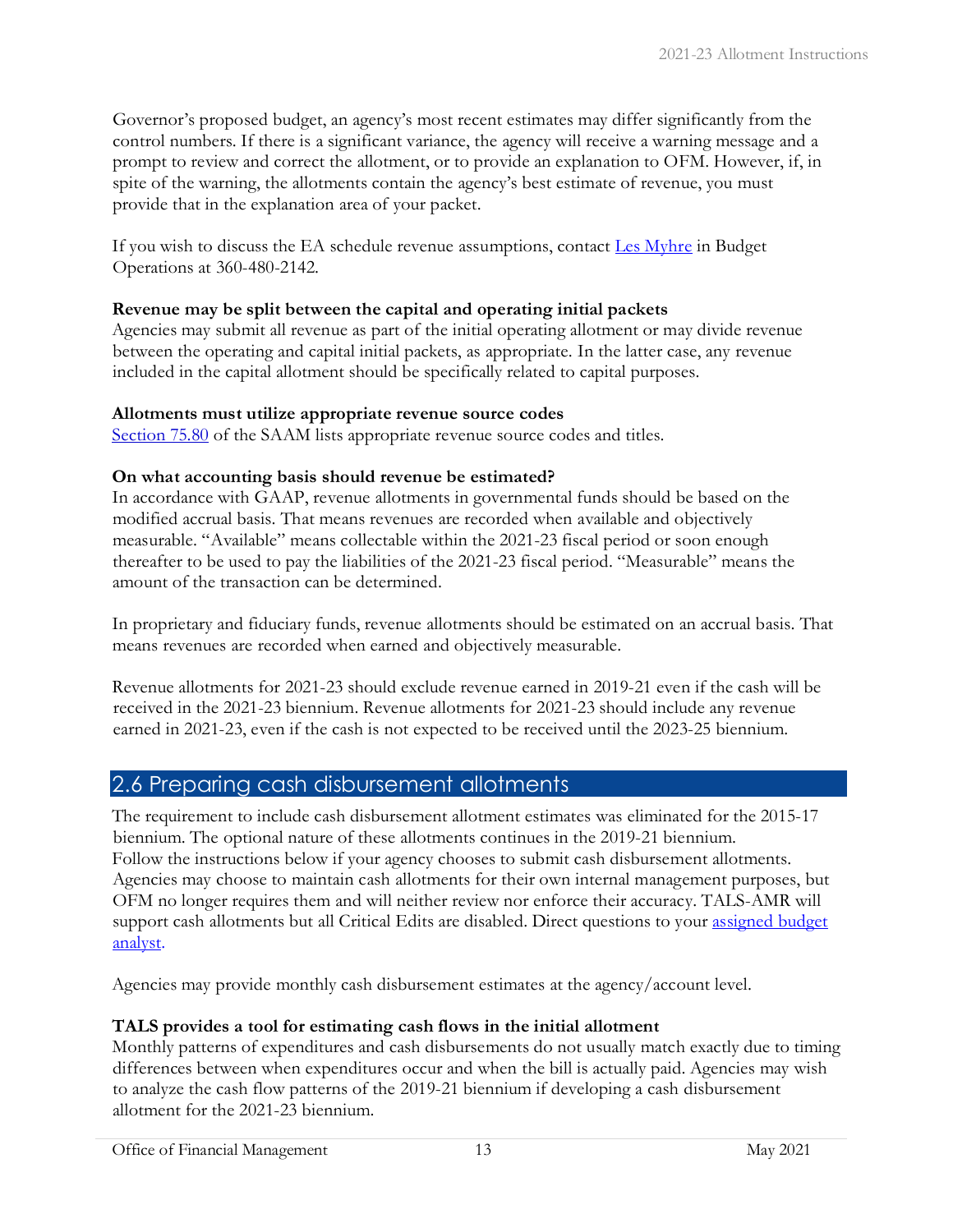TALS assists agencies in developing an optional initial cash disbursement allotment. Agencies can identify the total expected cash flow for the fiscal period for a given account, and the system will develop a monthly allotment based on the pattern of the current biennium. Once this allotment is created, agencies can modify monthly amounts as needed. Use the charts available in TALS to compare the pattern of your allotment under development to the prior biennium actuals.

|                                                                            | C http://bass.ofm.wa.gov/ - Charts - Windows Internet Explorer                                                                                                                                                                                                                                                                                                                                                                                                                                                                             | <b>CIE X</b> |
|----------------------------------------------------------------------------|--------------------------------------------------------------------------------------------------------------------------------------------------------------------------------------------------------------------------------------------------------------------------------------------------------------------------------------------------------------------------------------------------------------------------------------------------------------------------------------------------------------------------------------------|--------------|
| $\overline{\circ}$                                                         |                                                                                                                                                                                                                                                                                                                                                                                                                                                                                                                                            |              |
| Chart<br><b>Portriet</b><br><b>Quita Type</b>                              | Alctfod vs. Past Bannum Actual Cash Recepts / by Account<br>$\mathbf{v}$<br>Parcentages (M)<br>operating W.                                                                                                                                                                                                                                                                                                                                                                                                                                |              |
| Arrauet                                                                    | old Mr                                                                                                                                                                                                                                                                                                                                                                                                                                                                                                                                     | Lived:       |
|                                                                            | Allotted vs. Past Biennium Actual Cash Receipts - by Account<br>Account 001 (Data Renot Highway Account)   Agency 226 (Washington Data Renot)   Record ataType (Operating)<br>Livinguita in Percentages)                                                                                                                                                                                                                                                                                                                                   |              |
| <b>Engelet Label</b><br>2013-12 Allensed Cash Raceigns (sella line)   L.L. | $^{51}$<br>45<br>40<br>55<br>×<br>22<br>25<br>13<br>10<br>Any Say Oct Hoy Day Jay Fak Mar Apt May Jun Jul Aug Say Oct Now Day Jay Tab Mar Apt May Jun<br>Tart 1<br>12011-13 Abotted Cash Paceguts (cold from)<br>2000-11 Appal Cash Receipts (dashed live)<br>3d FF1 Aug FF1 Sup FF1 Oct FF1 Box FF1 Box FF1 Sup FF1 Sub FF1 Sub FF1 Sub FF1 Star FF1 Star FF1 Sub FF1 3d FF2 Aug FF2 Sup FF2 Oct FF2 Sur FF2 Sur FF2 Sur FF2 3Fax FF2 Star FF2 Sub FF2 Sub FF2 Sub FF2 Sur FF2 Sur FF2 Sur<br>쁞<br>2.0<br>14<br>$1 - 1$<br>쁝<br>课<br>3.9. |              |
| 2009:11 Autual Cash Receipts (deshed line) 2.8                             | 븒<br>쁞<br>쁞<br>쁖<br>븦<br>쁲<br>$\frac{44}{34}$<br>H H H H H H H H<br>显<br>3A<br>2.7<br>9.6<br>2.2<br>SASSAND Parameters, FanishTree Chevrolet: Renting, Review & Approval Fanish Street Artist D. Coner 4310, Debt                                                                                                                                                                                                                                                                                                                          | Don Dree     |
|                                                                            |                                                                                                                                                                                                                                                                                                                                                                                                                                                                                                                                            |              |
|                                                                            | J. Trusted sites                                                                                                                                                                                                                                                                                                                                                                                                                                                                                                                           | (2 + 气100% - |

OFM urges agencies to use this tool to develop optional cash disbursement allotments.

# <span id="page-16-0"></span>2.7 Preparing cash receipt allotments

Follow the instructions below if your agency chooses to submit optional cash receipt allotments. Agencies may choose to maintain cash allotments for their own internal management purposes, but OFM no longer requires them and will not review nor enforce their accuracy. TALS-AMR will support cash allotments but all Critical Edits are disabled. Questions should be directed to your [assigned budget analyst.](http://ofm.wa.gov/budget/contacts/default.asp)

#### **Elements of cash receipt allotments**

Agencies may provide monthly cash receipt estimates at the agency/account level. Agencies may indicate the major source and source, but this is no longer required by OFM.

For agencies with revenue subject to review by the Economic and Revenue Forecast Council or the Transportation Revenue Forecast Council, cash receipt estimates, if provided, should be consistent with the current forecast. For agencies that prepare their own dedicated account forecasts, **cash receipt estimates should be consistent with their current forecast.**

Agencies may make incremental changes to Cash Allotments by using a **Revenue and Cash Adjustments** packet purpose type transmittal at any time.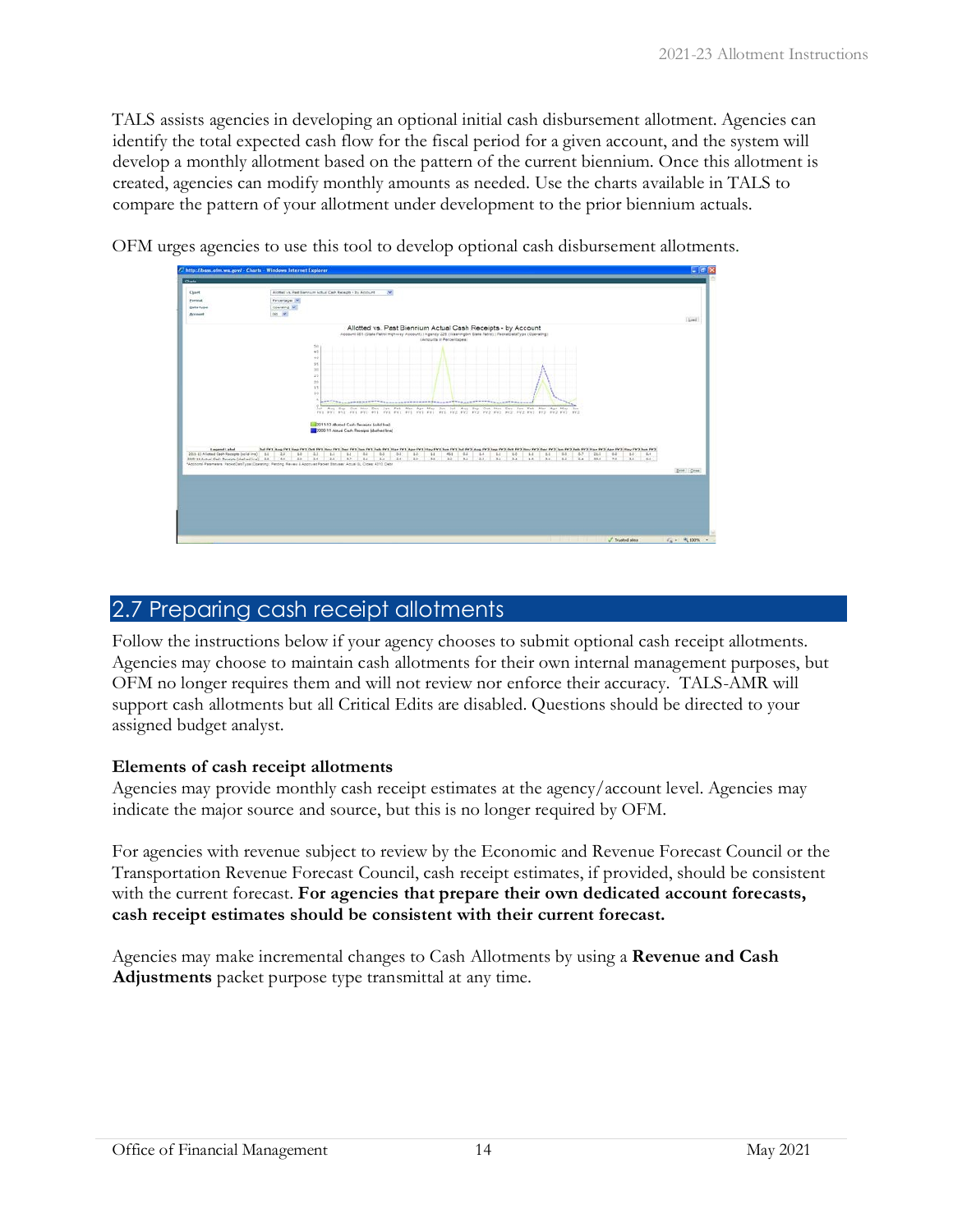# <span id="page-17-0"></span>2.8 Guide for estimating employee-related and central service agency costs

#### **Salary and benefit rate information in this section is available in the Salary Projection System (SPS)**

For the 2021-23 biennium, overall adjustments to compensation are very limited.

- » **Job Class Code Updates**: Minimal changes are being implemented. Updates will be made to the necessary systems following their adoption at the June 10, 2021 State HR Director's Meeting. They should be updated within SPS no later than the June 15, 2021.
- » **Salary Schedules:** There were no changes to the 2019-21 salary schedules and will remain in effect through the 2021-23 biennium.

Updates to individual employee and position records will be available after July 22, 2021 when the July 1-15, 2021 payroll has processed. Updates included are:

- » Changes to an employee's assigned position from a transfer, promotion, or other personnel action.
- » Changes to an employee's compensation from any job classification salary range effective July 1, 2021.
- » Changes to an employee's compensation related to the general wage increase outlined in the 2021-23 budget.
- » Changes to positions from an organizational update within the agency.
- » Changes to positions from any job class updates implemented effective July 1, 2021.

Any projections or work within SPS for allotments would ideally account for all job changes as a result of the biennial budgets. **If agencies choose to begin their allotment work prior to July 23rd, the employee job/position updates will need to be done manually in SPS; you will likely need to collaborate with your human resources staff to identify the necessary changes.**

For additional information, refer to the [SPS tutorial](https://ofm.wa.gov/sites/default/files/public/itsystems/sps/SPSBasicTutorial2020.pdf) [o](https://ofm.wa.gov/sites/default/files/public/itsystems/sps/SPSBasicTutorial2020.pdf)r contact the [OFM Help desk.](mailto:HereToHelp@ofm.wa.gov)

Include non-basic salary costs in the salary estimates

In addition to basic compensation, salary estimates should include callback, irregular hours compensation, terminal leave, and sick or annual leave buy-outs. The agency must also accommodate provisions of the Fair Labor Standards Act within available funds.

# <span id="page-17-1"></span>2.9 Checklist for initial allotment packets

This checklist helps ensure your initial allotment is complete and accurate before submittal to OFM.

Things to double-check:

- » Does the allotment reflect legislative intent for the timing of expenditures, distribution of expenditures between fiscal years, report due dates, task completion dates and other legislative assumptions?
- » Did you use an initial packet purpose type?
- » Do the average salary amounts per FTE make sense? (See report AMR 001 or AMR 002.)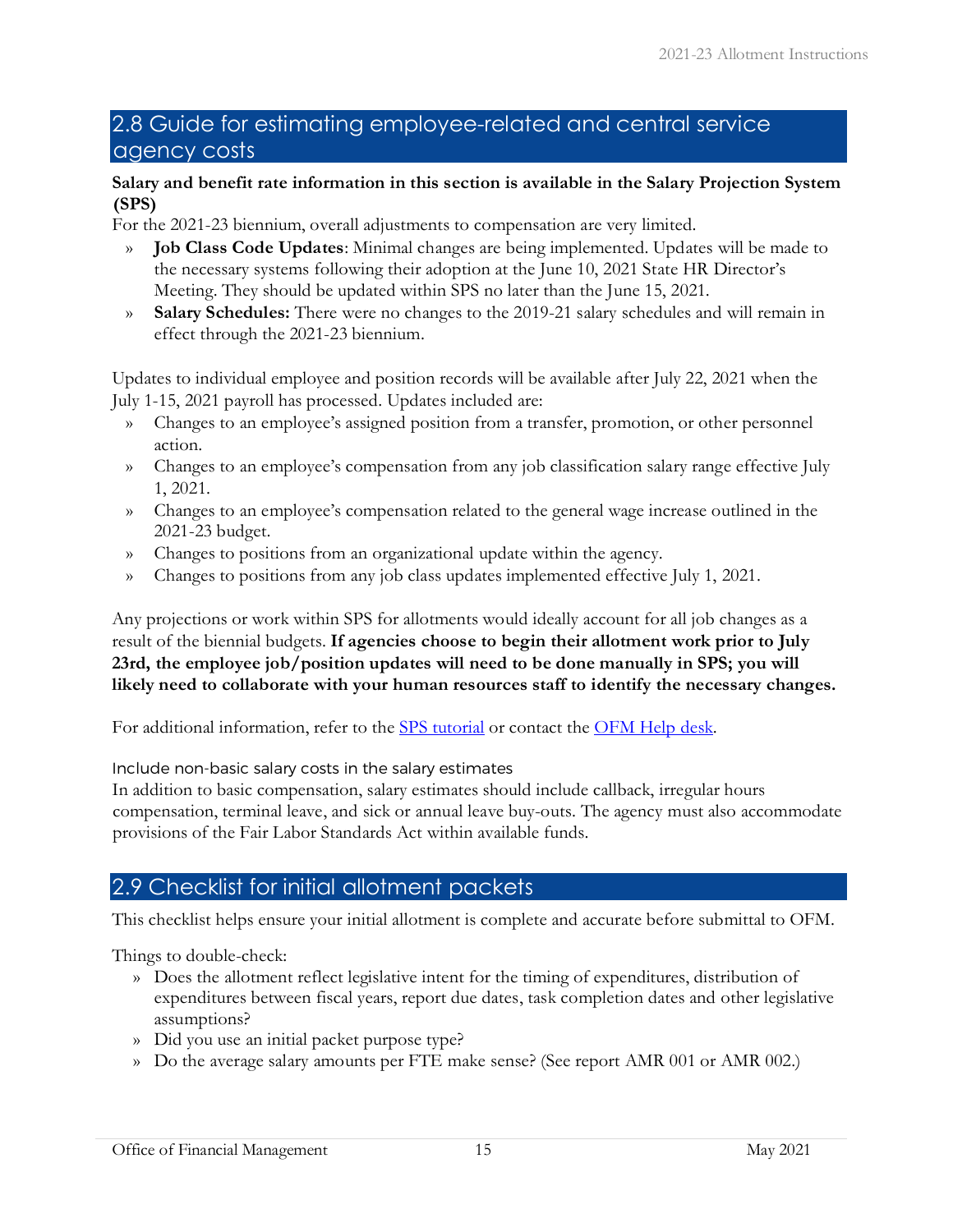Requirements enforced by the system:

- » Does the total of allotted, unallotted and reserve for each appropriated EA code match the EA schedule?
- » Are the allotments at the correct level? (Program level for all except DSHS.)
- » Are allotments for accounts appropriated by fiscal year allotted in the correct year?
- » For [Option 1 agencies,](#page-46-1) are the total dollars allotted by object equal by month to total dollars allotted by appropriation index?
- » If data is allotted in object F or W, is a non-budgeted EA code and Program 850 used?

TALS will prompt users when an explanation is required (warnings)

OFM requires an explanation in these cases:

- » If allotments for federal or private/local expenditures do not match allotments for federal or private/local revenue.
- » If allotted FTEs do not match the EA control numbers by fiscal year.
- » If allotments for Object T do not net to zero by fiscal year.
- » If the total of allotted, unallotted and reserve for a nonappropriated EA code does not match the EA schedule.
- » If the pattern of allotments by objects differs significantly from the current biennium pattern by object.
- » If the pattern of allotments by program differs significantly from the current biennium pattern by program.
- » If the allotted revenues differ significantly from the control numbers on the EA schedule.

If an explanation is not provided, the packet may be returned for revision or explanation.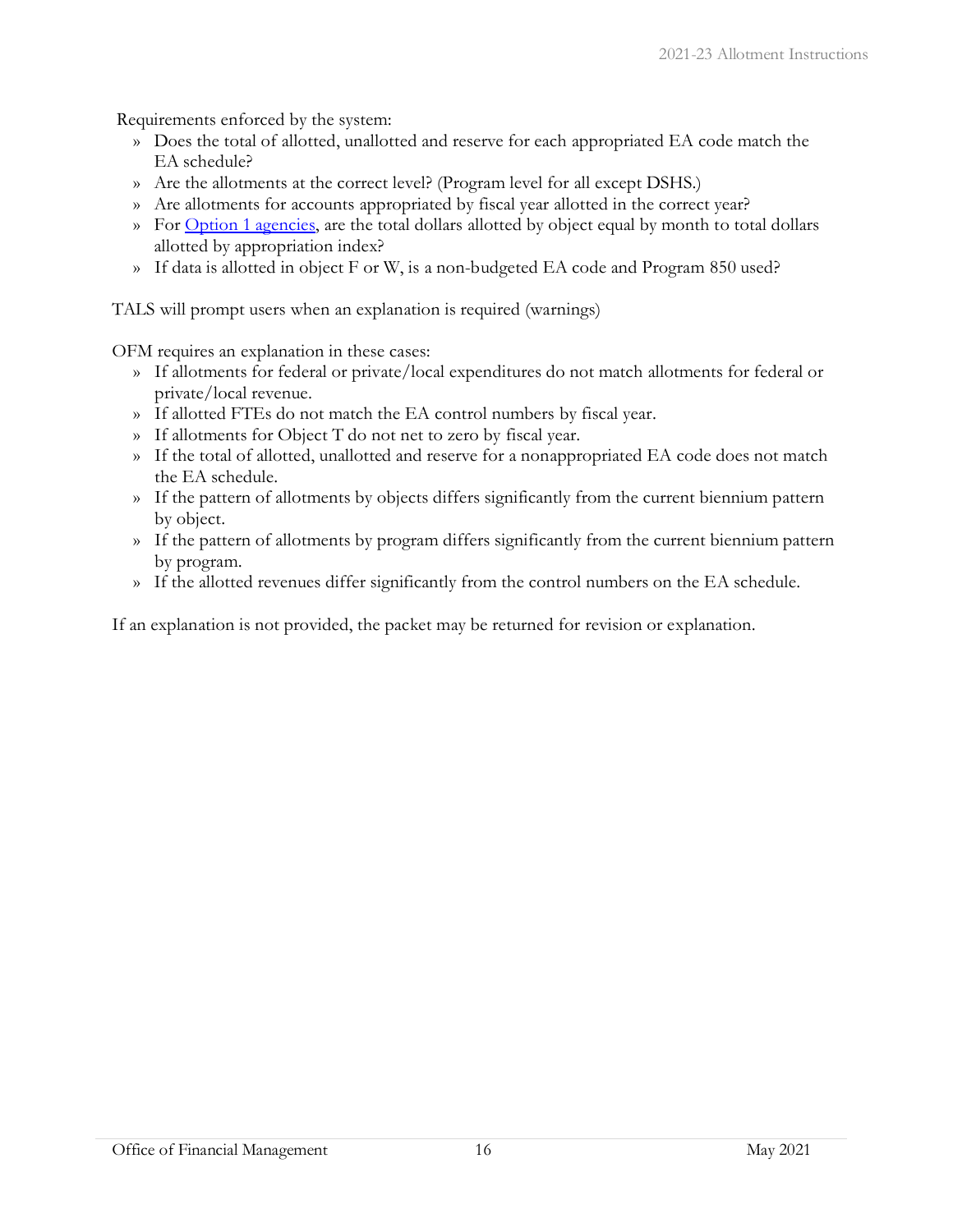# CHAPTER 3

# <span id="page-19-0"></span>*PREPARING ALLOTMENT AMENDMENTS*

# <span id="page-19-1"></span>3.1 When are allotment amendments expected and allowed?

#### **When are allotment amendments required?**

OFM requires that operating allotment amendments be submitted for the following changes in the agency's initial expenditure, revenue and FTE plan:

- » Legislative changes to original appropriation, such as a supplemental budget.
- » Legislative requirements, such as an allotment reduction.
- » Executive changes to an EA schedule, such as expenditure reductions directed by the Governor because of a revenue shortfall; emergency fund allocations; retrospective rating refunds; Savings Incentive Account expenditure requests or other allocations (for example, state parking account); and unanticipated receipt requests.
- » Revised estimates of the amount or timing of revenue.
- » Any significant quarterly expenditure updates identified by the agency or requested by OFM.

#### **Expenditure allotment amendments can be made quarterly**

Agencies may submit expenditure allotment amendments quarterly, along with an explanation of the reasons for changes. OFM may request that agencies submit an allotment amendment. Instructions on this type of amendment are covered in Chapter 3.2.

#### **What are the submittal deadlines?**

Except where noted below, allotment amendments are due **no later than the 25<sup>th</sup> of the current fiscal month** to allow time for the OFM budget analyst to review them prior to the AFRS fiscal month cutoff.

Although most allotment amendments released to OFM by the required due date will be approved and entered into AFRS promptly, system problems or analytical issues may sometimes cause delays. Any allotment amendments that miss the AFRS cutoff date, for whatever reason, will be returned to the agency by TALS if it contains retroactive allotment transactions or transactions relating to a closed fiscal month.

#### **Provide an explanation with allotment amendments**

Agencies are required to submit a detailed explanation with the packet for the significant changes reflected in each allotment amendment. This explanation should make sense to someone not familiar with your agency codes and abbreviations.

TALS makes it easy to include an explanation as part of the packet. The system also requires an explanation to be included in the packet for quarterly allotment amendment packet purpose types.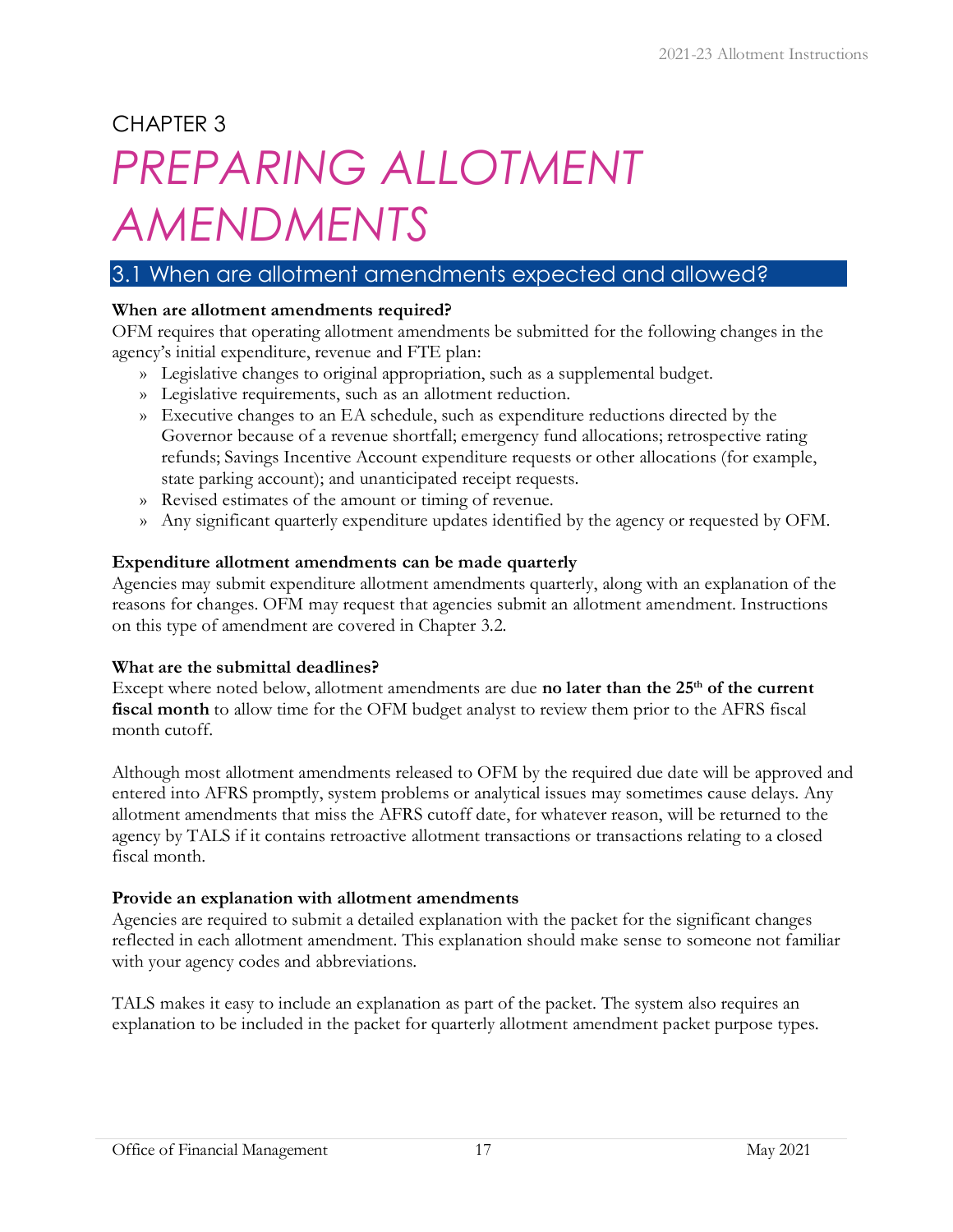## <span id="page-20-0"></span>3.2 Quarterly expenditure allotment amendments

**Prepare quarterly allotment amendment when expenditure assumptions change significantly**  The assumptions upon which the initial allotment plan is based may change over time. When changes are significant, agencies should prepare an allotment amendment for the next quarterly update and also submit narrative explanations.

OFM and the Legislature will be monitoring actual expenditures against the allotments, and looking to understand significant variances from the initial allotments. OFM encourages agencies to anticipate questions about such variances and to submit allotment amendments and assumption changes in any quarter necessary to provide reviewers with an accurate understanding of the expected spending plan and variances. OFM may require an agency to submit an allotment amendment.

OFM is particularly interested in amendments to reflect changes in the initial assumptions of key budget drivers, including caseloads, population, client patterns and revenue. OFM is also interested in significant changes in the planned timing and implementation of programs and services. Agencies should submit allotment amendments and narrative explanations for these changes. OFM encourages agencies to include any other updates that will make the allotment more useful as an expenditure plan.

#### **Do not make retroactive adjustments**

Agencies may **not** make retroactive expenditure allotment amendments (changes to allotments for closed fiscal months), per RCW  $43.88.110(10)$ .

#### **Use "adjustment amount" field to reduce allotment distortion**

Agencies have said it is difficult to use the official allotments for management purposes because the statute prohibiting retroactive adjustments and system limitations led to distortions of the allotment picture. In this case, the entire adjustment for prior months had to be made in the current fiscal month, distorting the allotment picture for that month.

TALS solves this problem by offering an "adjustment amount" field (aka: the bucket). This allows agencies to move allotment capacity from closed fiscal months without skewing the current month or changing the official allotment record for closed months.

#### **Note: The "adjustment amount" field may only be used for quarterly allotment adjustments. Agencies may not use this tool in any other packet purpose type.**

The total adjustment from closed months can be placed into the adjustment month field, and the current month amount will contain the actual change desired for that month. The adjustment amount will show as a separate entry on the TALS-AMR reports. The adjustment amount is posted to AFRS in the current fiscal month.

This adjustment amount feature is intended to provide a way to handle retroactive allotment adjustments. This will reduce the need for internal allotment adjustments.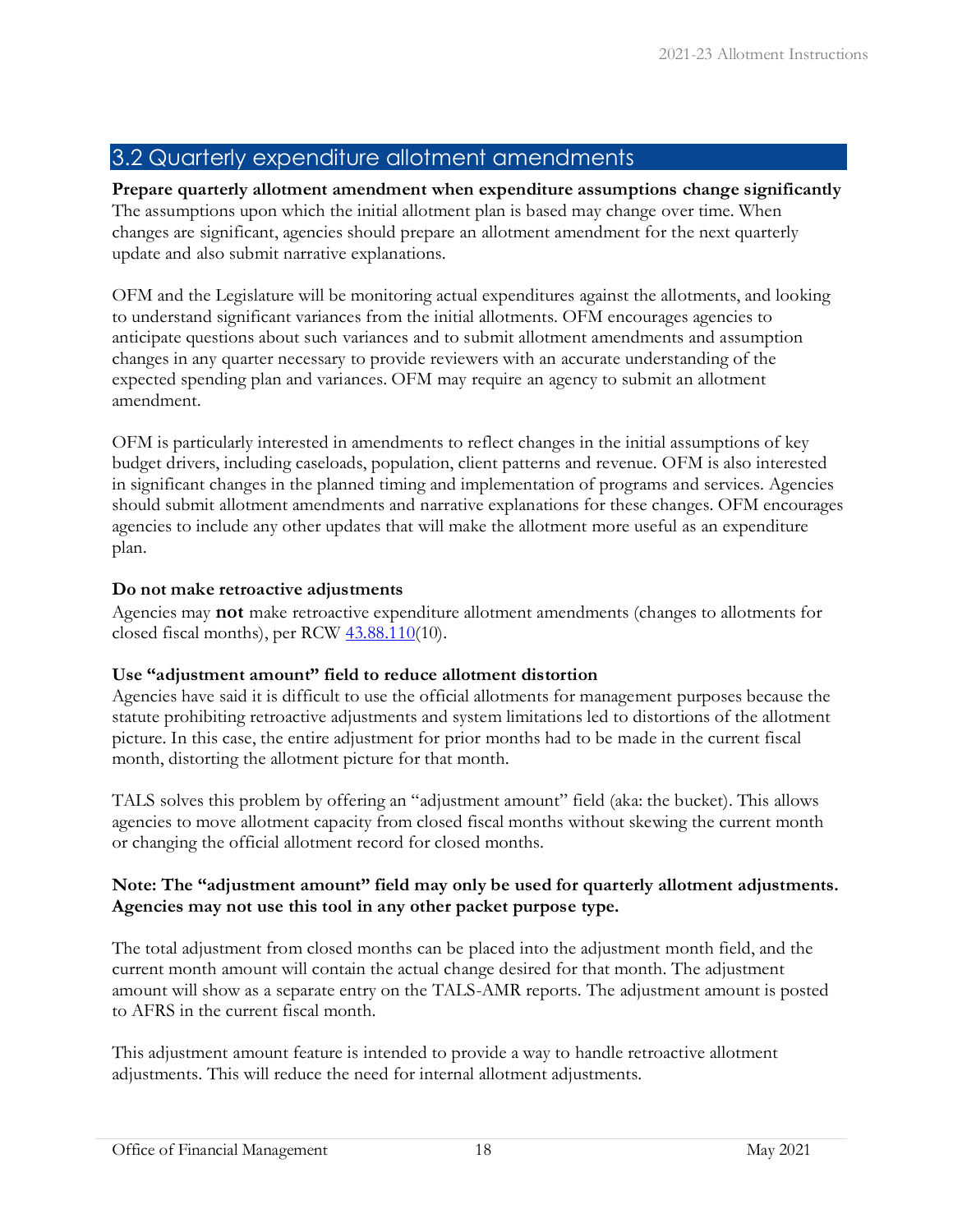| Quarter | <b>Due Date</b>  |
|---------|------------------|
| 2       | October 25, 2021 |
| 3       | January 25, 2022 |
| 4       | April 25, 2022   |
| 5       | July 25, 2022    |
| 6       | October 25, 2022 |
| 7       | January 25, 2023 |
| 8       | April 25, 2023   |

**When are the quarterly allotment amendment deadlines?** 

#### **Requirements for submitting the allotment amendment**

Use the appropriate Operating Quarter Adjustment packet purpose type. Expenditure revisions may include altering expenditure estimates by month, program, or object; shifting estimates between allotted and unallotted status; and updating nonappropriated account estimates. Revenue, cash receipt, and cash disbursement amendments are optional and may be included in the packet when appropriate.

See Chapters 2.3-2.7 for general requirements for expenditure, FTE, revenue and cash allotments. Also, see the allotment amendment checklist at the end of this chapter.

#### **Requirements for submitting the explanation**

Agencies must provide a brief description of how the spending plan assumptions have changed from the initial allotment for any significant revisions included in the amendment. If the answer to any of the following questions is "yes," the system will require that an explanation be included in the packet:

- » Have any assumptions of key budget drivers caseloads, population and client patterns, or revenue — changed significantly from those in the initial allotments?
- » Has there been a significant change in the planned timing and implementation of programs or services? For example, a new institution will open three months later than originally planned.
- » Has there been any other significant change in assumptions from the initial allotment? For example, new requirements identified in the design phase of an information technology project will cause a significant change in project scope and project costs. OFM would not consider as significant, for example, cost shifts due to a delay in purchasing a small number of personal computers or to fill vacancies.

### <span id="page-21-0"></span>3.3 Revenue allotment amendments

#### **Revenue allotment amendments for forecast and other assumption updates**

Revenue amendments are required whenever the quarterly revenue forecasts of the Economic and Revenue Forecast Council or the Transportation Revenue Forecast Council are revised. Revenue estimates for agencies not reporting to these councils should be amended to reflect any change in the amount or timing of projected revenues, or to adjust for actual collection experience.

Agencies must report material adjustments for any of the approximately 400 accounts with current revenue allotments.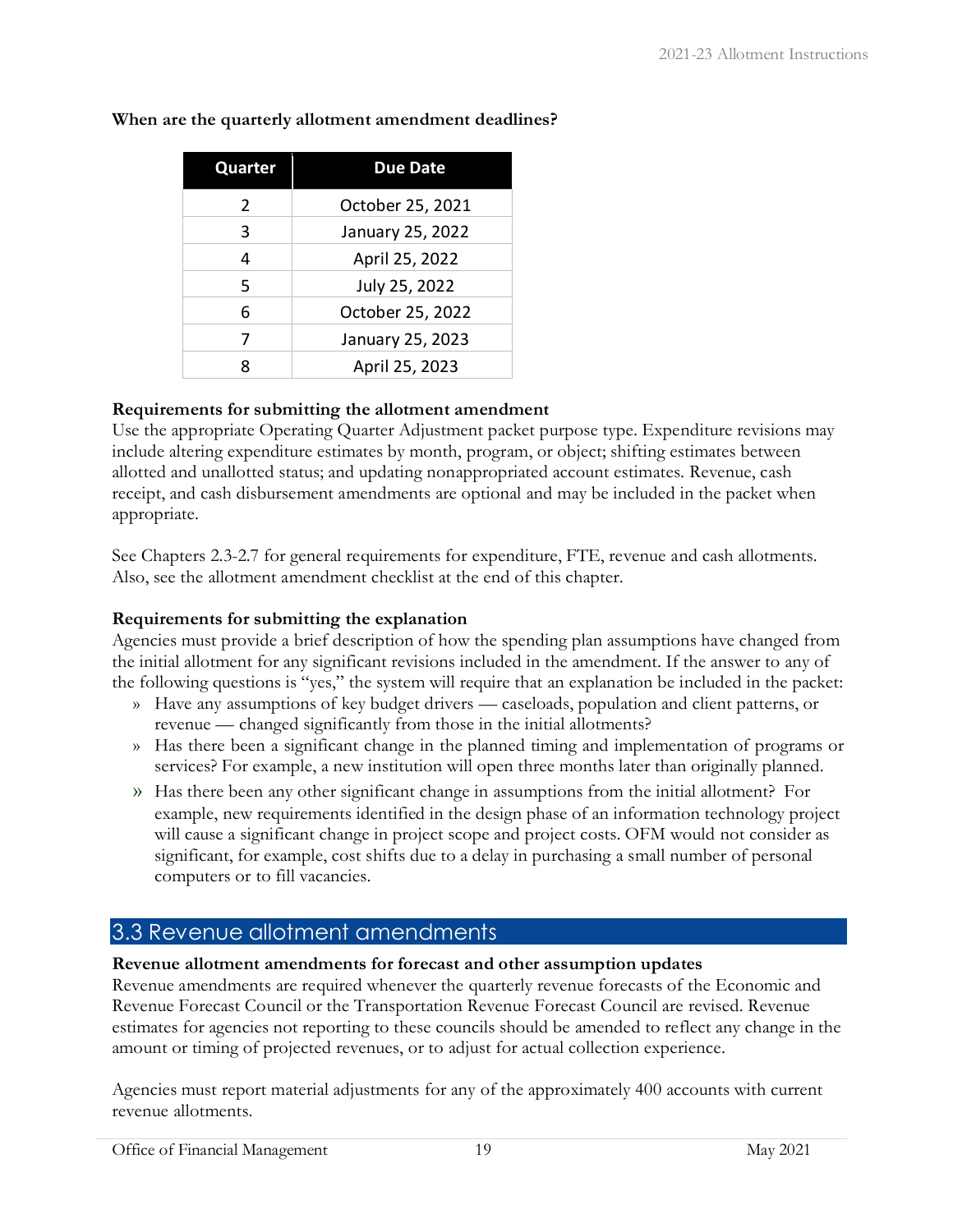#### **Submittal deadlines for forecast allotment updates**

Submit forecast-related amendments by the  $25<sup>th</sup>$  of the month following a forecast. Submit other revenue amendments by the 25th of the month to ensure approval prior to the AFRS cutoff. See Chapters 2.5-2.7 for general requirements for revenue allotments.

#### **Agencies may submit cash allotments when assumptions change significantly**

Because cash allotments are optional where there is an agency value in information for the agency's cash management needs, agencies may submit cash allotment amendments whenever assumptions for cash receipts and disbursements change significantly.

## <span id="page-22-0"></span>3.4 Allotment amendments for legislative budget changes

#### **Supplemental budgets are the most common legislative budget change**

When an agency's budget is changed in a supplemental budget, the agency must submit an allotment amendment to reflect those changes. After a supplemental budget has been enacted and the EA schedules is updated, OFM will issue separate instructions for these allotments. Use the appropriate supplemental budget packet purpose type for these allotments and packet title as indicated in the separate instructions.

# <span id="page-22-1"></span>3.5 Allotment amendments for allocations

#### **What are allocations?**

For various reasons, the Governor may authorize allocations that increase or decrease an agency's spending authority. Some operating allocation examples include Emergency Fund allocations, Fund 03K-retrospective rate refund allocations, Fund 277-parking revenues, Fund 290-savings incentive, and certain legislated compensation allocations.

Instructions for allotting some of the more typical allocations are listed below. For other allocations, such as the IT Technology Investment Pool, OFM will distribute separate written instructions as appropriate.

#### **Emergency capital allocations**

For an emergency capital pool allocation, please see Section 5.5 for complete details.

#### **Use the correct packet purpose type**

Use the operating allocations packet purpose type for these allotment amendments along with a title that best describes the allocation packet.

#### **Governor's Emergency Fund (001-4), EA code 611 (1st year) or 612 (2nd year)**

The agency must send a letter to the Governor and OFM requesting an allocation and explaining the need and dollar amount. If approval is granted, the EA schedule is updated. An approval letter is sent to the requesting agency with instructions to allot the allocated amount.

#### **Governor's Emergency Assistance Fund (001-4), EA code 621 (1st year) or 622 (2nd year)**

The agency must send a letter to the Governor and OFM requesting an allocation and explaining the need and dollar amount. If approval is granted, the EA schedule is updated. An approval letter is sent to the requesting agency with instructions to allot the allocated amount.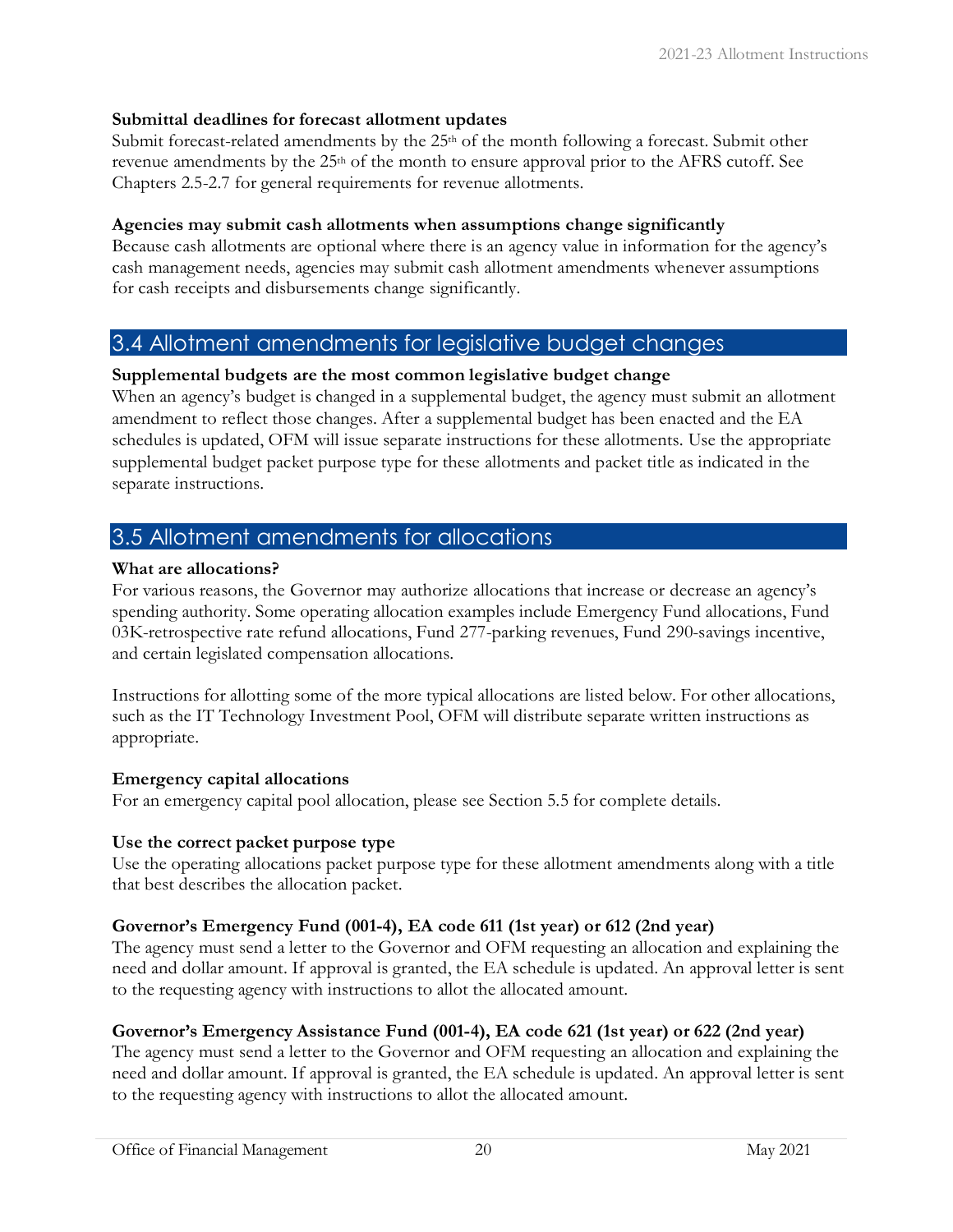#### **Savings Incentive (290-6), EA code 976**

This allocation applies only to agencies with a General Fund-State appropriation and existing credit remaining in Account 290, Savings Incentive Account. See Chapter 3.6 for additional information.

#### **Parking revenue (277-6), EA code 977**

All parking income collected from the fees imposed by state agencies for parking spaces at stateowned or leased facilities, including the Capitol Campus, are deposited in the state agency parking account. Only OFM can authorize expenditures from this account. Agencies can request for allotment only the beginning budget fund balance plus any amounts deposited into the account.

Agencies may use funds to:

- » Support their commute trip reduction program under RCW [70.94.521](https://app.leg.wa.gov/RCW/default.aspx?cite=70.94.521) through [70.94.551.](https://app.leg.wa.gov/RCW/default.aspx?cite=70.94.551)
- » Support their parking program.
- » Support the lease or ownership costs for their parking facilities.

#### **Retrospective rating refund (03k-6), EA code 978**

These allocations relate to premium refunds earned by the agency. Expenditures cannot be higher than the refund amount earned by the agency. Per RCW [51.44.170,](https://app.leg.wa.gov/RCW/default.aspx?cite=51.44.170) these funds may only be used to promote or provide incentives for employee workplace safety and health, and for early, appropriate return-to-work for injured employees. When submitting an allotment for these funds, the agency must include an explanation in the packet about how the money will be spent.

#### **Allocation amounts are reflected in the EA schedule**

Allocations are reflected on the EA schedule as they become available. An email notification is sent to the agency when a revised EA schedule is published.

For Savings Incentive, Parking and Retrospective Ratings Refunds, the amounts on the schedule reflect the beginning fund balance and any new revenues posted to AFRS by the agency. These amounts represent the maximum amount available for the biennium, not the current balance after expenditures. Note: Beginning fund balance roll-over will not be credited to the 2021-23 biennium until final AFRS close for the 2019-21 biennium in late August.

#### **Agencies must have an approved allotment prior to spending any allocations**

Agencies must comply with the Budget and Accounting Act and **may not** incur expenditures for any allocation until they have received OFM approval. When allocations have restrictions on how the money can be spent, agencies must provide an explanation in the packet to describe how the agency plans to spend the funds.

# <span id="page-23-0"></span>3.6 Checklist for allotment amendments

This checklist will help ensure that your allotment amendment is complete and accurate before submitting to OFM.

Things to double-check

- » Does the allotment reflect legislative intent for the timing of expenditures, distribution of expenditures between fiscal years, and other legislative assumptions?
- » Did you use the appropriate packet purpose type?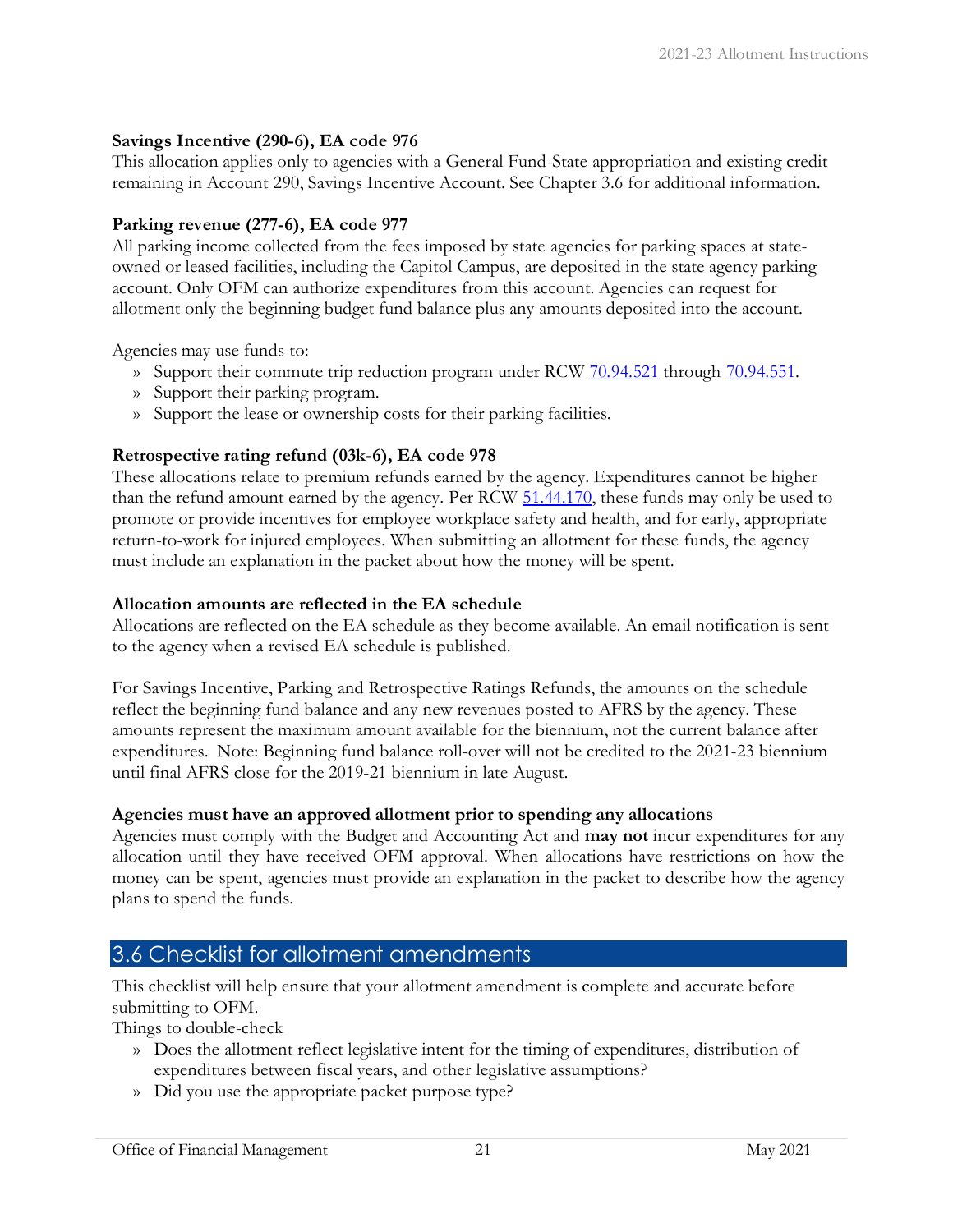» If you are submitting expenditure or revenue amendments, did you include optional corresponding cash allotment amendments, if appropriate?

Requirements enforced by the system

- » If you are submitting a quarterly expenditure amendment, have you included a detailed explanation in your packet?
- » Does the packet exclude retroactive allotments (allotments for closed fiscal months)? Does the total of allotted, unallotted and reserve for each appropriated EA code match the EA schedule for expenditures?
- » Are the allotments at the correct level? (Program level for all except DSHS). Are allotments for funds appropriated by fiscal year allotted in the correct year?
- » For [Option 1 agencies,](#page-46-1) are the total dollars allotted by object equal by month to total dollars allotted by appropriation index?
- » If data is allotted in Object F or W, is a non-budgeted appropriation index and Program 850 used?
- » Are internal agency expenditure allotments equal to or less than EA control numbers? Does the amount you propose moving from unallotted or reserve status exceed the current amount in that status?
- » Is the amount placed or remaining in reserve at least equal to any total legislative allotment reductions or Governor's cash deficit reductions on the EA schedule?

In the following cases, TALS will prompt when an explanation is required

- » If allotments for federal or private/local expenditures do not match allotments for federal or private/local revenue.
- » If allotted FTEs do not match the EA control numbers by fiscal year.
- » If allotments for Object T do not net to zero at the agency level by fiscal year.
- » If the total of allotted, unallotted and reserve for a nonappropriated EA code does not match the EA schedule for expenditures.
- » If the allotted revenues differ significantly from the control numbers on the EA schedule.

If an explanation is not provided, the packet may be returned for revision or explanation.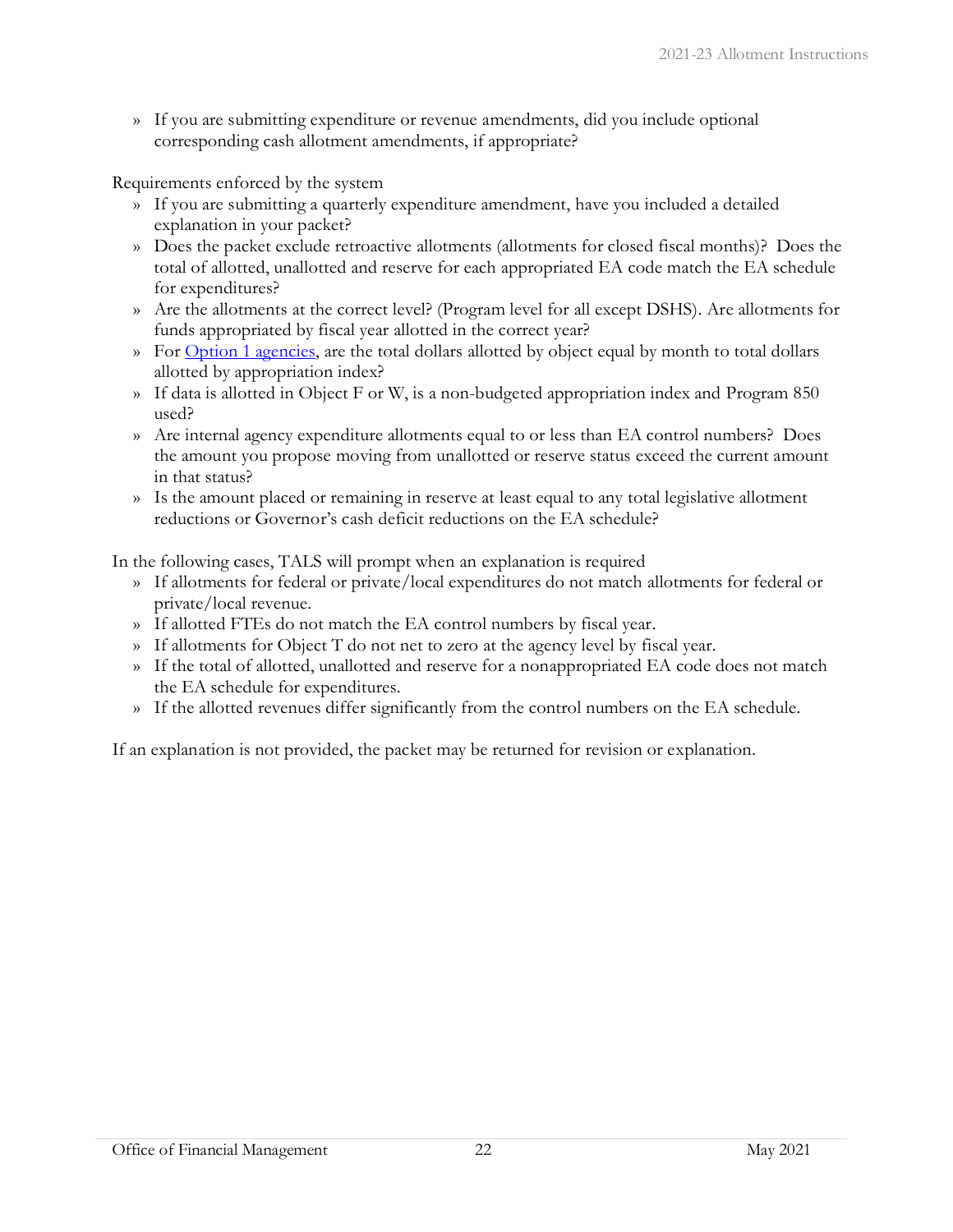# <span id="page-25-0"></span>CHAPTER 4 *UNANTICIPATED RECEIPT ALLOTMENT AMENDMENTS*

# <span id="page-25-1"></span>4.1 About unanticipated receipts

#### **Definition of an unanticipated receipt**

Agencies may receive federal or private/local funds for a specific purpose not anticipated in the enacted budget. The Governor is authorized to grant agencies expenditure authority for these funds under certain conditions.

#### **Appropriate use of the unanticipated receipt process**

The Constitution grants the Legislature sole authority to make appropriations. The unanticipated receipt process acknowledges that the state may receive grants when the Legislature is not in session. It is often in the best interest of the state to spend these revenues as long as they are consistent with legislative intent. On behalf of the Governor, OFM determines if the request for additional expenditure authority is consistent with the Budget and Accounting Act.

#### **Contact your OFM analyst when unanticipated receipts are received during legislative session**

During the legislative session, it is assumed that unanticipated grants or other outside funds will be included in the budget rather than processed as unanticipated receipt allotments. Agencies should contact their OFM budget analyst if the timing of these receipts makes inclusion in the budget impossible.

#### **Criteria for an unanticipated receipt**

An agency's request must be consistent with the legal definition of an unanticipated receipt:

- » It was not anticipated in the agency's enacted budget;
- » The agency had not been awarded the funds before the end of the most recent legislative session;
- » The grantor mandates a specific use for the funds; and
- » The revenue comes from a source outside of state government and is not controlled by the state agency.

#### **Grants that create new activity or policy for the state**

If a grant is for something that sets a new policy direction for the state, agencies should include it as part of their budget request submittal instead of treating it as an unanticipated receipt request. Please consult with your assigned budget **analyst** if you have questions.

#### **Agency budget request or unanticipated receipt?**

If the timing of the grant allows, agencies are encouraged to use the normal budget process to request expenditure authority for additional federal and private/local revenues. This allows a more complete review by OFM and consideration by the Legislature.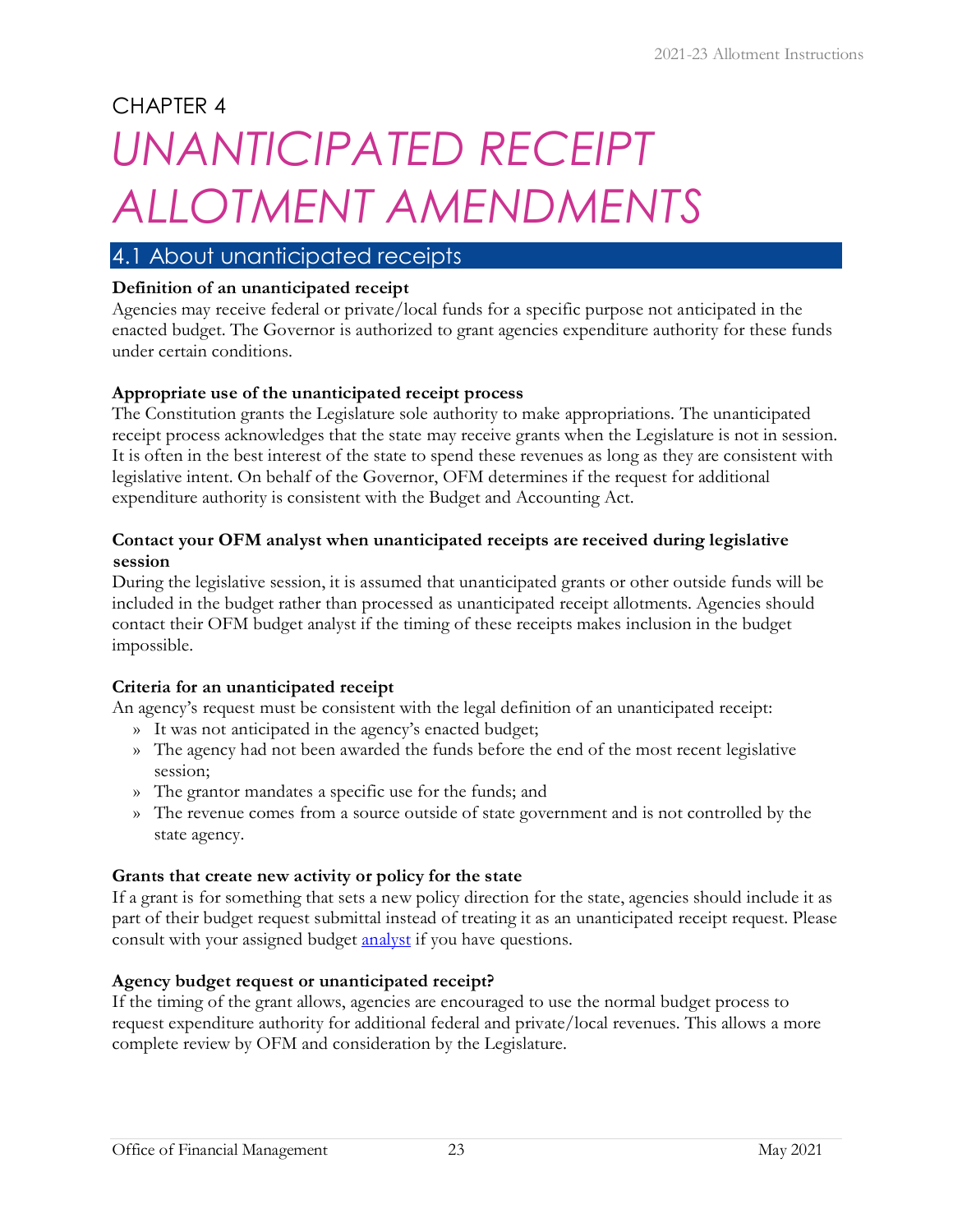An example of this is a new grant that covers several biennia. The agency should request only the amount necessary for the current biennium and include the remainder in a separate decision package in a budget request.

### <span id="page-26-0"></span>4.2 Submittal requirements for unanticipated receipts

#### **Agencies may not combine multiple grants in an unanticipated receipt packet**

Each individual grant for which an agency requires unanticipated appropriation authority must be submitted in separate packets.

#### **Agencies may not legally incur expenditures for any unanticipated receipt without OFM approval**

An agency also may not make an expenditure or incur obligations in excess of the actual funds received, or for a purpose different from the one for which it was received and approved.

#### **Appropriation authority lapses at the end of the biennium**

If an agency has received an advance payment during the 2019-21 biennium, and a portion of this amount can be carried over to 2021-23, the agency must submit an unanticipated receipt request as soon as possible after July 1, 2021, unless the carryforward amount has been included in the enacted 2021-23 biennial budget. The amount of the advance payment carried forward must show as estimated revenue in 2021-23. This section does not apply to nonappropriated funds.

#### **Due dates for unanticipated receipt amendments**

To be included in that month's transactions, unanticipated receipt amendments and the associated request form are due at least 10 days prior to the commitment of any funds and at least 15 days prior to the AFRS fiscal month cutoff date. The unanticipated receipt process requires a 10-calendar day waiting period between OFM's receipt of the agency's package and the approval to allow Joint Legislative Audit and Review Committee (JLARC) and legislative fiscal committee staff to review the package.

The last date that agencies can submit unanticipated receipt amendments for the 2021-23 biennium is June 20, 2023.

#### **TALS automates the unanticipated receipt process**

TALS automates the unanticipated receipt process. The unanticipated receipt request information is collected in TALS. Agencies must attach the requested grant documents and send the request and the related allotment amendment to OFM at the same time. Instructions for completing the unanticipated receipt request are located in the TALS-AMR [tutorial.](https://budgetlogon.ofm.wa.gov/library/TALS_AMR_Tutorial.pdf)

#### **Submittal requirements for agencies**

- » Submit an unanticipated receipt request through TALS that describes the source of funding, purpose of the grant or contract, and why the expenditure is consistent with legislative and executive intent.
- » Attach a copy in Word or PDF format of the executed grant award and other available contract documentation.
- » Submit an allotment amendment to indicate the proposed expenditure plan for the funds. Use the unanticipated receipt (capital or operating) packet purpose type.
- » Each grant award requires a separate unanticipated receipt packet.
- » Each packet must include expenditures as well as revenue data.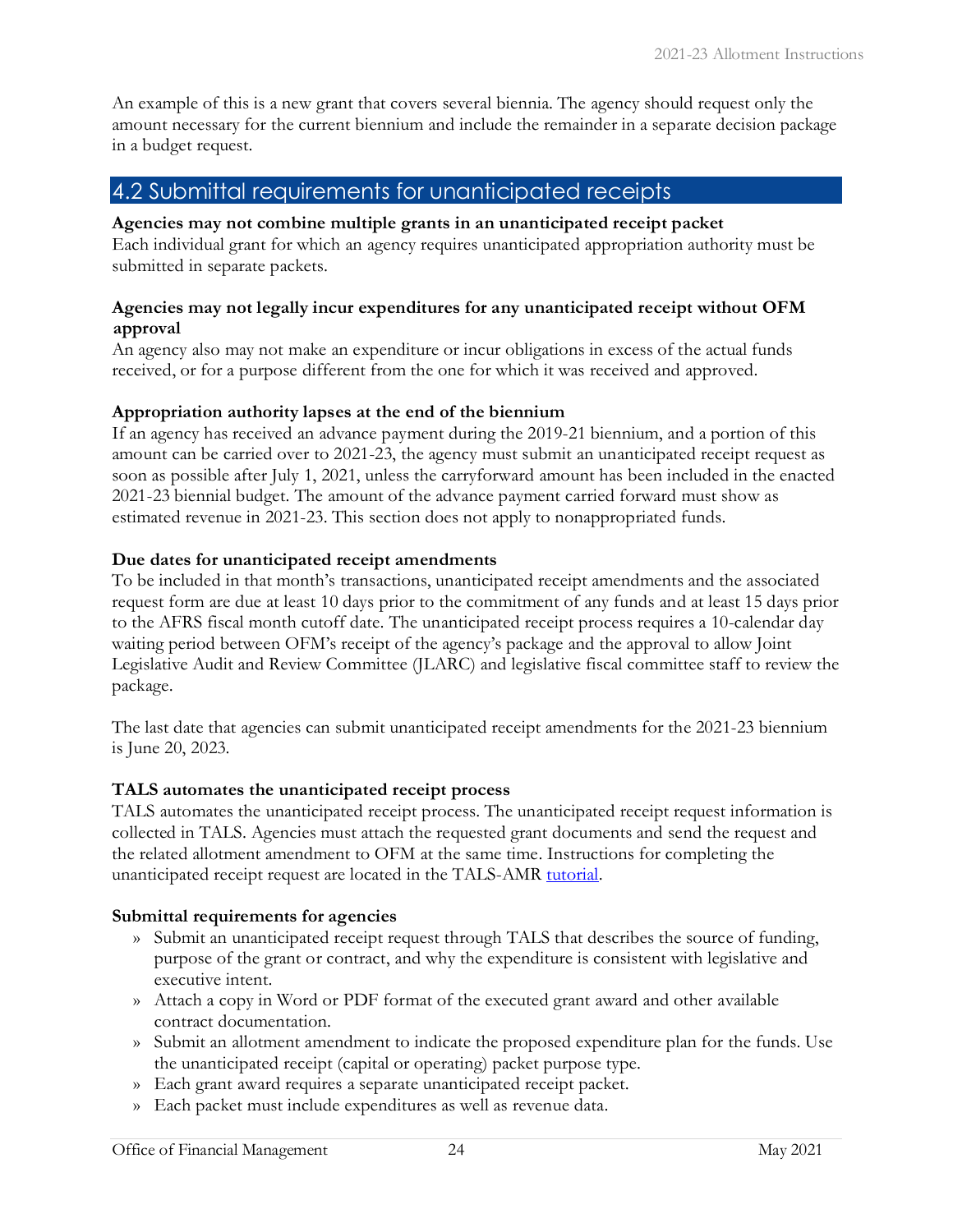The request and the allotment amendment should cover only the current biennium portion of the receipt if the grant period also includes future biennia. In the case of expenditure-driven grants or contracts where the state receives revenue based upon the expenditures incurred against the grant or contract total, revenues must be equal to total expenditures as a matter of state law.

Only these EA codes may be used for unanticipated receipts:

| Operating – Federal                            | 700-940, 7A0-7F0, 8G0-8Z0 EA Type 3 |
|------------------------------------------------|-------------------------------------|
| Operating – Federal Stimulus 7G0-7U0 EA Type U |                                     |
| $Operating - Private/Local$                    | 9A0-9Z0, ZA0-ZZ0 EA Type 9          |
| Capital - Federal                              | $V10-W90$ EA Type 3                 |
| Capital – Federal Stimulus                     | R9A-R9Z EA Type U                   |
| Capital - Private/Local                        | X10-Y90 EA Type 9                   |

#### **Tip: The third digit (except Capital – Federal Stimulus) is always zero. There are additional codes that are for OFM use only.**

When a granting entity provides additional money for purposes previously identified in a prior unanticipated receipt, re-use the original unanticipated receipt appropriation code. If the purpose of the project differs, a new EA code must be used.

#### **Instructions for completing the unanticipated receipt request**

Include the following information in the unanticipated receipt request form in TALS:

- » **Purpose of grant and description of how funds will be used.** Clearly describe the reason for the grant and specific activities that will be initiated with new funding. Explain why the expenditure is consistent with legislative and executive intent.
- » **Time period for grant/award.** Indicate the begin date and end date for which these funds will be used. If a portion of the grant period occurs after the next legislative session, that portion of the grant should be included in the agency's next budget submittal.
- » **Type of grant/award.** Select the type that best describes the request:
	- *New* the agency needs additional spending authority to spend the grant.
	- *Renewal* the agency received the grant previously. If the grant/award is made on a recurring basis, it should be included in the agency's next budget request.
	- *Addendum* the agency received additional funds for an existing grant award and/or the purpose of the grant has been expanded.
	- *Carryover* from previous biennium the agency has funds remaining from a previously approved unanticipated receipt from the previous biennium. Agencies must reference the Allotment Packet number used in the previous biennium.
- » **Pass-through only.** Check this box if the full amount will be passed on to recipients and explain the nature of the pass-through.
- » **Budget impact summary.** To capture the full fiscal picture of the unanticipated receipt request, the agency must provide fiscal information as it relates to the type of the grant/award. In cases where the grant award crosses biennial lines, record the portion that applies to the 2019-21 biennium in the "Current Biennium" column and place the excess under the "Ensuing Biennium" column of the table. If available for expenditure, this excess funding must be incorporated into the agency's future budget request. For example, if the agency selects "Renewal," fiscal information is expected for all three biennia affected.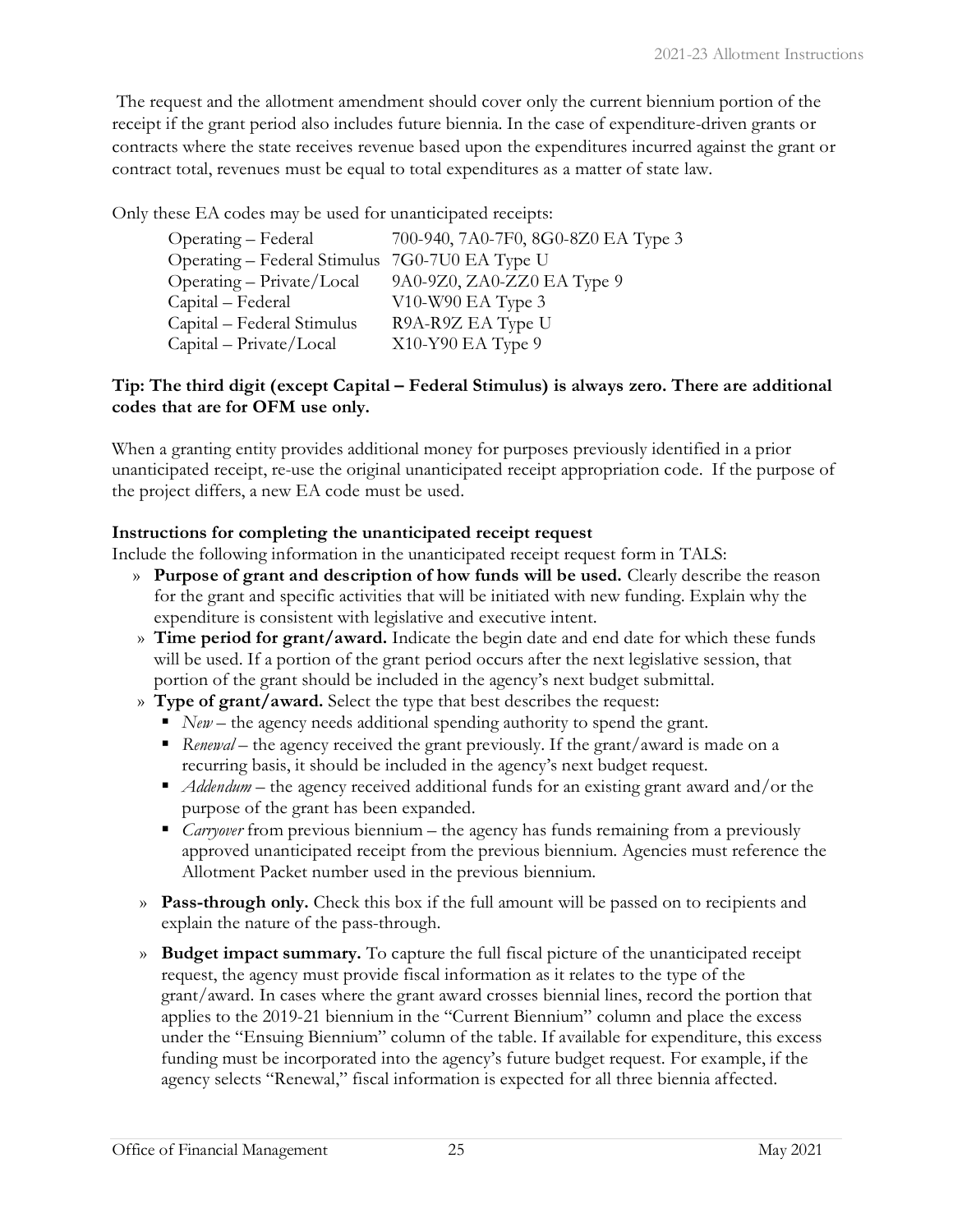Carryover requests must include fiscal information from the previous biennium as well as the current biennium.

- » **Additional FTEs.** Indicate the average annual FTEs added by the unanticipated receipt. Do not use staff months or biennial totals. For example, if Fiscal Year 2022 has 10 FTEs and Fiscal Year 2023 has 12 FTEs, you should enter 11 FTEs (10 plus 12, divided by 2).
- » **Matching funds.** If required by the grant, indicate the amount of matching funds and the expected source of those funds. If matching funds will come from the agency's current budget, indicate which programs and activities or capital projects will be affected. The grant/award amount shown under the Current Allotment Request must agree with the data entered in the unanticipated receipt allotment packet.
- » **Analysis.** Complete all four questions in the analysis section.
	- *1. Can these funds be substituted for presently allotted funds?* 
		- Whenever unanticipated receipt revenues can be used for expenditures currently funded with state fund sources, those state funds must be placed in reserve in the unanticipated receipt allotment packet, and the unanticipated receipt dollars used instead.
		- The first question on the unanticipated receipt form asks whether the federal (or other) funds received can be substituted for presently allotted funds.
		- Agencies must provide specific justification whenever the "no" box is checked in response to this question. Federal or other grantors frequently stipulate that grant funds cannot be used in place of state funding. The documentation of this requirement should be in the form of specific language or a legal citation that prohibits the supplanting of state funds.
	- *2. Does acceptance of these funds commit the state to further expenditures in a later period?* Conditions of acceptance of grant awards can commit the state to additional expenditures in a later period. If this is the case, agencies must indicate the intended source of future funding as requested in the second question.
	- *3. Will the activity supported by these funds generate a permanent program or service within state government?* If a grant is for something that sets a new policy direction for the state, agencies should include it as part of their budget request submittal instead of as an unanticipated receipt request. Agencies should consult their OFM budget analyst about this particular kind of grant.
	- *4. What is the plan after the grant ends?* Indicate the specific plan for termination or continuation of the program beyond the anticipated length of time and funding.

# <span id="page-28-0"></span>4.3 Checklist for unanticipated allotment amendments

This checklist will help to ensure that your unanticipated receipt allotment is complete and accurate before submitting to OFM. Things to double-check

- » Is the unanticipated receipt request form complete?
- » Did you use the unanticipated receipt packet purpose type?
- » Is the information on the request form consistent with the allotment amendment? Are you submitting the unanticipated receipt packet and request to OFM at least 10 calendar days prior to the planned commitment of funds to allow time for OFM and legislative review?
- » Have you allotted only the amount the agency expects to spend in the current biennium? Have you also included the related allotments for revenue and FTEs (if applicable) in the packet?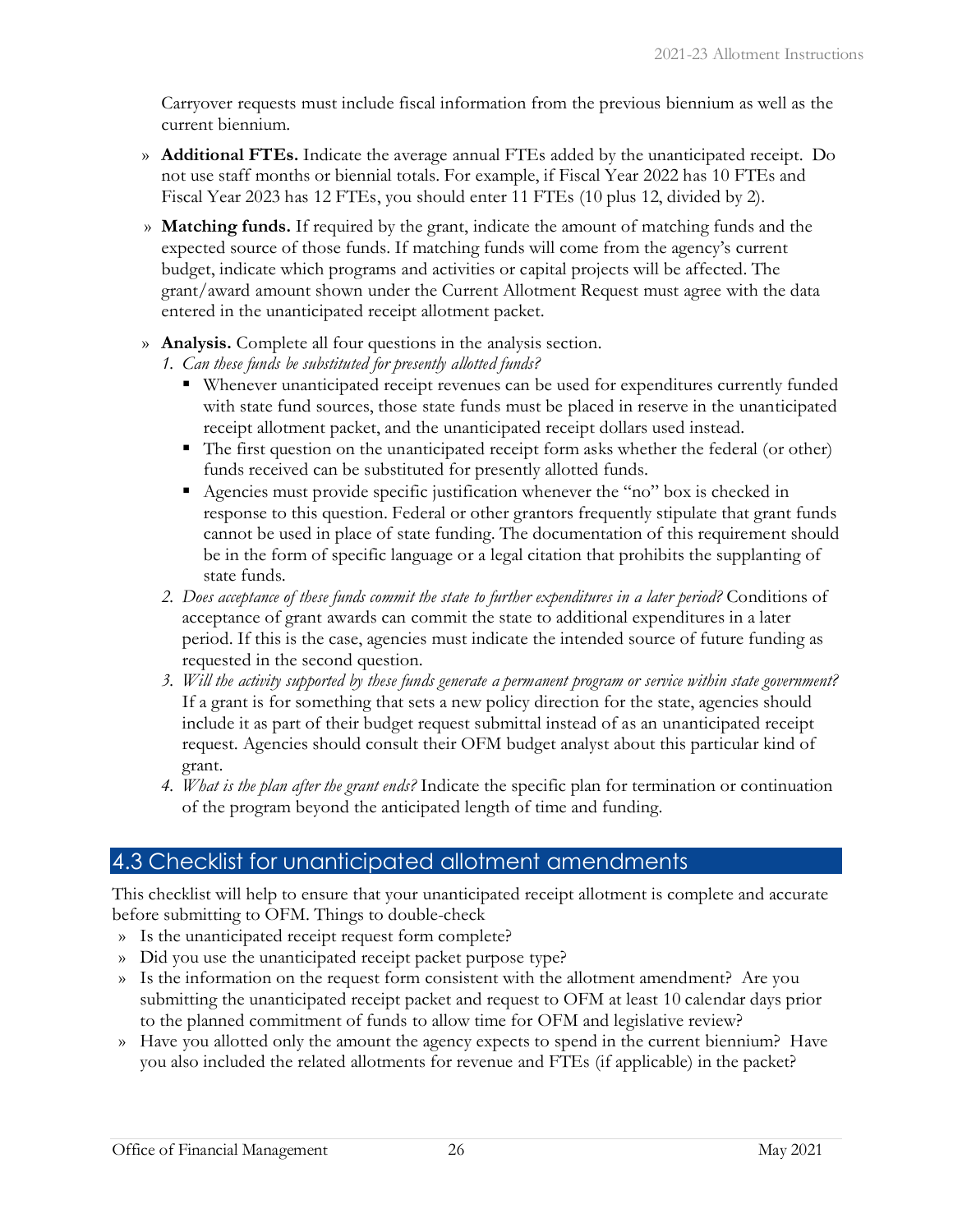System will prompt the agency for required explanations

- » Is the grant award or other contract documentation attached?
- » Do the allotments for federal or private/local expenditures match the allotments for federal or private/local revenue?

If an explanation is not provided, the packet may be returned for revision or explanation.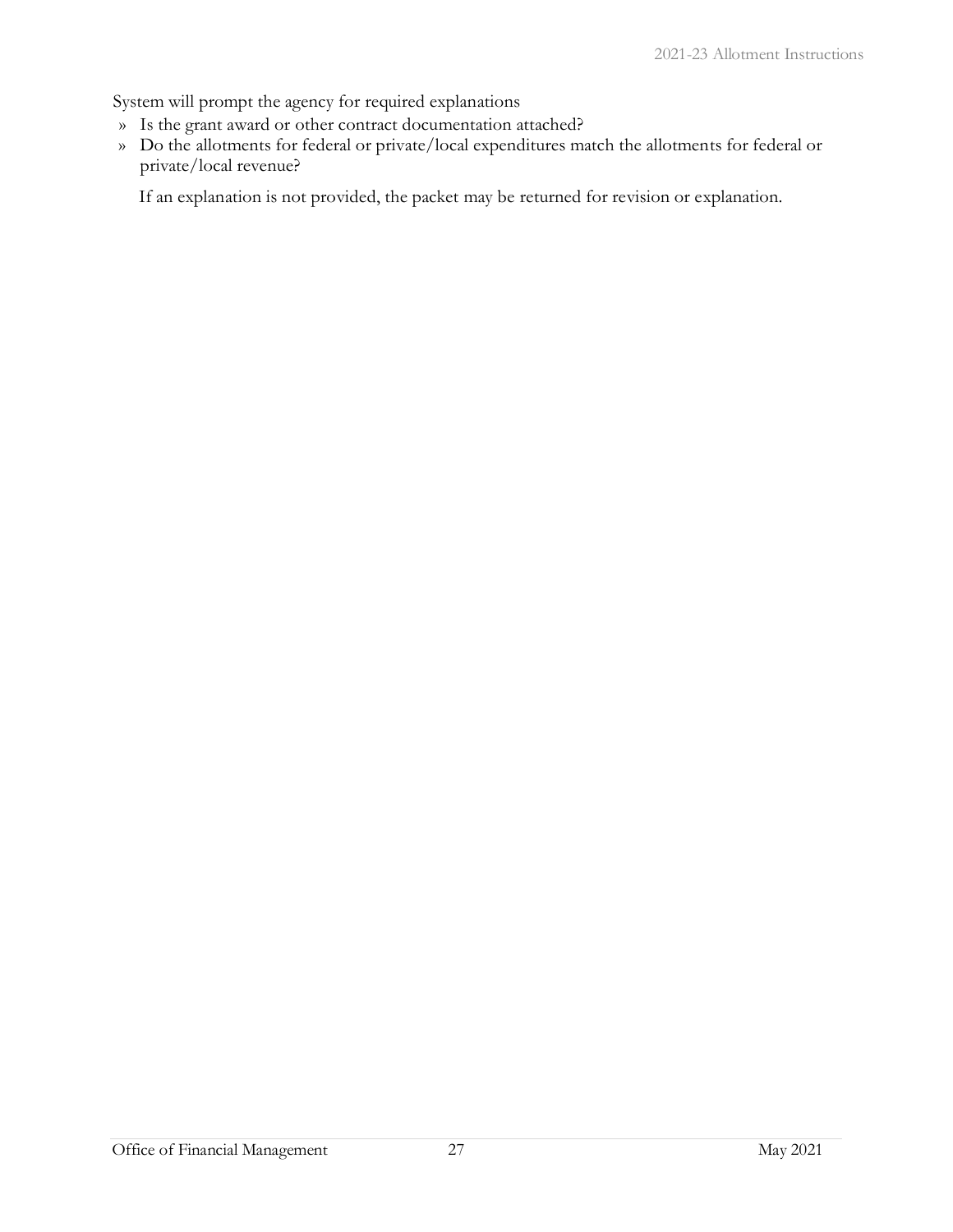CHAPTER 5

# <span id="page-30-0"></span>*ADDITIONAL INSTRUCTIONS FOR CAPITAL ALLOTMENTS* 5.1 Capital allotment basics

<span id="page-30-1"></span>This chapter focuses on special requirements for capital allotments and supplements the more general requirements in Chapters 1-4 of these instructions.

Capital projects include:

- » The acquisition of real property.
- » Additions, repairs, renovations or improvements to existing facilities. The acquisition of building equipment. The pre-design, design and construction of new facilities.
- » Grants and loans to government or community organizations.

For purposes of Chapters 5 and 6, "capital projects" refer to items in the capital appropriations bill(s).

#### **The allotment process provides a clear picture of project activity**

Capital allotments provide a baseline understanding of how the enacted capital budget will be implemented and what will be accomplished as a result. Allotments are also used for projecting cash flow needs for general obligation bonds and project monitoring.

#### **OFM must approve allotments before expenditures can be incurred**

RCW  $43.88.110$  and the capital budget appropriations bill provide that an agency may incur no expenditure nor enter into any obligation for capital projects until it has received OFM approval for the expenditure of funds.

#### **Use a capital packet purpose type for the capital allotments**

OFM views allotments by purpose or type. TALS requires users to select a particular packet purpose. Packet purposes for capital allotments are:

- » Capital initial allotment use for all components of the initial biennial allotment, including related revenue allotments (section 5.2)
- » Capital amendment use for allotment adjustments (Section 5.3) and emergency allocations (Section 5.5)
- » Capital 1<sup>st</sup> supplemental use for changes to the initial allotment plan or adding new project spending plans as prescribed by the 1<sup>st</sup> supplemental budget.
- $\infty$  Capital 2<sup>nd</sup> supplemental use for changes to the initial and 1st supplemental allotment plans as prescribed by the 2nd supplemental budget.
- » Capital Governor's cash deficit reductions
- » Capital unanticipated receipts
- » Capital internal adjustments use for allotment adjustments for agency access only. These are not viewable by OFM.
- » Capital legislative allotment reductions
- » Capital transfer use for transfer of funds to another project (Section 5.4)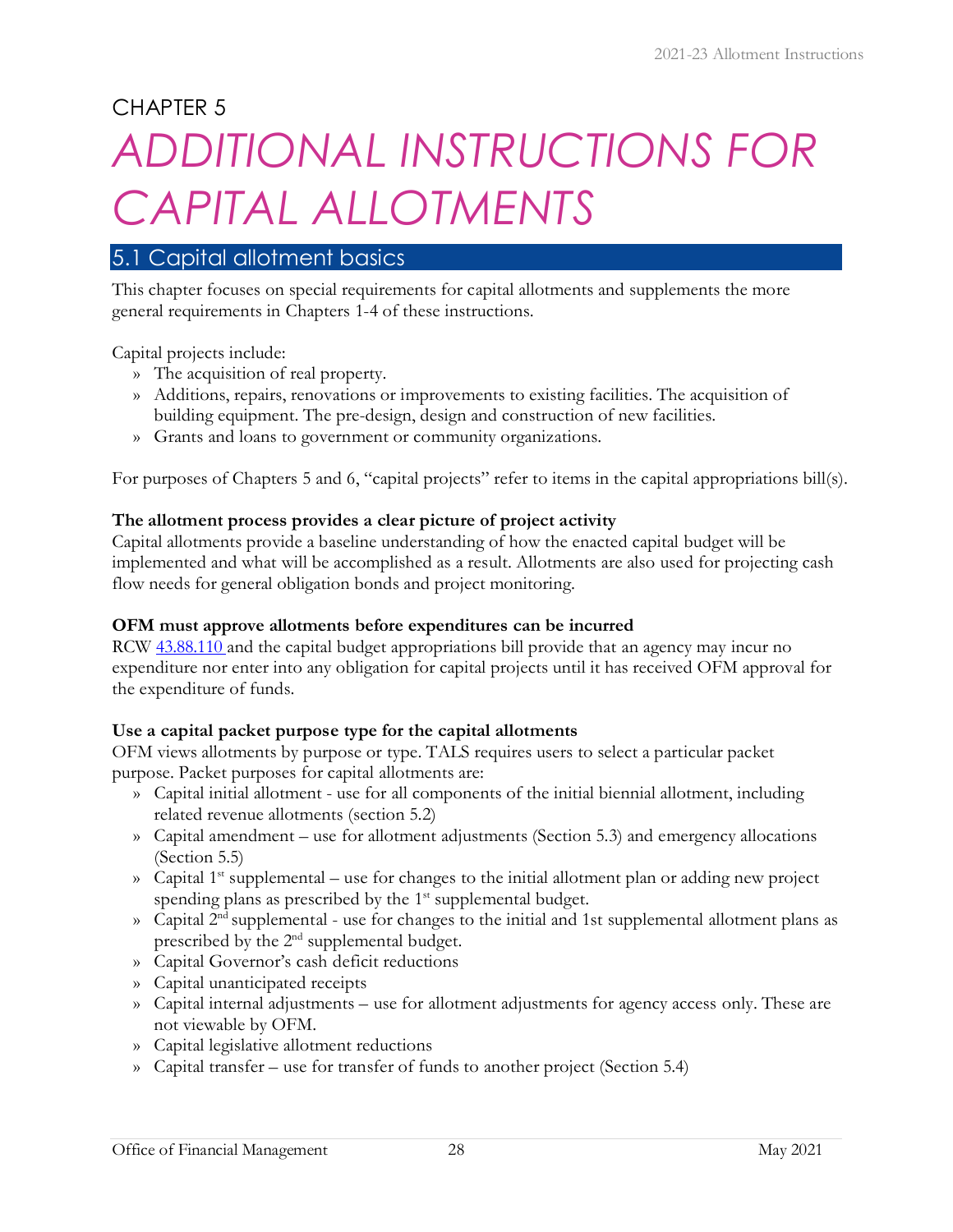#### **Agencies may request that unexpended funds be transferred to another project**

Subject to certain restrictions, the Governor, through OFM, may transfer unexpended funds from one project to another in specific situations as described in the capital appropriations bill and RCW [43.88.145.](https://app.leg.wa.gov/RCW/default.aspx?cite=43.88.145) The agency **must** submit a written request to OFM and receive an approval letter before making such a transfer. The process and requirements for a transfer are outlined in Chapter 5.4 and the capital budget instructions.

#### **Allot and charge only appropriate costs and FTEs to capital appropriations**

If the agency plans to charge FTEs or administrative costs to a capital appropriation, the agency allotments should reflect this. However, agencies must follow Section 1.5 of the [OFM Capital](https://ofm.wa.gov/sites/default/files/public/budget/instructions/capital/2021-23/2021-31CapitalBudInst.pdf)  [Budget Instructions](https://ofm.wa.gov/sites/default/files/public/budget/instructions/capital/2021-23/2021-31CapitalBudInst.pdf) about the type of costs that can be charged to capital appropriations.

Capital construction funds (whether funded with bond proceeds, revenues from fees, or other cash) are generally dedicated to the acquisition, construction and renovation of fixed capital assets and will not be used for regular maintenance of capital facilities or to subsidize operating budget costs. However, costs incurred by agencies in the direct development and administration of capital projects can be considered part of the project cost. Other costs, such as managing an agency's capital facilities or creating a capital budget, should be charged to the agency's operating budget and not the capital budget.

Re[f](http://www.ofm.wa.gov/budget/instructions/capital.asp)er to the <u>OFM Capital Budget Instructions</u> for information on allowable costs for capital appropriations.

#### **General guidelines for developing expenditure allotments**

Capital allotments should be based on the agency's best estimate of monthly expenditures during the current biennium. The following guidelines can assist agencies in developing estimates, but these should not be a substitute for analysis and planning:

- » Most all project funds that are re-appropriated should be spent during the first year of the biennium, if possible.
- » Allotments for omnibus or minor works appropriations should approximate the spending plan for the entire group of sub-projects within the appropriation.
- » Grant allotments should approximate planned expenditures for the individual grants and loans.
- » Individual appropriated projects should approximate the project schedule as provided in the agency's capital budget request until an updated plan is available. Avoid estimating expenditures by dividing the appropriation by 12 months or 24 months (generally, these will be returned for revision). Please make an effort to reflect reasonable spending estimates through the biennium, as these spending plans are used in calculations that impact bond sales.
- » In the absence of more specific project information, construction spending can be approximated as 25 percent spent over the first one-third of the construction period; 50 percent spent during the second one-third of the construction period; and 25 percent spent during the last one-third of the construction period.
- » Following initial allotments, OFM will require updates to capital allotments when there are changes in spending patterns or at the request of the OST. The OST sends out surveys several times a year to collect more accurate spending data as projects progress and to align with the timing of bond sales conducted by the OST.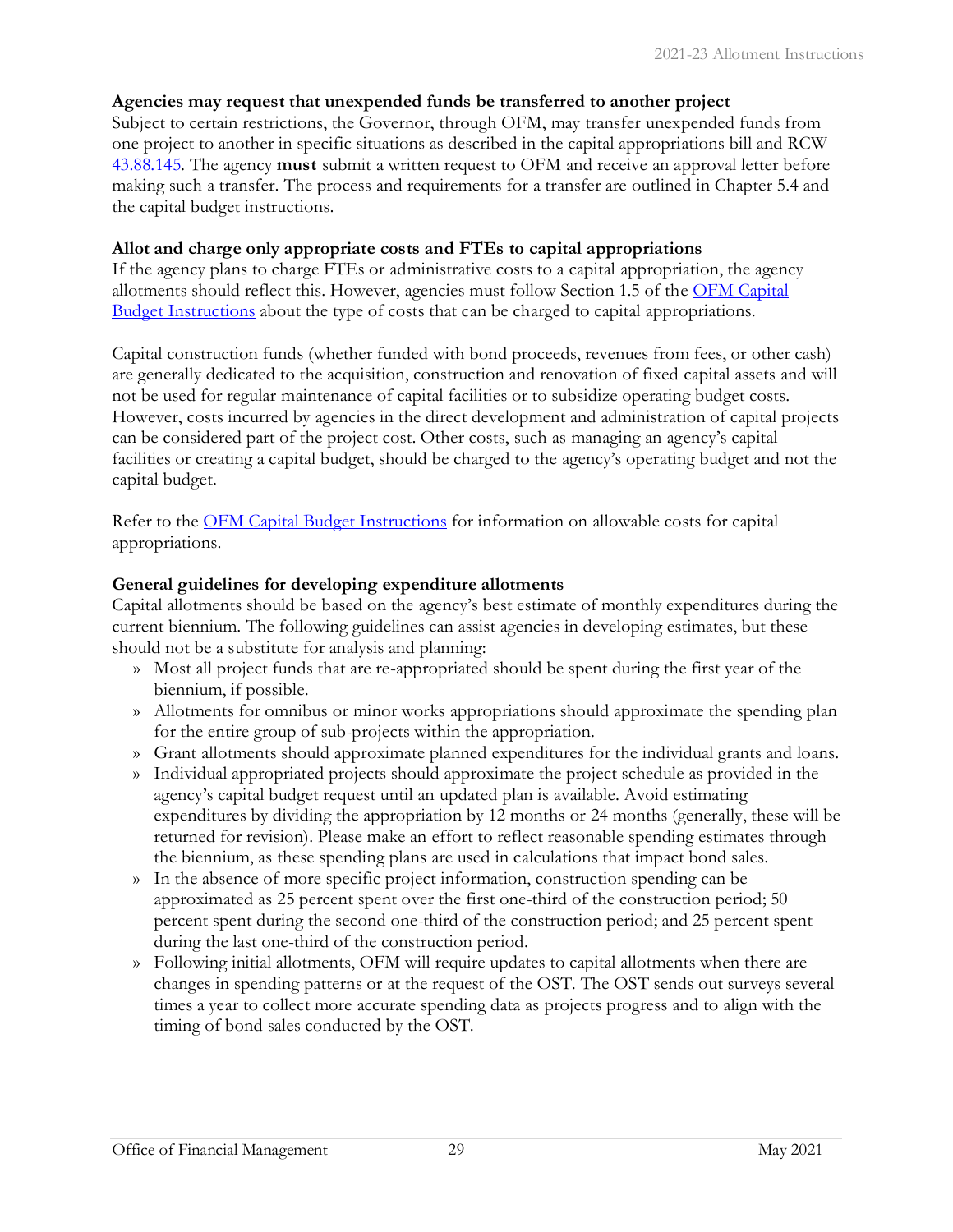#### **For each project, describe the phases covered by the allotment**

TALS provides fields for comments and explanations to help OFM better understand the intent of the allotment. Agencies must describe the phases covered by each project's allotment. For example: "The allotment for project # 20090001 is for the predesign phase only."

#### **Matching funds requirements**

Projects that require a matching share from non-state (including federal) sources are subject to RCW [43.88.150.](https://app.leg.wa.gov/RCW/default.aspx?cite=43.88.150) This statute requires the expenditure of any matching funds to be proportional to state funds. For example, if an appropriation for \$100,000 requires an additional local share of \$200,000, then for each state dollar spent, two dollars in non-state funds must be spent at the same time. This statute prohibits an agency from spending the state appropriation prior to spending other funds.

#### **When will OFM review and approve allotments?**

OFM is committed to responding to requests within two weeks of receipt of the supporting information. To expedite this review, contact OFM staff periodically and discuss progress on projects. Joint communication between agency and OFM staff can alleviate issues before they arise.

# <span id="page-32-0"></span>5.2 Additional requirements for initial capital allotment

#### **See Chapter 2 for general initial allotment requirements**

Chapter 2 provides instructions for preparing initial appropriation, expenditure, and revenue allotments. Unique capital requirements for the initial allotments are detailed in this section.

#### **The initial allotment defines the initial plan after the budget is enacted**

The initial capital allotment presents the agency's detailed plan for monthly revenue and expenditures based on the terms, limits, conditions and original assumptions in the new appropriations and reappropriations approved by the Legislature. The initial allotments should provide these estimates for every month of the biennium and **must include all projects in one Capital Initial Allotment packet.** 

#### **Revenue may be split between the capital and operating initial packets**

Agencies may submit all revenue as part of the initial capital allotment or may divide revenue between the operating and capital initial packets, as appropriate. In the latter case, any revenue included in the capital allotment should be specifically related to capital purposes and must not exceed total available revenue.

If the agency does not have expenditure plans ready for all of its projects at the time the initial allotment should be submitted for approval, the agency should place unplanned amounts in unallotted status in the initial allotment packet. The agency will then need to submit an allotment amendment to place those funds in allotted status and receive OFM approval before those dollars may be obligated or spent.

#### **Take care to avoid over-expenditure when preparing the reappropriation allotment portion of the initial packet**

The initial allotment must include allotments for reappropriations assumed in the budget. It is important to remember that reappropriations assumed in the budget do not include the most up todate information on agency spending patterns. As you prepare your initial allotment, estimate the likely ending balances for projects and put into allotted status only the amount you believe will truly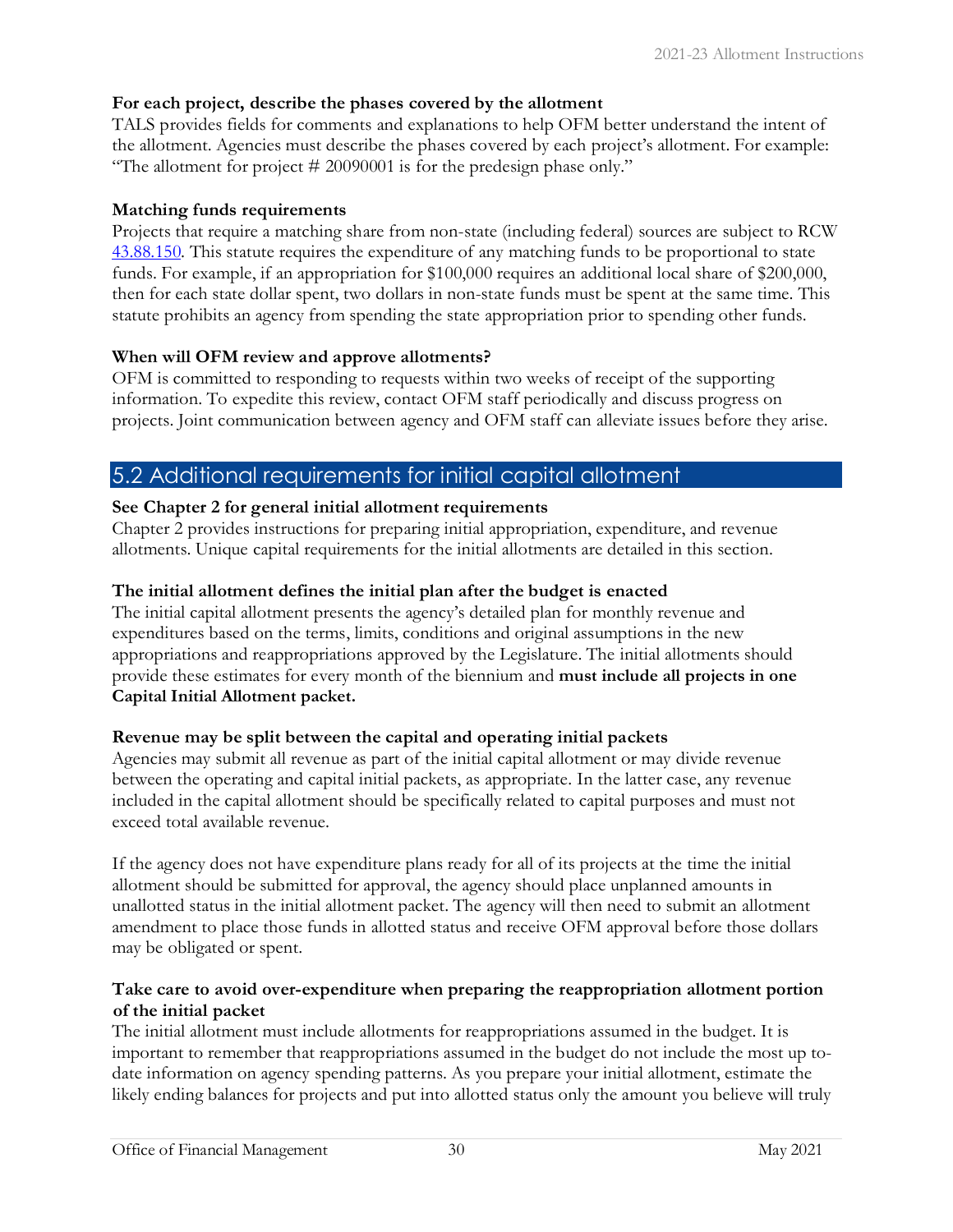be available for reappropriation. The balance of the reappropriation amount assumed on the EA schedule should be placed into reserve in the initial allotment.

Following the 2019-21 biennial close in October, the reappropriation amounts will be recalculated and the EA schedule will be updated. Using a Capital Amendment packet purpose type, agencies will be asked to submit allotment updates at that time to conform to the new control totals.

#### **Minor works prioritized subproject list for initial allotments**

Initial capital allotments for minor works appropriations that contain priority lists of subprojects must include an updated prioritized project list reflecting legislative intent. Submit the agency minor works subproject list, including requested revisions to the subproject list, via email to your OFM capital budget analyst for review and approval, and to the House Capital Budget and Senate Ways and Means committee staff for review and comment. Agencies must also attach this list electronically to the allotment packet. Allotments will be returned to the agency if the project list is not included in the packet.

Minor works subproject list details must include:

- Parent project number and project title.
- **Minor works projects and budget estimates.**
- Explanation of variances from the enacted capital budget minor works lists.
- Alternate minor works projects, if applicable.

No expenditures may be incurred prior to OFM's written approval of the updated minor works lists and allotment schedule. With OFM approval, savings from a minor works subproject may be transferred to another minor works subproject for which the project budget allocation is insufficient, or to fund an alternate minor works subproject that is approved by OFM. OFM recognizes that flexibility is required but will monitor substitutions carefully. Use the following criteria when considering substitutions:

- Determine if there is adequate funding to support a newly identified project within the minor works appropriation.
- Verify that this new project is of higher importance or priority than what is currently assumed in the minor works appropriation.
- Review the rest of the agency's capital budget to determine if the new project falls within the scope of appropriation language of another project.

Please refer to the capital budget instructions for more information on the restrictions on minor works.

#### **Grant and loan program subproject lists for initial allotments**

Initial capital allotments for loan or grant program appropriations that contain lists of subprojects must be submitted according to the prioritized subproject list reflecting legislative intent.

If a draft or final project list is developed after the enactment of the budget, agencies are required to provide the final project list via email to your OFM capital budget analyst, including project title, project summary, city, county, legislative district and latitude/longitude for each project. The project summary should consist of a short description of what the particular subproject will accomplish.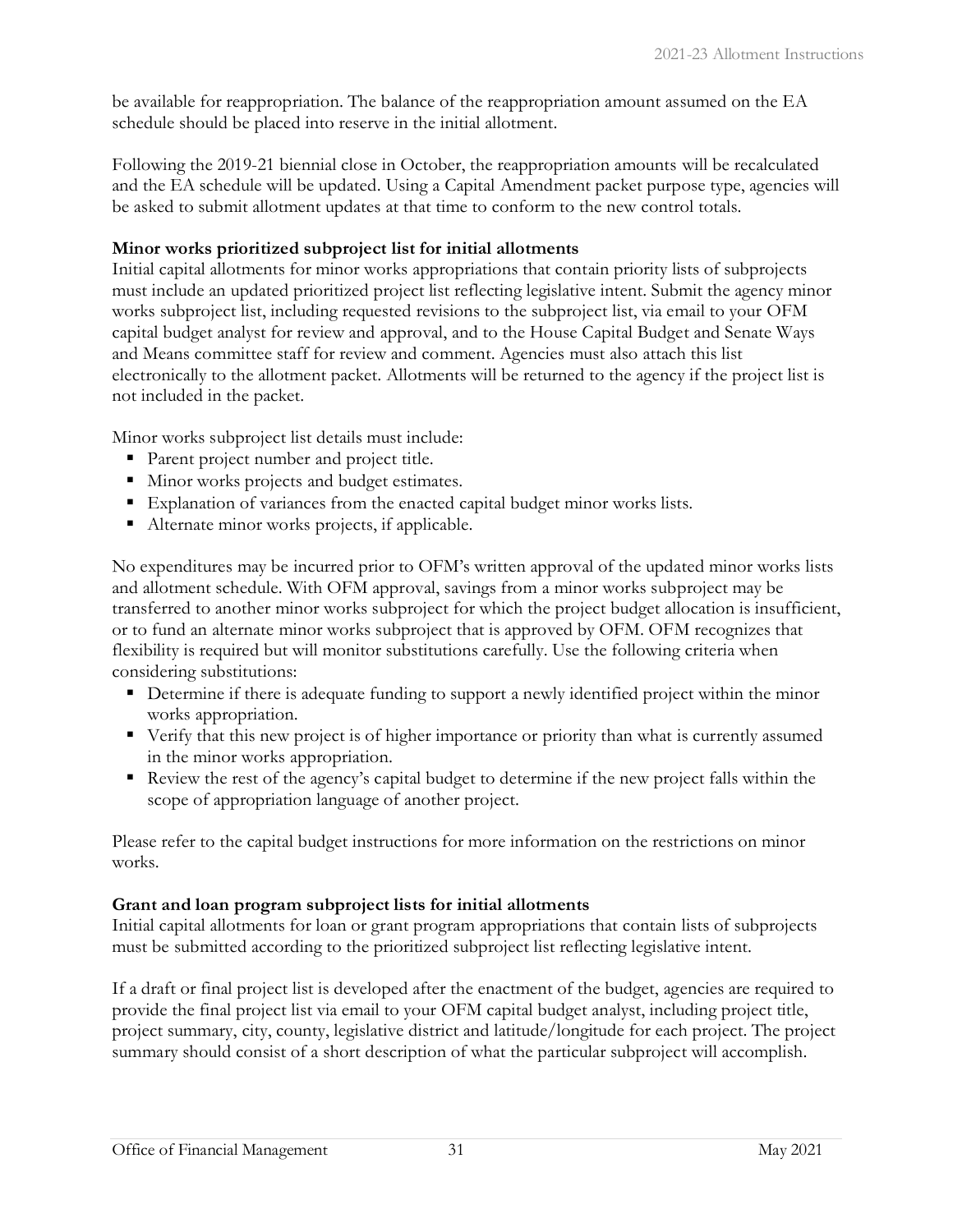#### **If not previously submitted, include a review letter from Department of Archaeology and Historic Preservation with initial allotment**

Per [Executive Order 21-02,](https://www.governor.wa.gov/sites/default/files/exe_order/eo_21-02.pdf) agencies must consult with DAHP and affected tribes on the potential effects of projects on cultural resources proposed in state-funded construction or acquisition projects, including grant or pass-through funding that culminates in construction or land acquisitions, to determine potential effects to cultural resources. Agencies should initiate consultation with DAHP and affected tribes early in the project planning process and must complete it prior to the expenditure of any state funds for construction, demolition or acquisition. When the agency submits an initial allotment or supplemental budget allotment, the agency should attach a letter from DAHP confirming that the project has been reviewed if the agency had not already submitted the letter to OFM during the budget process.

# <span id="page-34-0"></span>5.3 Additional requirements for capital allotment amendments

#### **Capital allotments are amended for changes to the initial allotment plan**

Agencies may submit allotment amendments for changes to the initial allotment plan at any time during the biennium for:

- » Project phases, including pre-design, design, construction, and FFE
- » Projects originally placed in unallotted or reserve status
- » Optional cash disbursement revisions
- » Revised reappropriation amounts as determined by OFM after audited accounting actuals for the prior biennium are known in the fall. Updated allotments will be required to support these revisions
- » Updates to capital-funded staffing levels
- » Approved substitutions or changes to minor works and omnibus appropriation subproject lists
- » For major projects, spending plans for the next phase (See Chapter 6 for more information)

#### **Capital allotment amendments for minor works project list additions, substitutions or cost changes**

After initial allotments, there may be instances where an agency desires to add or substitute projects within a minor works appropriation, or change project cost, based on circumstances or events unknown at the time of the initial budget request or allotment. Funding of newly identified minor works projects must be approved by OFM prior to obligating or expending allotments on the new project. Please refer to the capital budget instructions for more information on the restrictions on minor works. Submit the revised agency minor works subproject list via e-mail to your OFM capital budget analyst for review and approval, and to the House Capital Budget and Senate Ways and Means committee staff for review and comment. If approved, please attach the revised minor works list electronically to the capital amendment allotment.

Even if there are other fund sources being used to complete a minor works subproject, the agency **may not proceed** with the substitute project without prior notification to OFM and the Legislature and approval from OFM.

#### **Prepare an allotment amendment when expenditure assumptions change significantly**

The assumptions upon which the initial allotment plan is based may change over time. When changes are significant, agencies should prepare an allotment amendment, in addition to the November 1 and May 1 required allotment updates. Agencies must use a **Capital Amendment**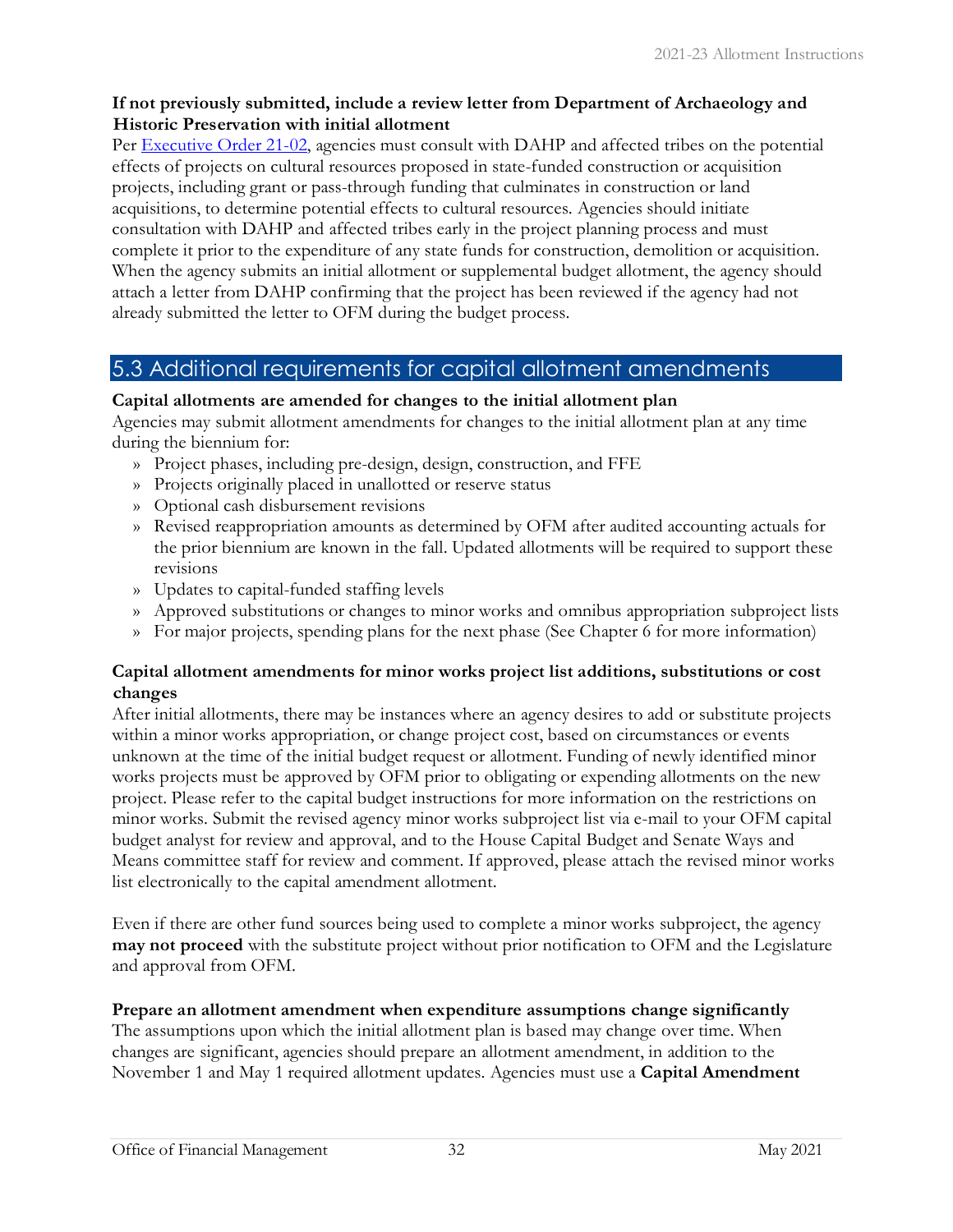**packet purpose type** to reflect these changes. Refer to Chapter 3 for the biannual allotment amendment submittal deadlines.

Chapter 3 also provides instructions for preparing expenditure, revenue and optional cash allotment amendments. Chapter 4 provides instructions for preparing unanticipated receipt allotments. Requirements unique to major capital projects are included in Chapter 6.

# <span id="page-35-0"></span>5.4 Capital project allotment transfers

#### **Agencies may request that unexpended funds be transferred to another project**

The capital budget bill may allow for the transfer of unexpended funds from one project to another in certain situations as described in the capital appropriations bill and the capital budget instructions. The agency **must** submit a written request to OFM to make such a transfer. Please contact your OFM capital budget analyst for assistance prior to submitting a capital transfer request. The transfer request must include the following information:

- » Project names
- » Project numbers
- » Fund sources
- » Appropriation codes
- » Appropriation amounts
- » Savings amount
- » Description of the transfer

The process and requirements for a transfer are as follows:

- » Funds to be transferred must be in excess of the amount required for the completion of the project, either because bids have been let out on a project and it appears to a substantial certainty that the project as defined in the notes to the budget can be completed for less than the amount appropriated or the project as defined in the notes to the budget is substantially complete and there are funds remaining.
- » No transfer may be used to expand the capacity of any facility beyond that intended in the original appropriation. Transfers are allowed only between capital appropriations within a specific department, commission, agency, or institution of higher education.
- » Transfers are allowed only between capital projects funded from the same fund or account.
- » No transfers may occur between projects within local government agencies except where the grants are provided within a single omnibus appropriation, and where such transfers are specifically authorized by the implementing statutes that govern the grants.

The intent is that each project be defined as proposed to the Legislature in the Governor's budget document, unless it clearly appears from the legislative history that the Legislature intended to define the scope of a project in a different way.

If approved, OFM will update the EA schedule to transfer the funds from the substantially complete project expenditure authority amount to another project's expenditure authority amount. The agency must then submit an allotment amendment packet using a **Capital Transfer packet purpose type** for the transferred funds. In addition, transfers in excess of \$250,000 require notification to the legislative fiscal committees and will not take effect for 30 days. Agencies must attach any correspondence relating to the transfer as an attachment to the allotment packet.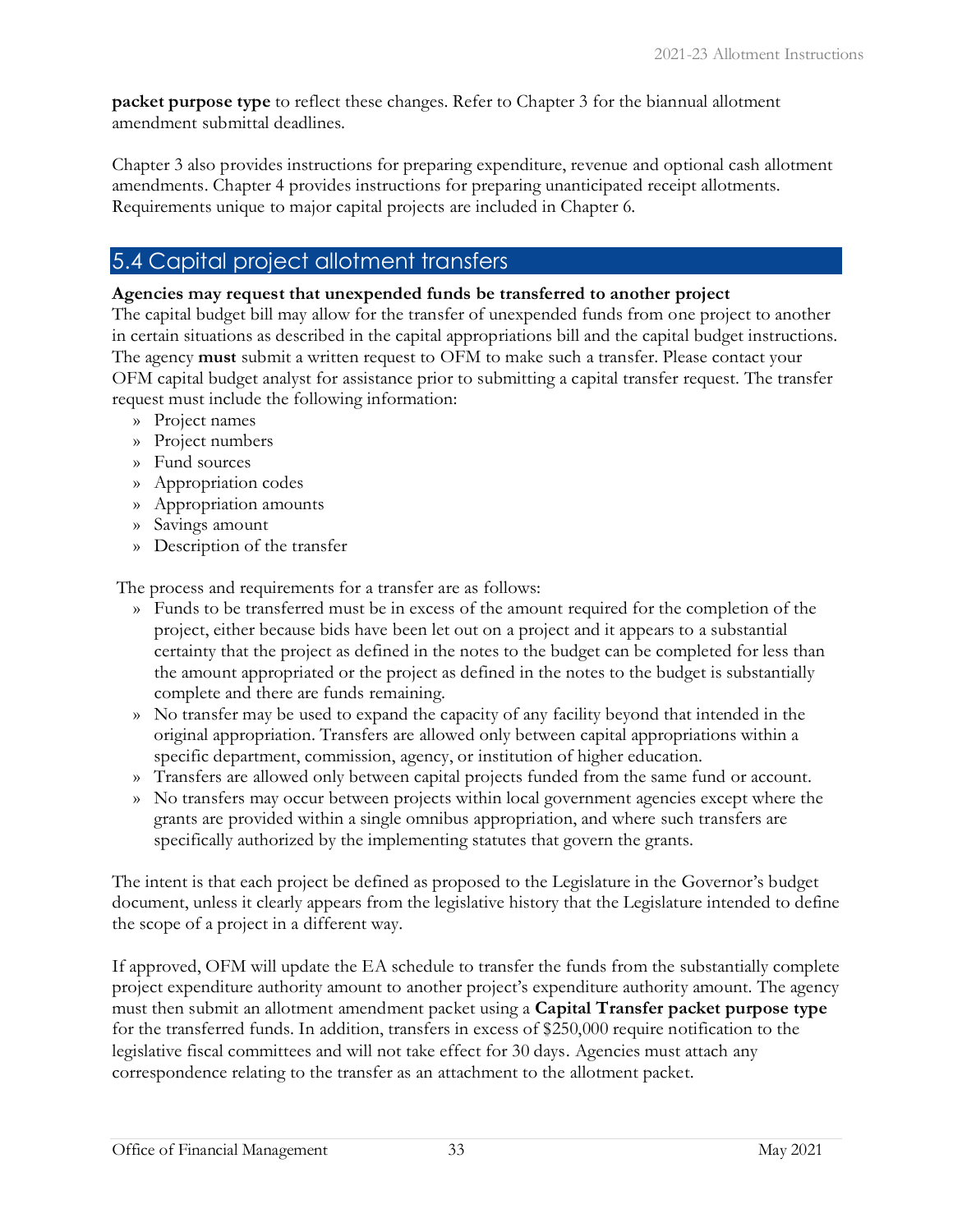# <span id="page-36-0"></span>5.5 Emergency projects

A project request may be submitted for emergency repairs in accordance with RCW [43.88.250](https://app.leg.wa.gov/RCW/default.aspx?cite=43.88.250) and as described in the capital appropriations bill. All emergency project requests must include:

- » A written request from the agency director to the OFM director with a clear description of the emergency
- » The proposed scope of emergency repair work
- » Cost estimates provided for this purpose
- » Identification of other funding that can be applied to the project

Agencies may not spend appropriation authority without:

- » Approval of the agency request from the OFM director;
- » An updated EA schedule; and
- » Submittal and approval of the allotment amendment.

Upon approval, agencies submit for allotment of the emergency funds through a capital amendment packet type and attach the emergency fund approval letter to the packet. Agencies are required to provide status updates on emergency projects including notice of project closure and any remaining emergency funds. Emergency pool allocations lapse at the end of the biennium. Note: A separate request and approval is required for each individual emergency project.

#### <span id="page-36-1"></span>5.6 Cash flow estimates for bond-funded projects

#### **Certain agencies and accounts must complete a cash flow estimate form**

OST asks selected agencies to provide information about bond fund cash flow estimates and descriptions of the expected use of bond proceeds. This is used by OST to prepare sales plans for state bond sales. The sales plans are also used to prepare allotments for bond retirement principal and interest expenses included in the budget.

OST will contact the agencies to obtain information which will be evaluated in conjunction with the allotment expenditure data submitted in TALS. This must be submitted for each appropriation independently.

### <span id="page-36-2"></span>5.7 Other capital allotment-related information requirements

#### **Excess funds**

When updating allotments after project bids, agencies must clearly identify any excess project funds. Excess funds are not to be placed in project contingencies, but instead must be placed in reserve status. These funds will then be available for transfers or will lapse at the end of the biennium. Excess funds must not be used to increase the project scope beyond legislative intent.

#### **Coordinate with Department of Enterprise Services**

Agencies that work with Engineering and Architectural Services (E&AS) at DES must submit a Public Works Requisition and shall make all necessary project information available to DES including budget requests, C-100s, and appropriation amounts, prior to expenditures being made against the allotment.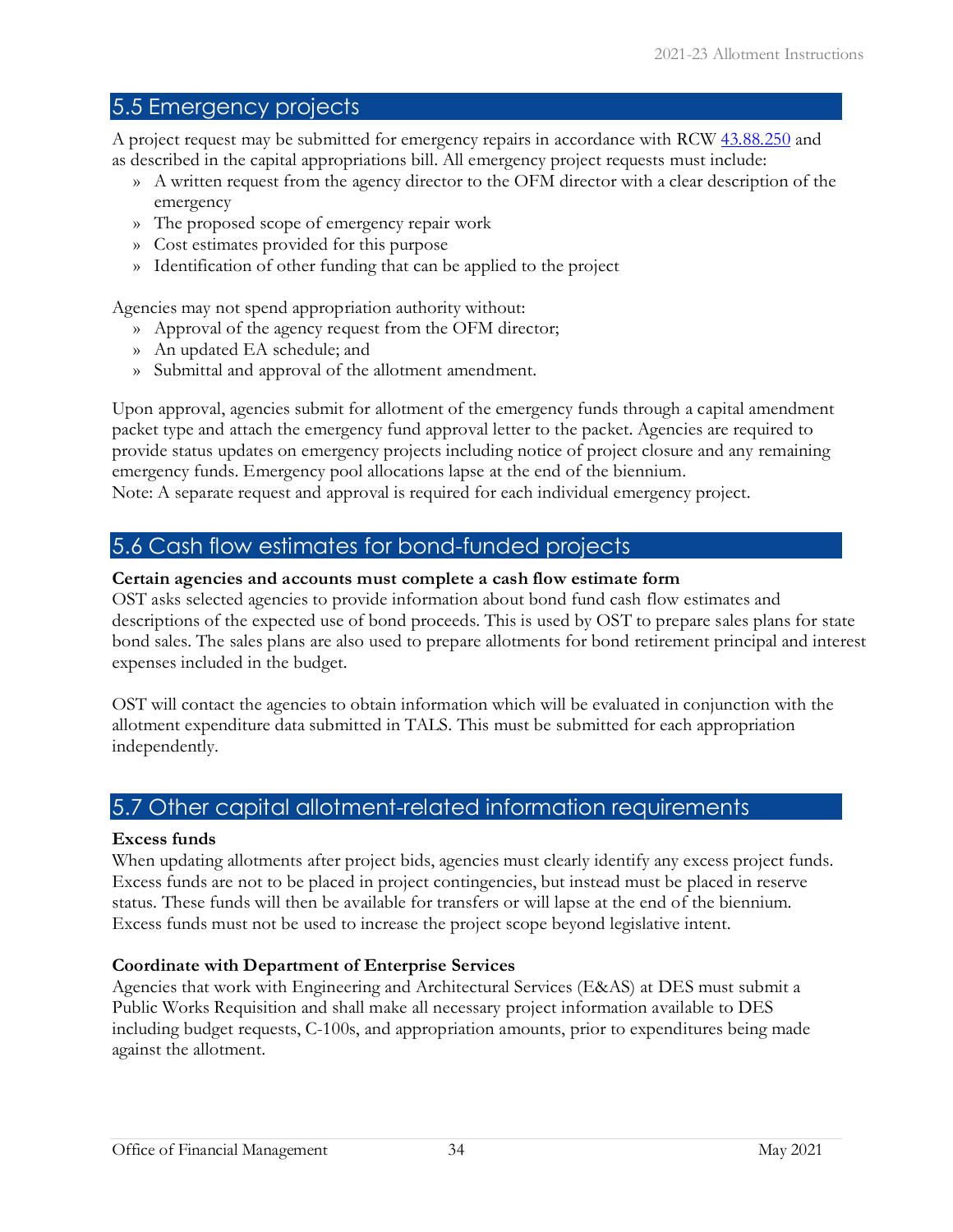Agencies should also coordinate with the E&AS program to obtain assistance with meeting LEED requirements

For additional information on work provided by E&AS or for assistance with the preparation of public works requisitions, contact:

Engineering and Architectural Services [Program](http://des.wa.gov/services/facilities/Construction/Pages/default.aspx) Department of Enterprise Services (360) 902-7272

#### **Coordinate with Washington State Arts Commission**

Capital appropriations for the original construction of public buildings (including K-12 facilities) and, in the case of higher education institutions, renovations costing more than \$200,000, require the purchase of public artwork. Artwork acquisition is coordinated in conjunction with the Washington State Arts Commission Art in Public Places program. Agencies should enter the allotment for the art allocation during the initial allotment, particularly for design, when possible. If needed, agencies should also consult with the Washington State Arts Commission and execute an interagency agreement for the Art in Public Places program and to plan for the most effective use of the artwork allowance.

[Washington State Arts Commission](http://www.arts.wa.gov/)

P.O. Box 42675 Olympia, WA 98504-2675 (360) 753-3860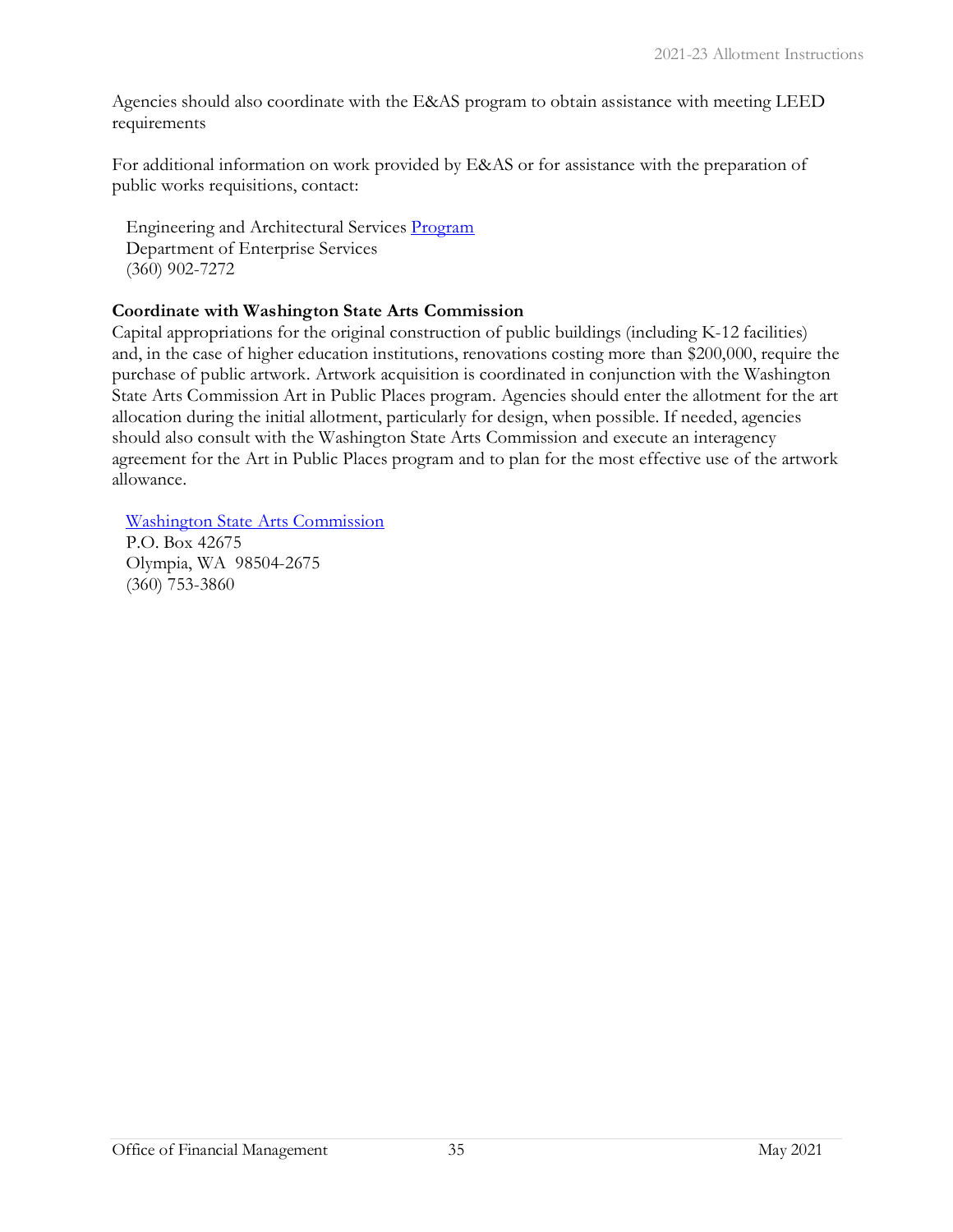# CHAPTER 6

# <span id="page-38-0"></span>*PREPARING ALLOTMENTS FOR MAJOR CAPITAL PROJECTS*

# <span id="page-38-1"></span>6.1 Major capital projects

#### **What are major capital projects?**

Major capital projects cost in excess of \$5 million, \$10 million for higher education institution projects, or have been designated by OFM or the Legislature as having complex technical or program aspects. Agencies receiving appropriations for major projects follow special guidelines for allotment review and project approval. The steps in this process, and the information required, are designed to help keep projects within the limits and intent of the appropriation.

Major capital projects typically receive appropriations over two or more biennia, depending upon their complexity and size. A major project could receive separate appropriations for predesign, design and construction. Ongoing contact with OFM capital budget staff will promote a better understanding of the current status of major projects and expedite allotment approval.

#### **Agencies must submit additional information for different project phases**

Agencies must submit certain materials with the allotments at each major project phase. A description of these materials and other allotment considerations is provided below.

#### **Predesign study allotments**

Allotment requests for predesign studies, when appropriated through the capital budget, should be submitted as an initial capital allotment package. Supporting information for the allotment request should include a statement about the conceptual understanding of the major capital project. Predesigns paid from nonappropriated funds do not require a capital allotment and will not be reimbursed from appropriated funds. For additional guidance, refer to the [OFM Predesign Manual.](https://ofm.wa.gov/sites/default/files/public/budget/instructions/capital/2021-23/2021-23Predesign.pdf) When funding is appropriated for both predesign and design phases, only allot funding for the predesign phase. OFM will only authorize allotments for design funding after the predesign is approved.

#### **Design services allotments**

Design allotments may be submitted after the predesign is approved by OFM and an appropriation for design is available. In the allotment system, provide a narrative explanation of any scope or cost changes from the enacted budget.

Allotments for design services may include the following project elements:

- » acquisition costs
- » consultant services
- » project management
- » pre-construction services if GC/CM
- » public artwork design funding for the Washington State Arts Commission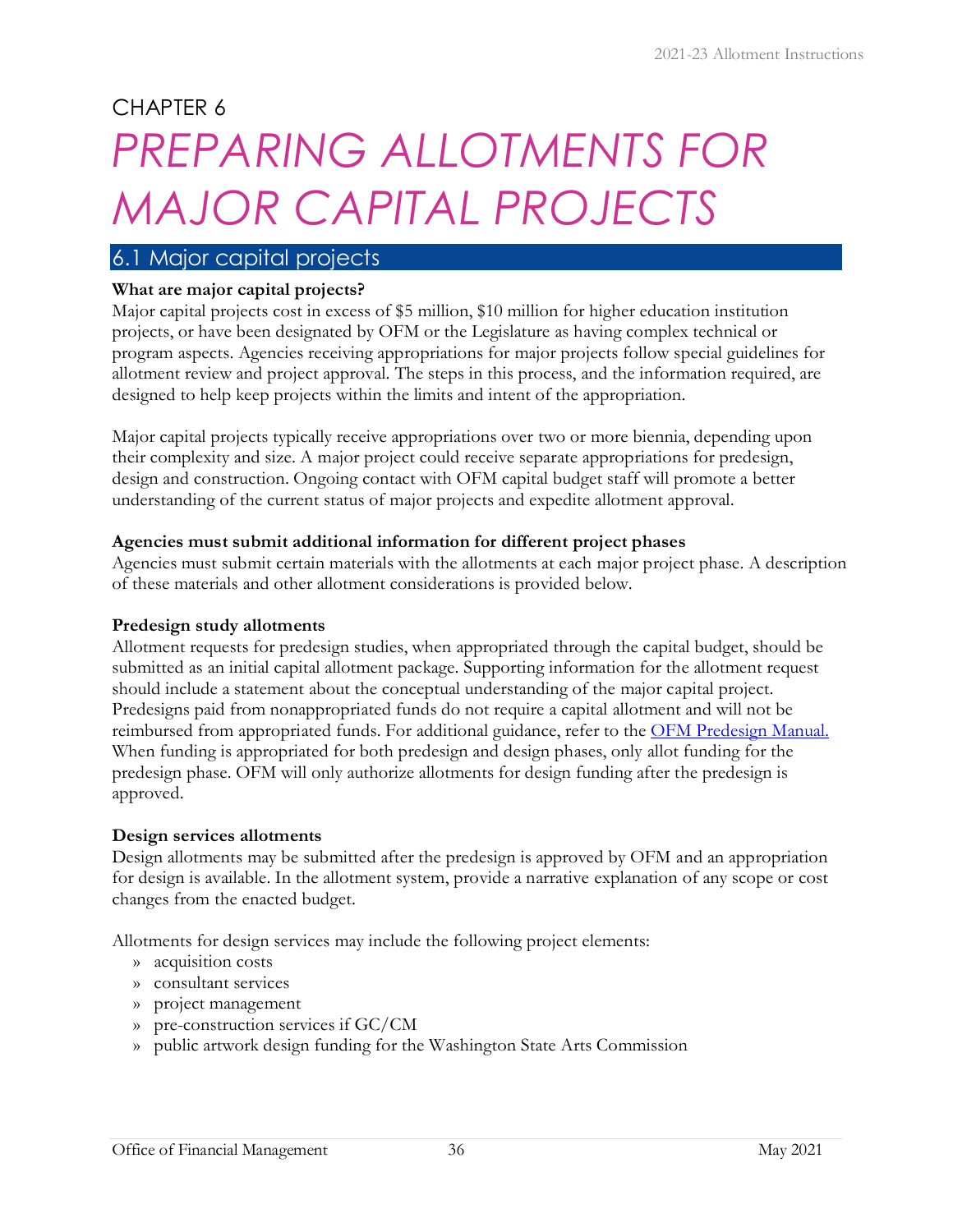#### **Allotment requirements for alternative public works contracting**

Generally, public works requirements are structured to award contracts in lump sum awards to the lowest responsive bidder. However, Chapter [39.10](https://app.leg.wa.gov/RCW/default.aspx?cite=39.10) RCW allows for alternative public works contracting under certain circumstances. Agencies and institutions choosing to use either the designbuild or general contractor/construction manager (GC/CM), contracting procedures must contact their OFM capital budget analyst prior to releasing their initial allotment plan to clarify allotment instructions.

The design allotment for an alternative public works contracted project must include:

- » A copy of the final determination of the contracting procedure that will be used. A concise statement of the principal reasons for selecting the preferred alternative construction method must accompany this determination.
- » Documentation indicating agency or project approval from the Project Review Committee(PRC) of the Capital Projects Advisory Review Board for the selected alternative public works procedure, if the agency must receive approval from the PRC.
- » A description of any incentives that may be incorporated into the contract.

#### **Construction allotments**

Construction allotments may be submitted after an appropriation for construction is available, and after bid opening or negotiation of the MACC (if using an alternative public works method). Provide a narrative explanation of any scope or cost changes from the enacted budget.

The structure of construction bids should be consistent across all agencies and institutions, with base bids reflecting a complete and functional project. Provide the bid tabulation and identify separately the additive alternates that improve project durability or serviceability.

Note: Deductive alternates are not acceptable because they do not typically achieve full value. The base bid scope of work may only include the agency core project requirements. If project scope is shown as deductive in bid documents, it must not be a core requirement and should be included as an additive alternate. Deductive alternates should be avoided unless approved in advance by OFM for special circumstances. The use of additive alternates should be minimized as much as possible to avoid paying for design services for project scope that is not included in the accepted contract.

Allotments for construction funds may include the following project elements:

- » acquisition costs
- » consultant services that occur during the bidding and construction phase
- » construction contracts
- » construction contingency
- » art allocation to the Washington State Arts Commission
- » project management costs

#### **Value engineering**

As part of the construction allotment, the agency must submit to OFM an executive summary of the recommendations of the value engineering study (completed during the design phase) that were accepted or rejected, and the supporting reasons.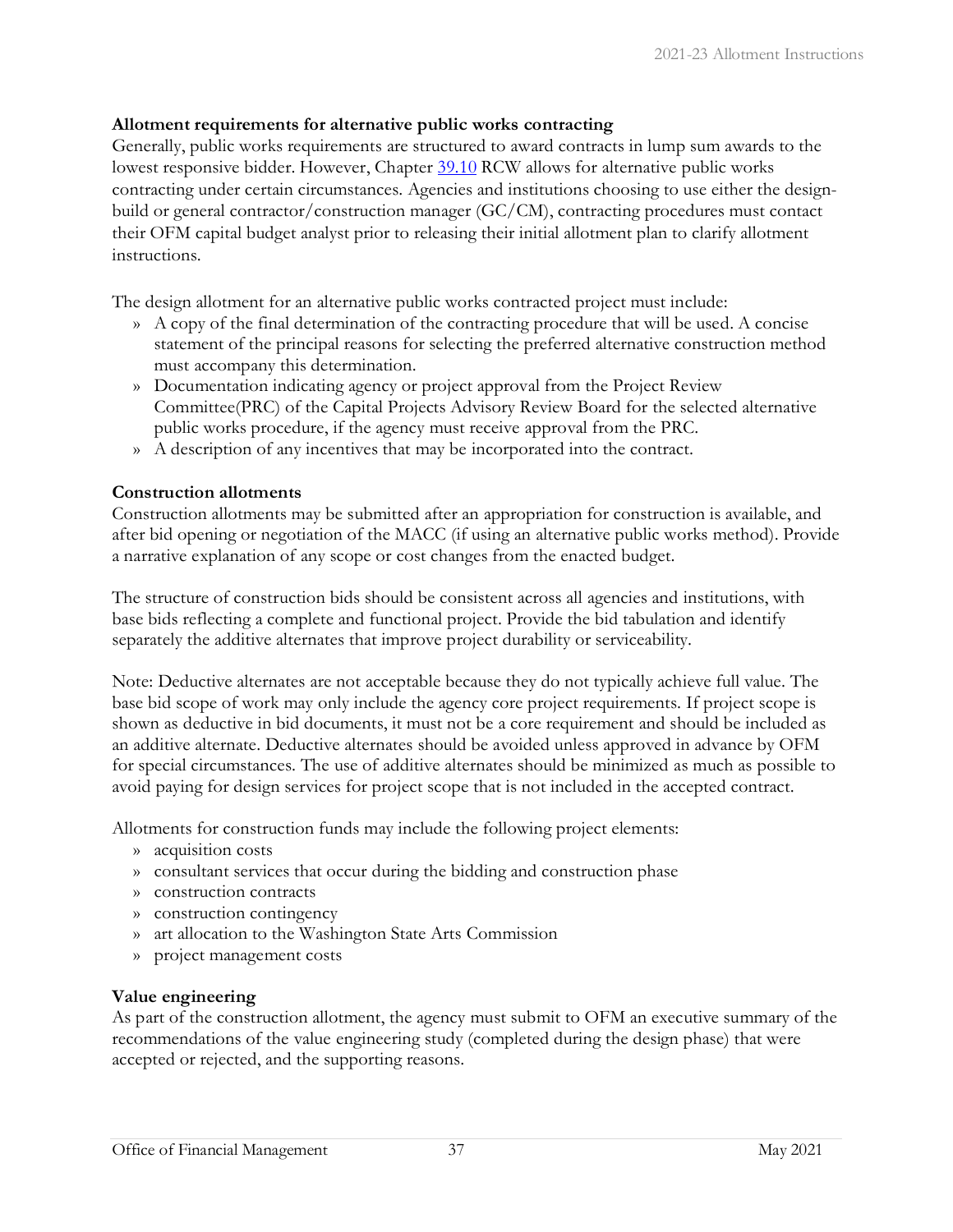#### **Life Cycle Cost Tool**

After a project enters the design phase, agencies must use OFM's LCCT to demonstrate how the building design contributes to energy efficiency and conservation. The LCCT is required for facilities with an area of 5,000 square feet or greater [\(Executive Order 13-03\)](http://governor.wa.gov/sites/default/files/exe_order/eo_13-03.pdf). The LCCT evaluates the tradeoff over time from increased initial capital investment in high performance energy system components that may include (but are not limited to) the building envelope, HVAC system, water using fixtures and/or lighting. OFM will not allot construction funds until the analysis is completed.

The tool, instructions and training webinars are located at [http://ofm.wa.gov/budget/forms.asp.](http://ofm.wa.gov/budget/forms.asp)

#### **Furniture, fixture and equipment allotments**

Allotments for furniture, fixtures and equipment (FF&E) may be submitted when the project is in, or has completed, the construction phase and an appropriation is available. Generally, capital expenditures for FF&E must follow criteria outlined in the capital budget instruction[s.](http://www.ofm.wa.gov/budget/instructions/capital.asp)

State agencies, excluding higher education, are required to purchase office furniture from the Division of Correctional Industries (Correctional Industries). Higher education institutions should strive to purchase 2 percent of the total goods and services required for a project from Correctional Industries in accordance with RCW [28B.10.029.](https://app.leg.wa.gov/RCW/default.aspx?cite=28B.10.029)

The contact information for Correctional Industries procurements is [http://www.washingtonci.com](http://www.washingtonci.com/) [o](http://www.washingtonci.com/)r (360) 725-9131.

As with all mandatory contracts, purchasing goods or services from any vendor other than through the state contract requires a written exemption using the best buy process from DES' Office of State Procurement, and is subject to audit. Additional information is available from:

[Office of State Procurement](http://des.wa.gov/services/ContractingPurchasing/Pages/default.aspx) Department of Enterprise Services P.O. Box 41017 Olympia, WA 98504-1017 (360) 902-7400

OFM will approve funds for the purchase of FF&E upon review of the following:

- » A copy of the final architectural/engineering cost estimate for the FF&E.
- » Certification that the requirements of RCW [39.26.251](https://app.leg.wa.gov/RCW/default.aspx?cite=39.26.251) have been met. The agency or institution will provide a copy of the exception if one has been granted.
- » A listing of all FF&E to be purchased.
- » For higher education institutions, a summary of the percentage of FF&E intended to be procured from Correctional Industries, if known at the time of the allotment request.

#### **Unforeseen costs and contingency allotment**

The CBS cost estimate allows for a contingency amount. Appropriate contingency amounts are dependent on the degree of risk present and the extent of the technical challenge surrounding the task. Construction contingencies should be limited to 5 percent on new construction and 10 percent on remodeling work.

Reasonable amounts of funds will be allotted for contingencies based on the scope, complexity and phase of the project. Allotment approval for contingency funds is explicit approval to expend those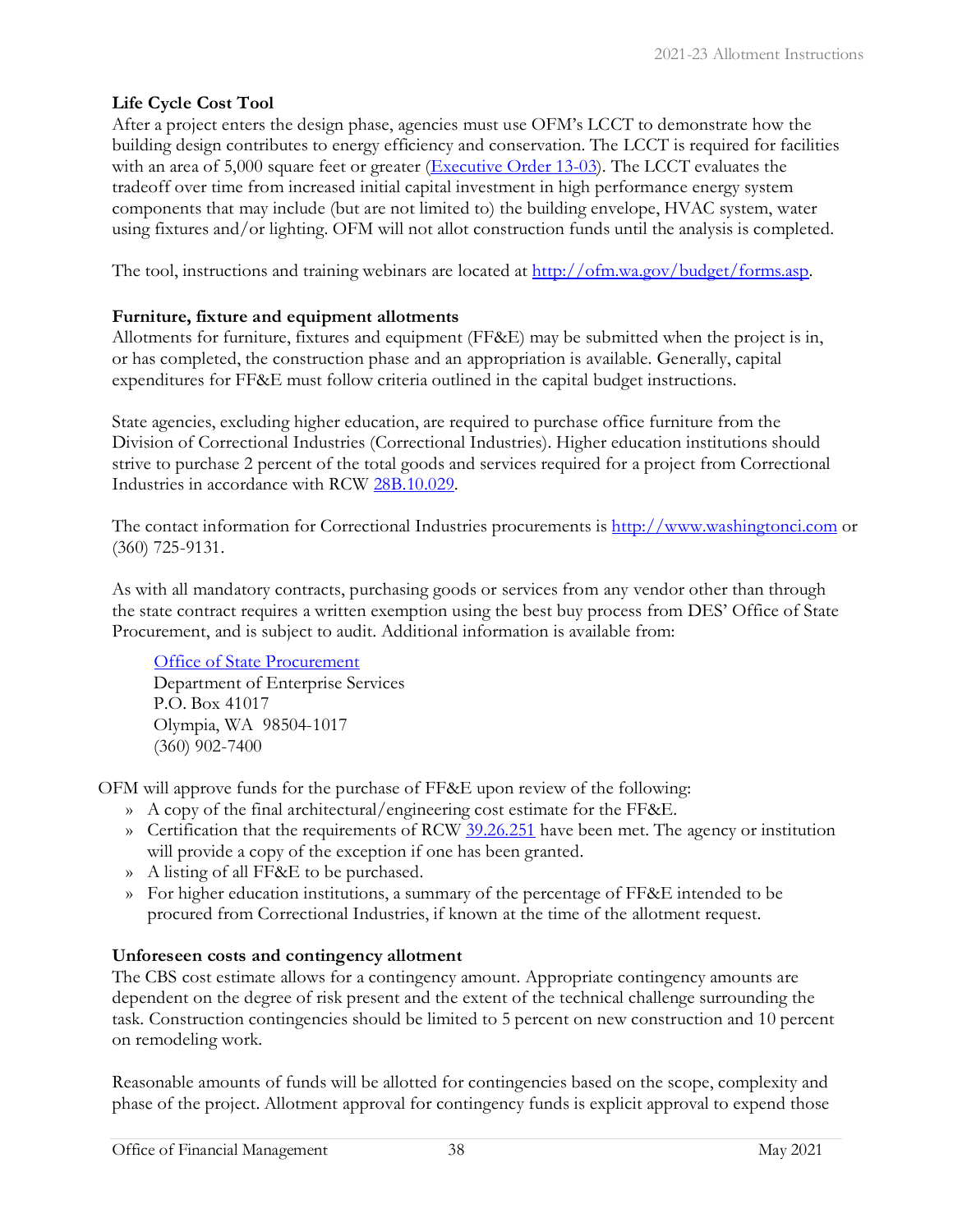funds only on unforeseen contingencies and not for extra work or additives. If a portion of the contingency remains in reserve or unallotted, additional allotments of contingency may be made upon written request to OFM.

Contingencies should not be considered as opportunities for additional scope or used to change original budget decisions.

# <span id="page-41-0"></span>6.2 Required supporting information for major capital project allotments

The following list is intended as a general reference guide for the required supporting information for allotments for major capital projects. Please contact your capital budget analyst to discuss if additional attachments may also be necessary or prudent. Allotments without this supporting documentation will be returned to the agency.

**Predesign**. A statement about the conceptual understanding of the major capital project.

#### **Design**

- Predesign approval letter from OFM
- Alternative contracting
	- $\rightarrow$  A copy of the final determination of the contracting procedure that will be used. A concise statement of the principal reasons for selecting the preferred alternative construction method must accompany this determination.
	- Documentation indicating agency or project approval from the Project Review Committee (PRC) of the Capital Projects Advisory Review Board.
	- A description of any incentives that may be incorporated into the contract.

#### **Construction**

- Completed LCCT
- Summary of value engineering outcomes

#### **Furniture, Fixtures and Equipment**

- A copy of the final architectural/engineering cost estimate for the FF&E.
- Certification that the requirements of RCW [39.26.251](https://app.leg.wa.gov/RCW/default.aspx?cite=39.26.251) have been met. The agency or institution will provide a copy of the exception if one has been granted.
- A listing of all FF&E to be purchased.
- For higher education institutions, a summary of the percentage of FF&E intended to be procured from Correctional Industries, if known at the time of the allotment request.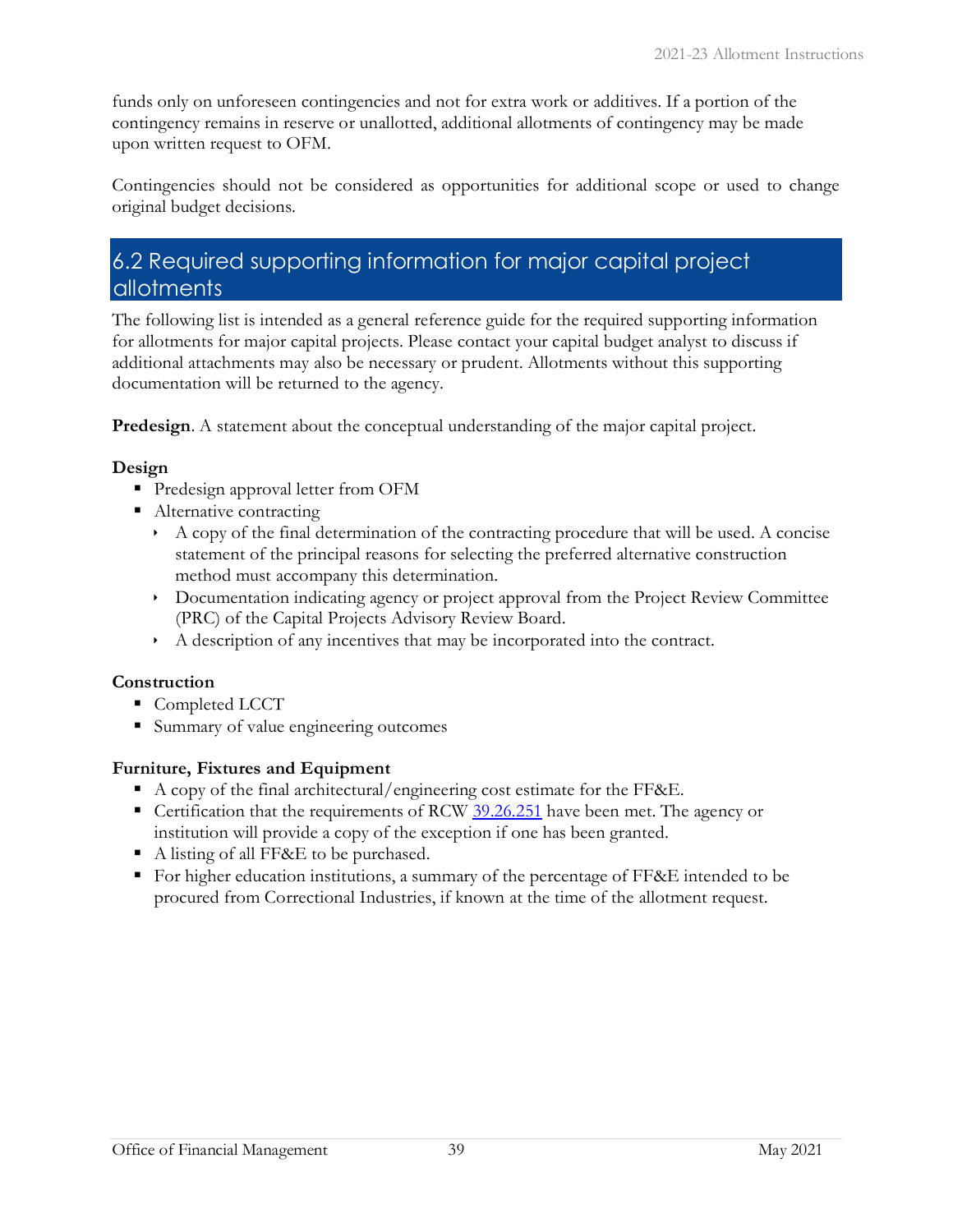# <span id="page-42-0"></span>*APPENDIX A*

# <span id="page-42-1"></span>2021-23 Allotment exemptions

The following funds/accounts are exempt from expenditure, revenue and cash allotments. Inactive funds/accounts do not need allotments. If an account becomes active again, it will be determined at that time if allotments are necessary.

| <b>Account Code</b> | <b>Account Name</b>                        |
|---------------------|--------------------------------------------|
| 01P                 | Suspense Account                           |
| 01R                 | Undistributed Receipts Account             |
| 01T                 | Local Leasehold Excise Tax Account         |
| 034                 | Local Sales & Use Tax Account              |
| 035                 | State Payroll Revolving Account            |
| 076                 | Treasury Income Account                    |
| 07B                 | Organ and Tissue Donation Awareness        |
| 07K                 | Special License Plate Applic Trust         |
| 08B                 | Foster Care Endowed Scholarship Trust      |
| 08N                 | State Financial Aid Account                |
| 09K                 | Life Sciences Discovery Account            |
| 09T                 | Washington Main Street Trust Fund Account  |
| 12H                 | Uniformed Service Shared Leave Pool        |
| 12N                 | Get Ready for Math & Science Schlarshp     |
| 143                 | Inst of Hi Ed-Federal Approp Acct          |
| 145                 | Inst of Hi Ed-Grants/Contracts Acct        |
| 147                 | Inst of Hi Ed-Plant Account                |
| 148                 | Inst of Hi Ed-Dedicated Local Acct         |
| 165                 | Salary Reduction Account                   |
| 16C                 | Real Estate/Property Tax Admin Assistance  |
| <b>17A</b>          | County Enhanced 911 Excise Tax Account     |
| 18G                 | Opportunity Scholarship Match Transfer A   |
| 20D                 | CPA Scholarship Transfer Account           |
| 21U                 | Veteran's in-State Service Shared Leave    |
| 22H                 | Foster Parent Shared Leave Pool Account    |
| 23B                 | Rural Jobs Program Match Transfer Acct     |
| 24W                 | Undocumented Student Support Loan Match    |
| 252                 | Hi Ed Non-Proprietary Local Capital        |
| 387                 | UW Facilities Bond Retirement Acct         |
| 403                 | Self-Insurance Revolving Account           |
| 409                 | <b>Investment Income Account</b>           |
| 411                 | Natural Resources Equipment Account        |
| 416                 | Surplus/Donated Food Commod Revolving Acct |
| 432                 | King ST Railroad Station Facility          |
| 440                 | Inst of Hi Ed-Stores Account               |
| 443                 | Inst of Hi Ed-Data Processing Acct         |
| 446                 | Industrial Insurance Rainy Day Fund Acct   |
| 448                 | Inst of Hi Ed-Printing Account             |
| 449                 | COP/Other Financing Account - Local        |
| 450                 | Inst of Hi Ed-Other Facilities Acct        |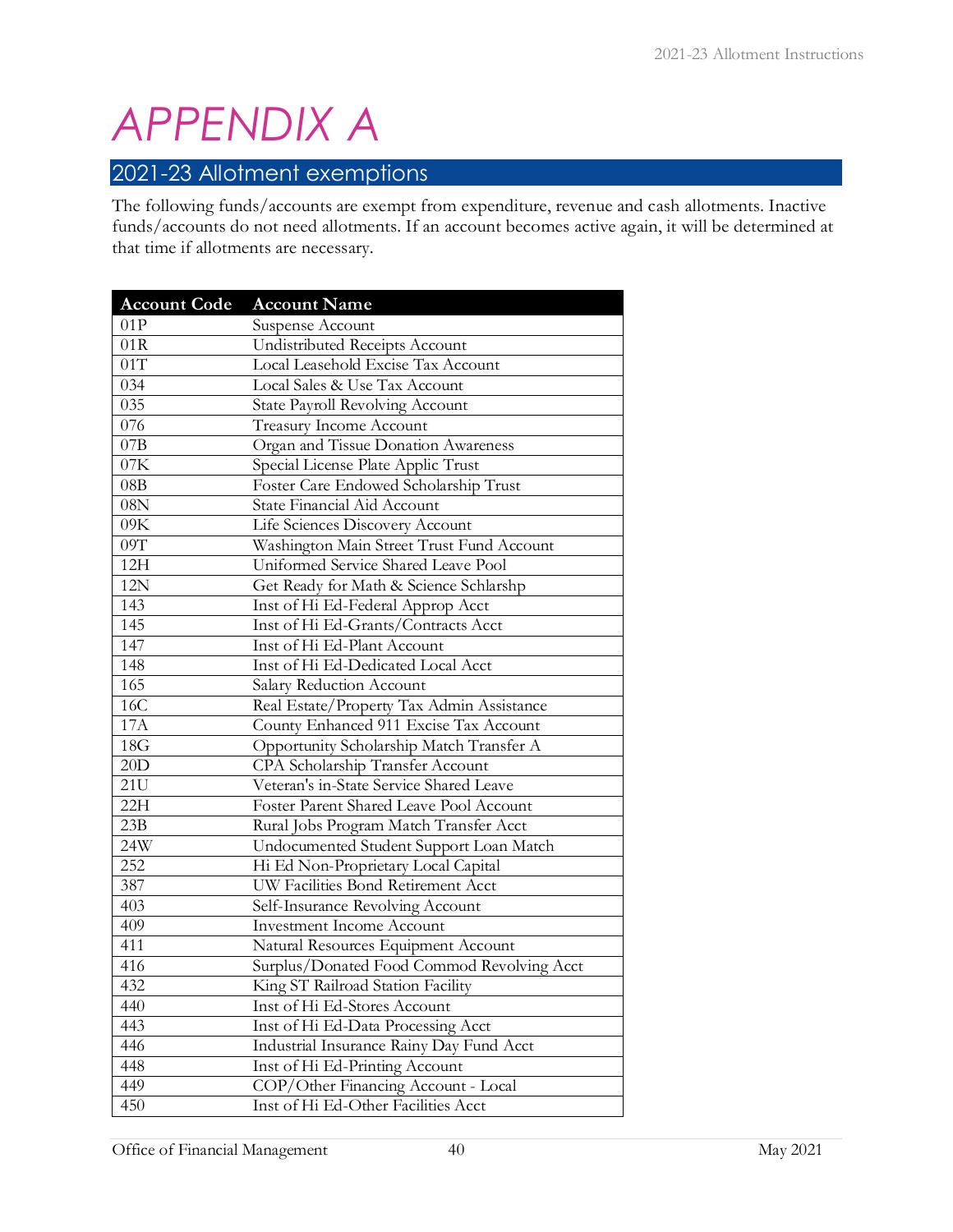| <b>Account Code</b> | <b>Account Name</b>                              |
|---------------------|--------------------------------------------------|
| 456                 | Separately Managed State Treas Svc Acct          |
| 457                 | Inst of Hi Ed-Retirement Benefits Revolving Acct |
| 460                 | Inst of Hi Ed-Motor Pool Account                 |
| 473                 | SEBB Insurance Reserve Fund                      |
| 477                 | Lottery Investment Account                       |
| 482                 | Dairy/Forage Facility Revolving                  |
| 493                 | School Employees' Insurance Account              |
| 495                 | <b>Toll Collection Account</b>                   |
| 505                 | UW-University Hospital Account                   |
| 508                 | Miscellaneous Enterprise Activities              |
| 512                 | <b>Institutional Stores Account</b>              |
| 522                 | Inst of Hi Ed-Associated Students                |
| 523                 | Public Funds Investment Account                  |
| 524                 | Inst of Hi Ed-Bookstore Account                  |
| 525                 | WA State Combined Fund Drive                     |
| 526                 | Veterans' Memorial Account                       |
| 527                 | Administrator for Intestate Estates              |
| 528                 | Inst of Hi Ed-Parking Account                    |
| 534                 | Wash Graduate Fellowship Trust Acct              |
| 547                 | Liability Account                                |
| 569                 | Inst of Hi Ed-Food Services Account              |
| 570                 | Inst of Hi Ed-Other Enterprises                  |
| 573                 | Inst of Hi Ed-Housing & Food Acct                |
| 575                 | Vocational Ed Revolving-Corrections              |
| 601                 | <b>Agricultural Permanent Account</b>            |
| 603                 | Millersylvania Park Trust Account                |
| 604                 | Normal School Permanent Account                  |
| 605                 | Permanent Common School Account                  |
| 606                 | Scientific Permanent Account                     |
| 607                 | <b>State University Permanent Account</b>        |
| 610                 | Accident Reserve Account                         |
| 614                 | Vol Firefight/Res Off R/P Principal              |
| 615                 | State Patrol - Plan 1                            |
| 616                 | Judges' Retirement Account                       |
| 620                 | <b>Unemployment Compensation Account</b>         |
| 622                 | Unemployment Comp Fed Emp Ben Pmt                |
| 630                 | State Patrol - Plan 2                            |
| 631                 | Public Employees' Retire Plan I                  |
| 632                 | Teachers' Retirement Plan I Account              |
| 633                 | School Employees Combined Plan 2 & 3             |
| 635                 | Public Safety Employees' Plan 2                  |
| 636                 | Foster Care Trust Account                        |
| 641                 | Public Employees' Combined Plan 2 & 3            |
| 642                 | Teachers' Combined Plan II & III                 |
| 644                 | Community Services Revolving Acct                |
| 649                 | Discrete Component Units Processing              |
| 651                 | <b>Institutional Residents' Deposit</b>          |
| 653                 | Wash Distinguished Professor Trust               |
| 660                 | Natural Resources Deposit Account                |
| 661                 | Higher Ed Rtmt Plan Sppl Ben Fund - UW           |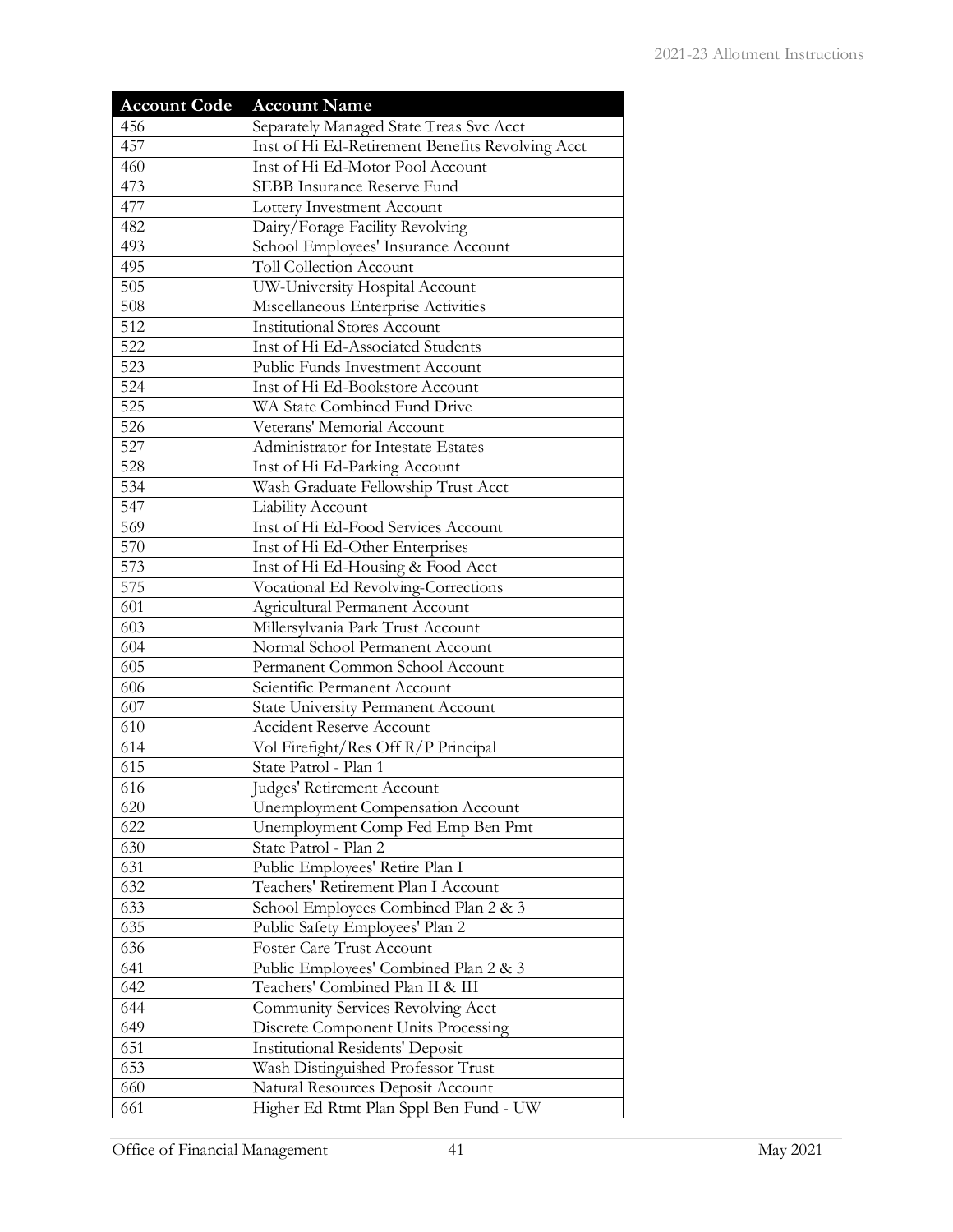| <b>Account Code</b> | <b>Account Name</b>                                                           |
|---------------------|-------------------------------------------------------------------------------|
| 662                 | Higher Ed Rtmt Plan Sppl Ben Fund - WSU                                       |
| 663                 | Higher Ed Rtmt Plan Sppl Ben Fund - EWU                                       |
| 664                 | Higher Ed Rtmt Plan Sppl Ben Fund - CWU                                       |
| 665                 | Higher Ed Rtmt Plan Sppl Ben Fund - TESC                                      |
| 667                 | Higher Ed Rtmt Plan Sppl Ben Fund - WWU                                       |
| 668                 | Higher Ed Rtmt Plan Sppl Ben Fund -SBCTC                                      |
| 687                 | Rural Rehabilitation Account                                                  |
| 688                 | Fed Local Rail Service Assistance                                             |
| 721                 | Public Employees/Retirees Insurance                                           |
| 722                 | Deferred Compensation Principal                                               |
| 729                 | Judicial Retirement Principal Acct                                            |
| 730                 | Public Employee/Retiree Ins Reserve                                           |
| 731                 | Child Care Facility Revolving Acct                                            |
| 732                 | Nursing Home Civil Penalties Acct                                             |
| 733                 | Capitol Campus Reserve Account                                                |
| 734                 | Centennial Document Preserv/Modern                                            |
| 737                 | High Occupancy Vehicle Account                                                |
| 738                 | <b>DSHS Trust Account</b>                                                     |
| 739                 | COP/Other Financing Account - State                                           |
| 743                 | College Faculty Awards Trust Acct                                             |
| 749                 | Governor's Icsew Account                                                      |
| 752                 | Institutional Clearing/Transmittal                                            |
| 753                 | <b>DSHS Child Support Service Account</b>                                     |
| 755                 | Programs for Children and Families Acct                                       |
| 757                 | Maritime Historic Restore/Preserve                                            |
| 768                 | Local Real Estate Excise Tax Acct                                             |
| 773                 | Com on Higher Ed Prof Stdnt Ex Prog                                           |
| 774                 | UW License Plate Account                                                      |
| 775                 | Seized Contraband Account                                                     |
| 776                 | <b>WSU License Plate Account</b>                                              |
| 778                 | <b>WWU License Plate Account</b>                                              |
| 779                 | <b>EWU License Plate Account</b>                                              |
| 783                 | CWU License Plate Account                                                     |
| 784                 | Misc Transportation Programs Acct                                             |
| 786                 | TESC License Plate Account                                                    |
| 789                 | Advanced Environmental Mitigation                                             |
| 790                 | College Clearing Account                                                      |
| 795                 | SIB Commingled Monthly Bond Account                                           |
| 797                 | <b>Local Tourism Promotion Account</b>                                        |
| 799                 | WA Achieving A Better Life Exp Prog Acct                                      |
| 800                 | Institutional Welfare/Betterment                                              |
| 801                 | Opportunity Scholarship Custodial Accoun                                      |
| 802                 | School Employee Salary Reduction Account<br>L.E.O.F.F. Retirement Plan I Acct |
| 819                 |                                                                               |
| 821                 | Impaired Physician Account                                                    |
| 829<br>838          | L.E.O.F.F. Retirement Plan II Acct                                            |
| 840                 | LEOFF Retirement System Benefits Improv<br>Inst of Hi Ed-Custodial Account    |
| 841                 | G. Robert Ross Endowment Account                                              |
|                     |                                                                               |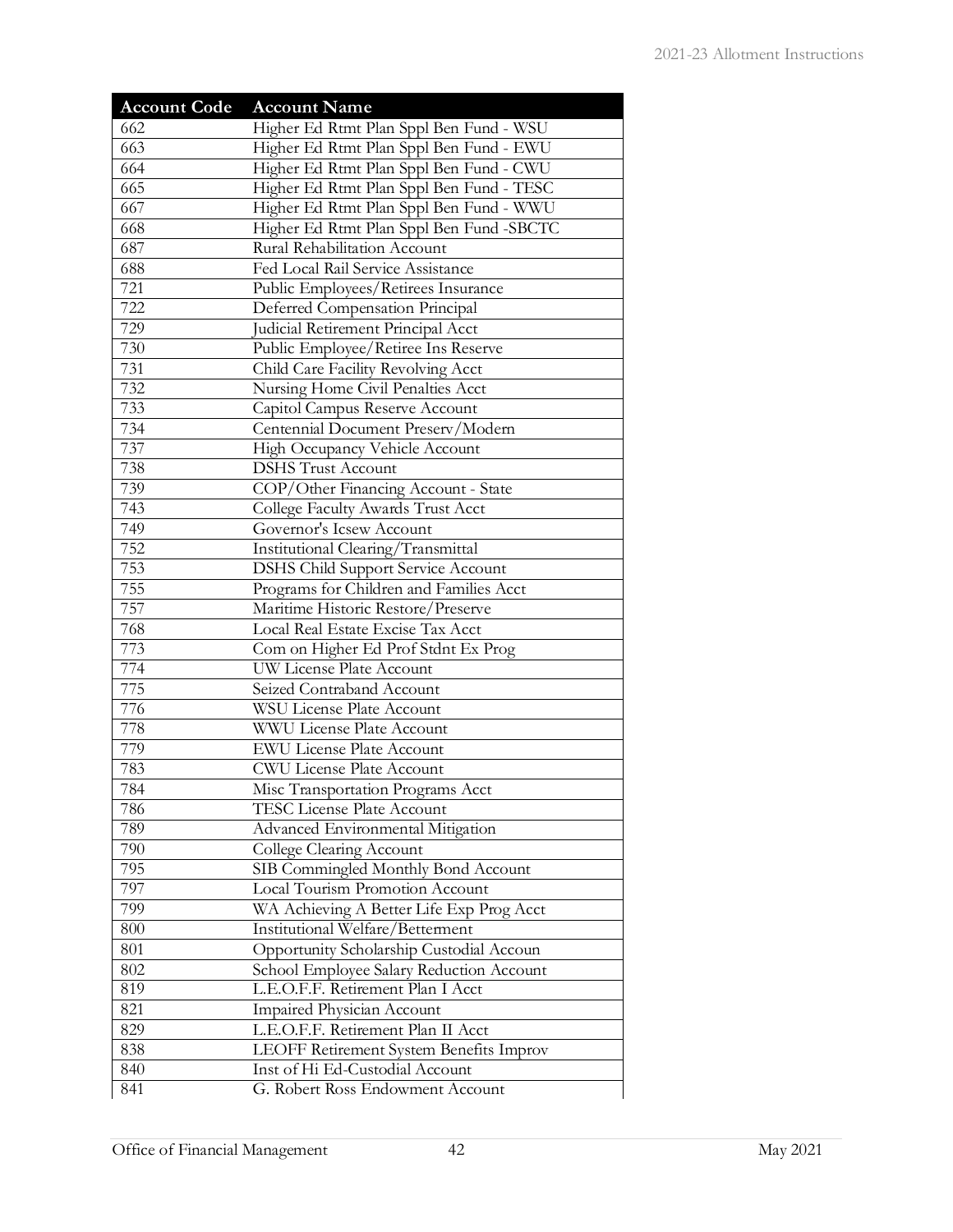| <b>Account Code</b> | <b>Account Name</b>                        |
|---------------------|--------------------------------------------|
| 842                 | Amer Indian Scholarship Endowment          |
| 843                 | <b>Exceptional Faculty Award Endowment</b> |
| 845                 | Sep Managed Public Funds Investment Acct   |
| 846                 | Grant-in-Aid Scholarship/Fellowship        |
| 847                 | Sep Managed State Agency Invest Acct       |
| 849                 | Inst of Hi Ed-Student Loan Account         |
| 850                 | Inst of Hi Ed-Work Study Account           |
| 852                 | Foster Care Scholarship Endowment          |
| 857                 | Inst of Hi Ed-Annuity & Life Income        |
| 859                 | Inst of Hi Ed-Endowment Local Acct         |
| 860                 | Inst of Hi Ed-Inst Financial Aid Acct      |
| 865                 | SIB Commingled Trust Account               |
| 877                 | <b>OASI</b> Contribution Account           |
| 878                 | Federal Forest Revolving Account           |
| 880                 | Advance Right-of-Way Revolving Acct        |
| 881                 | Supplemental Pension Account               |
| 882                 | Washington Judicial Retirement Acct        |
| 883                 | Second Injury Account                      |
| 893                 | Radiation Perpetual Maintenance            |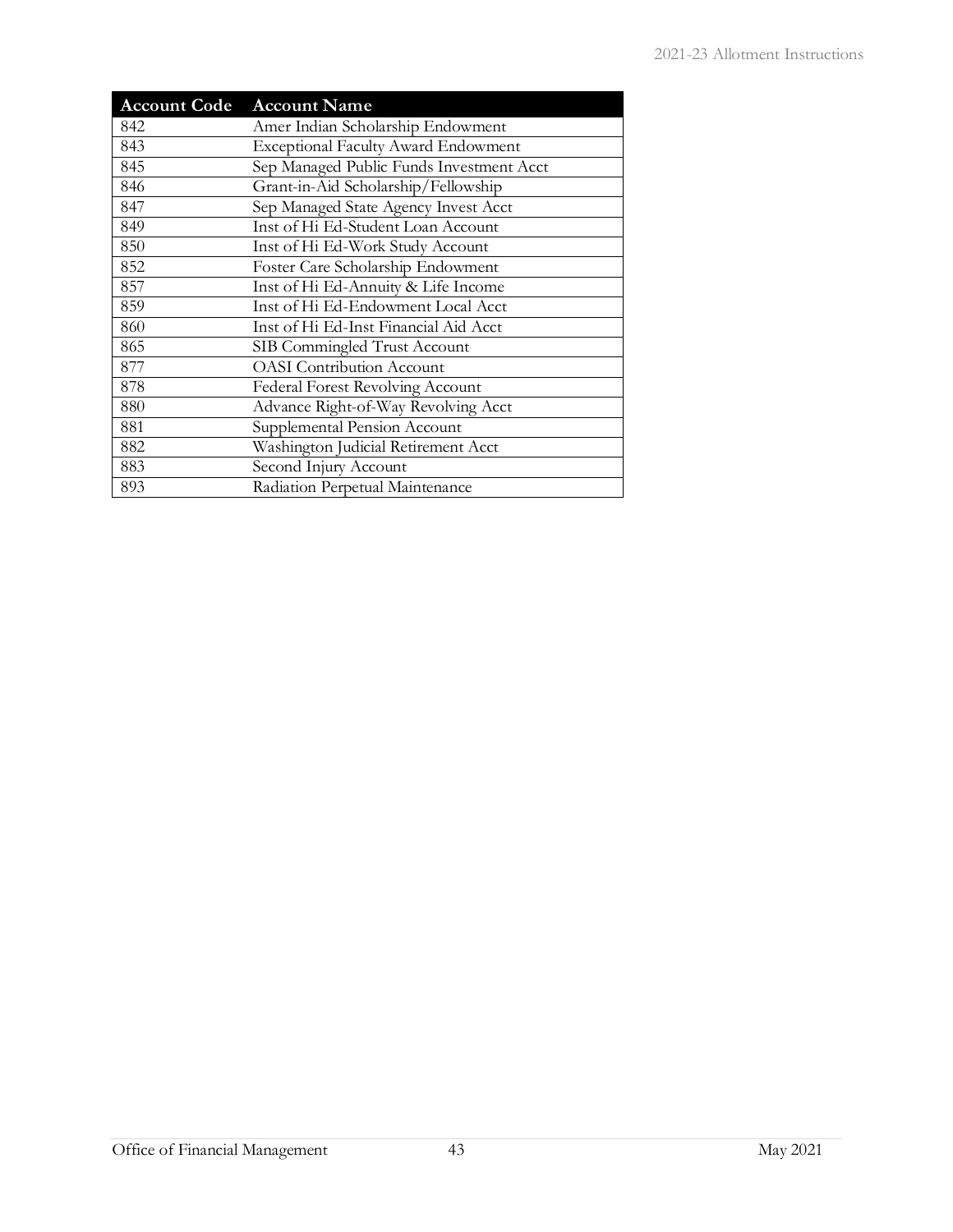# <span id="page-46-0"></span>*APPENDIX B*

# <span id="page-46-1"></span>Allotment/EA schedule Q&As

#### **What is an EA schedule?**

The EA schedule is the official list of appropriations – the legislative authorization for agencies to make expenditures and incur obligations for specific purposes from designated resources estimated to be available during a specified period of time – translated from the appropriation bills and other bills containing appropriations. The schedule lists appropriation amounts, funds and assigned appropriation codes.

#### **What is an EA code?**

The appropriation code is a three-character code assigned by OFM to identify each legislative authorization to incur expenditures.

The EA code creates and enforces the relationship between the appropriations act(s), allotments and Statewide Accounting data (AFRS). These codes are essential for monitoring the implementation of the budget to ensure that agencies are spending in accordance with legislative authorization and intent.

#### **Can agencies use any EA code?**

No. EA codes are assigned by OFM Budget Operations based on a strict coding schema. The allotment system and AFRS will only accept official EA codes found on your EA schedule.

#### **My current EA schedule includes suspense account codes. Will these codes continue into the next biennium?**

No. Suspense Account codes are subject to OFM approval each biennium. Request Suspense Account utilization by email detailing justification to OFM Budget Operations.

#### **Where do I find the EA schedule for my agency?**

EA reports are accessed through Enterprise Reporting at [https://rp.des.wa.gov/.](https://rp.des.wa.gov/) 

#### **My agency has authority to use a non-appropriated account subject to allotments. However, the account and EA code does not display on the EA schedule. How do I obtain a code for this account?**

EA codes are assigned to non-appropriated accounts provided they are captured in an agency's budget. Agencies should contact [OFM Budget Operations](mailto:budget.operations@ofm.wa.gov) and a code will be assigned with -0- dollars.

#### **Why is there an EA code for base appropriations with zero amounts?**

In order to create codes for provisos, a separate code must first be established for the base appropriation. From there, separate EA codes for provisos are assigned. If the proviso(s) equal or exceed the base appropriation, the EA code for it will be zero. (Also, see question below.)

#### **What would cause a difference between a proviso and the EA schedule?**

If the proviso is not captured on the EA schedule, it could be the result of a Governor's veto. Drafting errors in the bill can result in provisos exceeding the base appropriation. In these cases, OFM will prorate or distribute the funds based on an evaluation of the Legislature's intent. The sum of all provisos may not exceed the base appropriation; the only remedies are a partial veto or correction of the language via a supplemental appropriation.